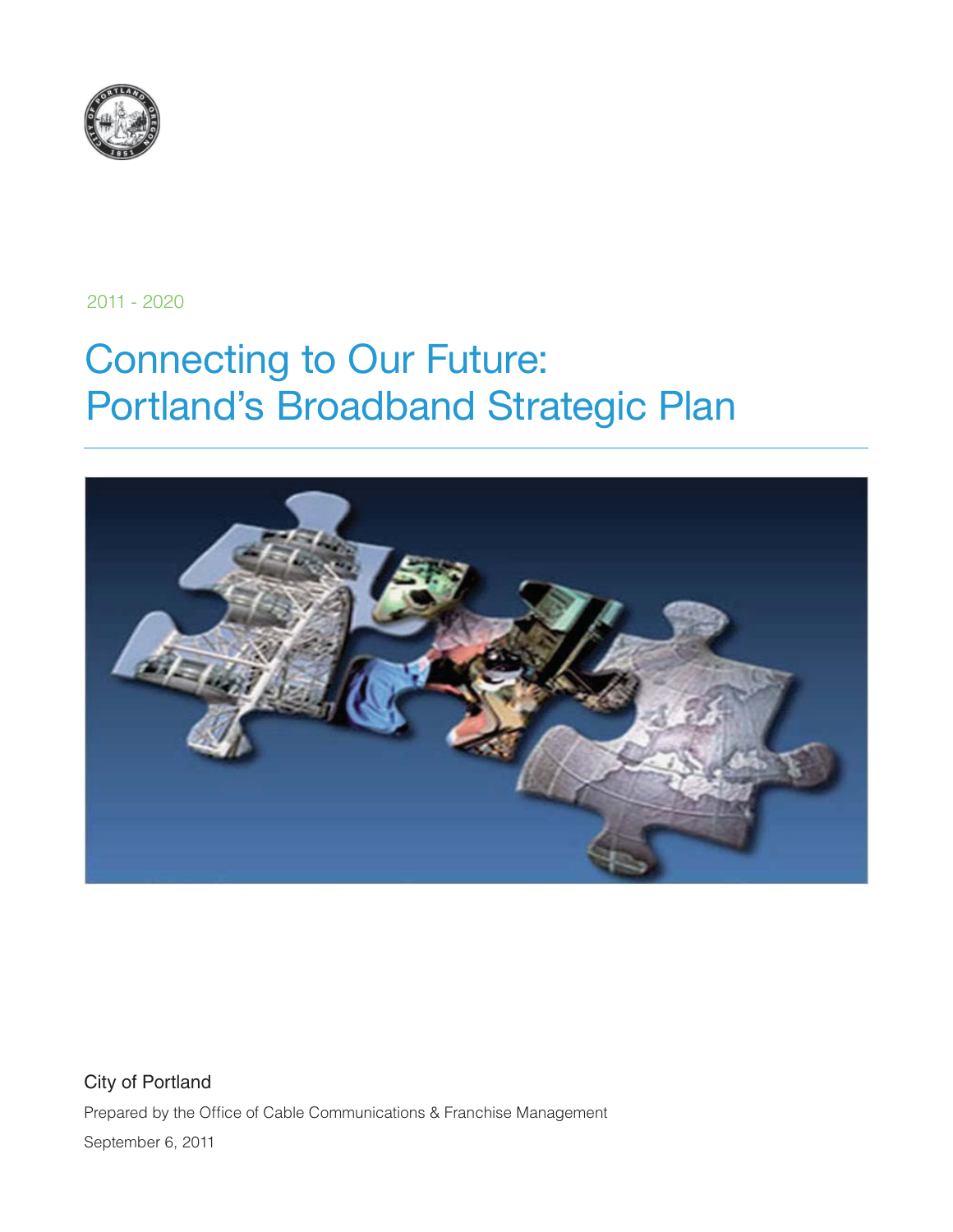# CONNECTING TO OUR FUTURE: PORTLAND'S BROADBAND STRATEGIC PLAN

# Broadband Strategic Plan Leadership Team

Brendan Finn, Chief of Staff to City Commissioner Dan Saltzman Skip Newberry, Economic Development Policy Advisor to Mayor Sam Adams Tim Crail, Budget and Legislative Policy Advisor to City Commissioner Amanda Fritz Aaron Johnson, Policy Advisor to City Commissioner Randy Leonard Sonia Schmanski, Staff Representative to City Commissioner Nick Fish Mark Greinke, Chief Technology Officer for the City of Portland David Olson, Director, Office of Cable Communications and Franchise Management Mary Beth Henry, Broadband Strategic Plan Project Manage



IBI Group with affiliate NetCity Inc. provided consulting for the Portland Broadband Strategic Plan under the direction of the Office of Cable Communications and Franchise Management. Nancy Jesuale, NetCity Inc. and IBI Group, was the Project Consultant.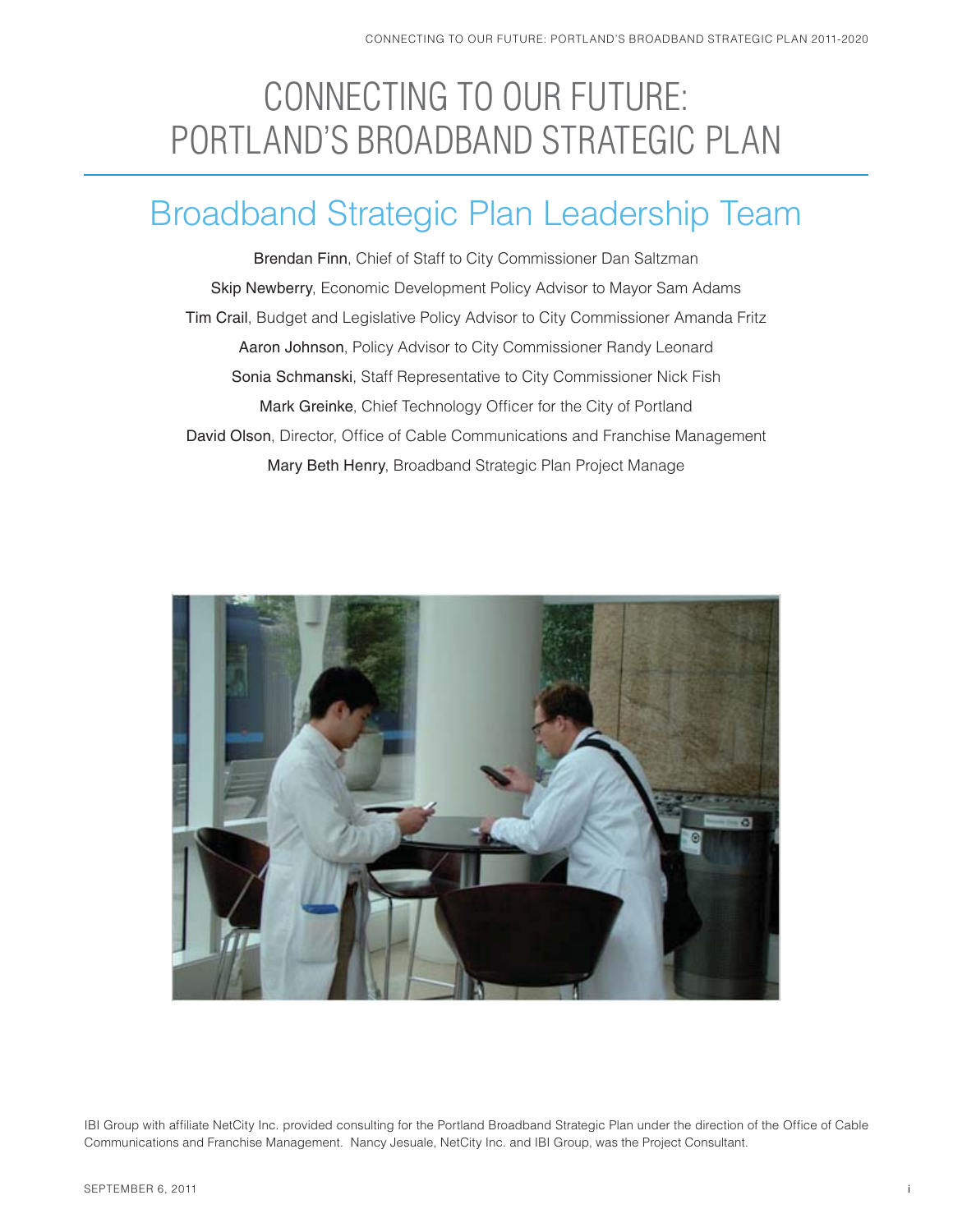# **Table of Contents**

| Attachment 5: Industry Roundtable on the City of Portland's draft Broadband Strategic Plan 34 |  |
|-----------------------------------------------------------------------------------------------|--|
|                                                                                               |  |
|                                                                                               |  |
|                                                                                               |  |
|                                                                                               |  |
|                                                                                               |  |
|                                                                                               |  |
|                                                                                               |  |
|                                                                                               |  |
|                                                                                               |  |
|                                                                                               |  |
|                                                                                               |  |
|                                                                                               |  |
|                                                                                               |  |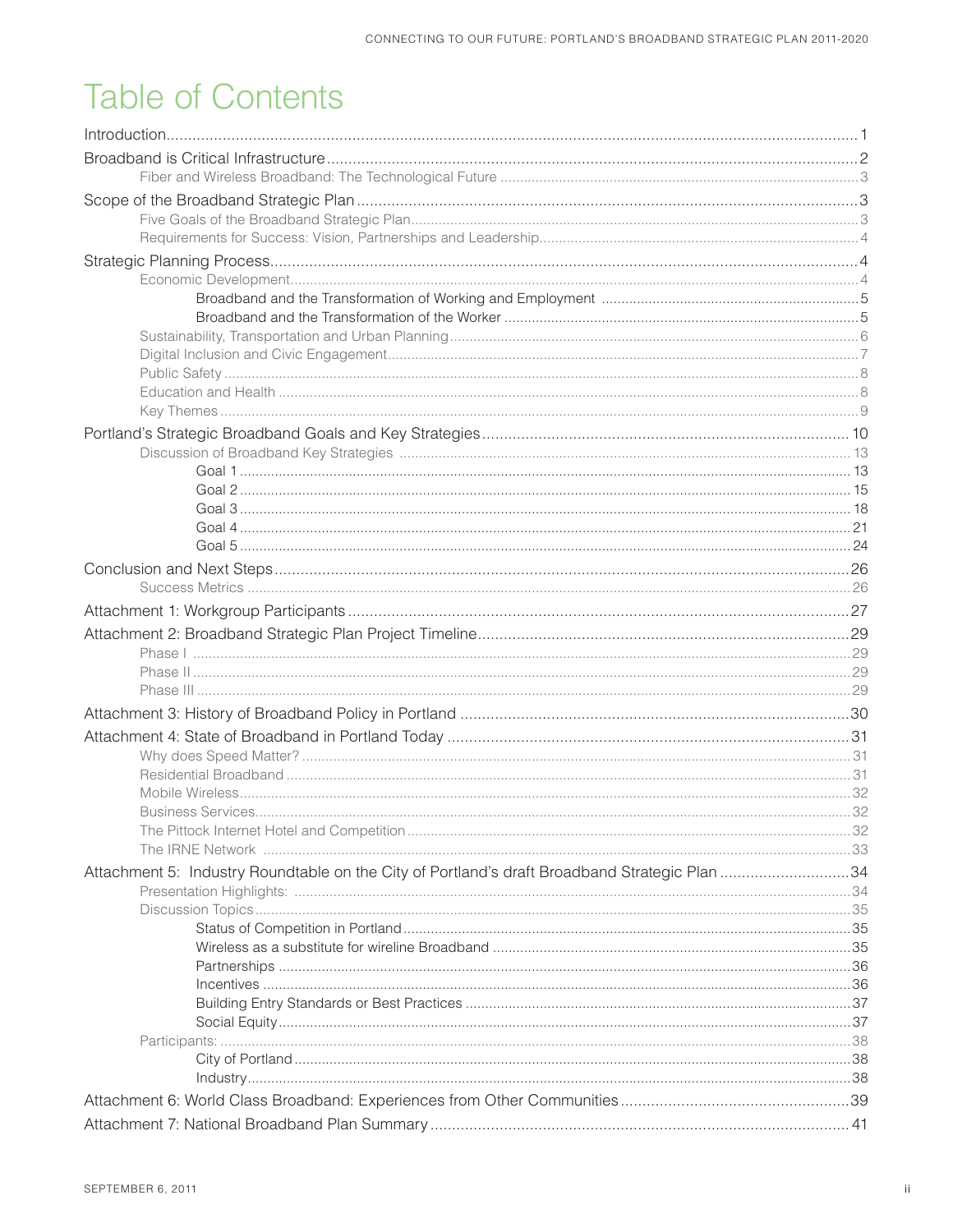# CONNECTING TO OUR FUTURE: PORTLAND'S BROADBAND STRATEGIC PLAN **Introduction**

The advancement of technologies and infrastructure associated with Broadband will play a key role in Portland's economic future and quality of life. We are at a critical juncture where establishing an effective Broadband policy has the potential to create more jobs for Portlanders, increase opportunities for the region's companies, enhance public safety, and provide greater educational opportunities throughout our community<sup>1</sup>. The creation of a Broadband Strategic Plan is about keeping Portland competitive so that

Understanding the impacts of enhanced Broadband Networks on the city of Portland and its citizens leads to strategic investment, partnerships and policymaking to protect our economy, society, jobs and the livability of Portland.

our workforce can continually innovate locally and collaborate globally. This requires robust, affordable broadband infrastructure plus realistic adoption and utilization strategies. Broadband Networks (including the Internet, as well as infrastructure and devices) are producing cataclysmic change in global, national and local societies, markets and institutions around the world. These networks are interconnected and pervasive in their reach, and for the purposes of this plan will be referred to as simply "the Network." The Network allows change to happen so quickly that we are often surprised by the deep societal changes we see and are unaware of great impacts that are just around the corner. Yet, the Network is transforming societies, threatening national and local boundaries, challenging markets, and impacting wealth, work, education, health and public safety. So it is important for us to learn what the Network is, how it impacts society, and set a strategic course for our economic and social development.

Like the introduction of electricity, Broadband Networks are fundamentally changing our environment and society in ways that were not anticipated. Much like electricity, which was invented to turn on the lights but powered the transformation to an industrial society, the Network is powering another transformational global shift into a technological and informational society. It was impossible to know in advance that electrification would provide the critical infrastructure to power computers, radio and television, financial markets, home appliances, manufacturing, electric vehicles and many more unforeseen innovations.



1 The Future of Cities, Information and Inclusion http://www.portlandonline.com/cable/index.cfm?c=54038&a=334344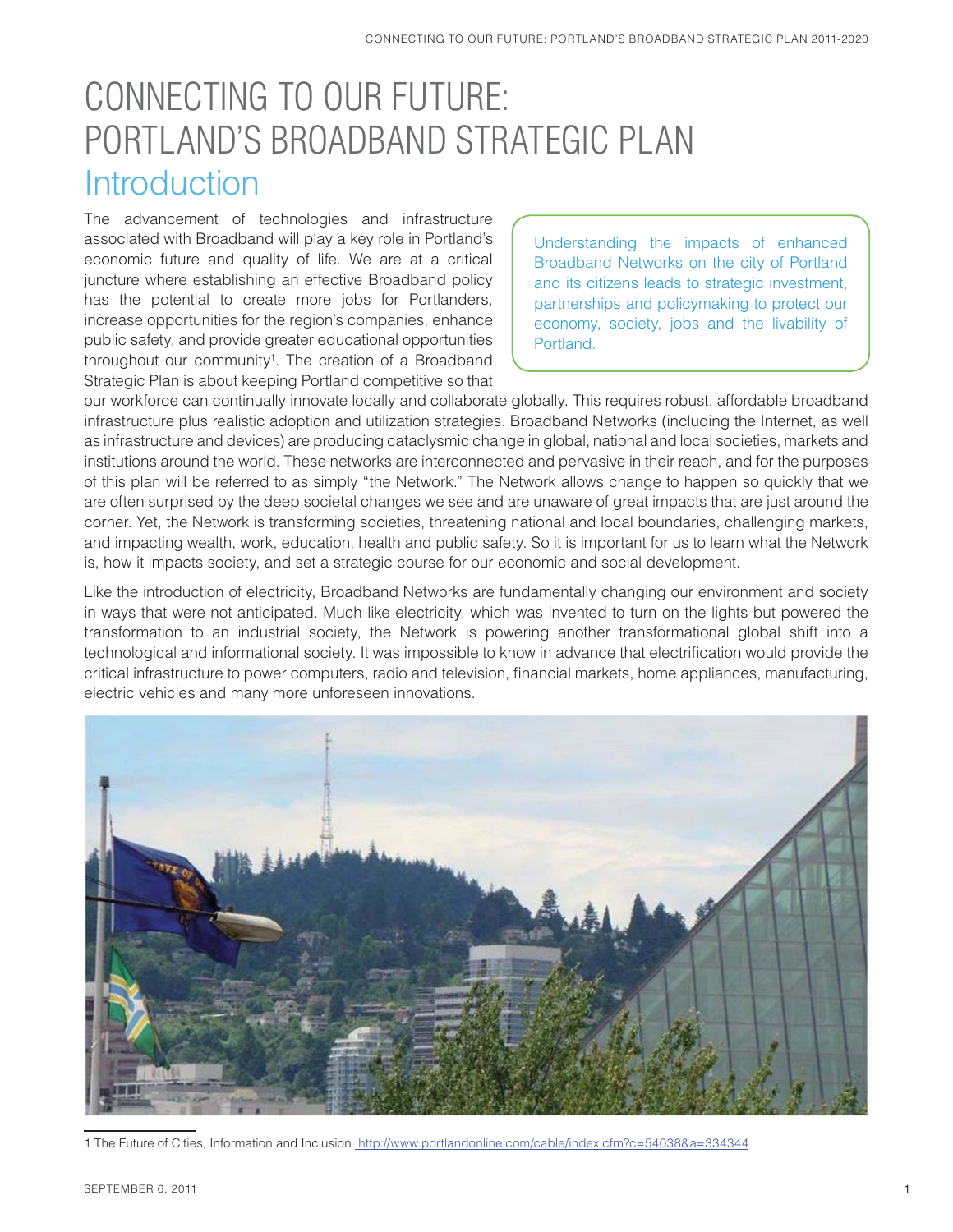# Broadband is Critical Infrastructure

Broadband provides the high-capacity Internet connections which have rapidly become fundamental infrastructure. Just as electricity was the pivotal innovation in the last century, broadband networks are having rapid, widespread and dramatic impacts on our society in this century. The Network has become integral to both the working and personal lives of most households, families and businesses. This has been demonstrated by these functions now moving online:2

- The majority of job listings
- Most higher education admissions applications and requests for references
- Critical health care functionality, including benefits claims
- Many billing statements, bank statements, etc. that a household receives
- Bus schedules, traffic information, and road conditions
- Ordering, shipping and postal tracking
- News, particularly newspaper content

Broadband refers to the capacity of the networks to carry data traffic (the size of the access "lanes" on the Network). A broadband network has large capacity to transmit information globally, although the definition of Broadband is changing quickly too. The Federal Communications Commission (FCC) has proposed in the National Broadband *Plan (NBP)*<sup>3</sup> that broadband should be defined as 50 Mbps "downstream" (to the consumer) and 20 Mbps "upstream" (from the consumer into the network) by 2015. Given the growth trends in network traffic this definition is conservative (See Figure 1 above). Cisco and other scientific companies talk about the network in terms of "terabytes" of capacity in the network center, or "core". Businesses today routinely require symmetrical gigabit service between their locations. Global Internet traffic grew 45 percent during 2009 alone. Global network traffic will quadruple from 2009 to 2014. The average monthly traffic in 2014 will be equivalent to 32 million people streaming Avatar in 3D, continuously for the entire month. Overall, as projected by Cisco Systems, Internet Protocol (IP) traffic will grow at a compound annual growth rate (CAGR) of 34 percent<sup>4</sup>.

For the City's Broadband Strategic Plan, the NBP's capacity goals represent a "floor" rather than a ceiling. While these are higher than Portland's basic and mid-tier services today, the goals set forth in this plan will require greater capacity in the future. A shortage or deficit of broadband capacity will cause Portland to be at a competitive **disadvantage in meeting economic development goals<sup>5</sup>. This plan does not suggest a specific broadband** capacity target for Portland in the future. This plan does, however recognize Broadband service as a **necessary service** (both wireless and wireline) to sustain economic growth, maintain quality educational and governance institutions, protect citizens and property and to create employment opportunity.



<sup>2</sup> See the Broadband Briefing Book provided by the Office of Cable and Telecommunications Franchise Management, City of Portland (2011) at http://www.portlandonline.com/cable/index.cfm?c=54013 (last accessed 7-18-2011)

<sup>3</sup> National Broadband Plan, Federal Communications Commission, Washington, D.C. (2010) see http://www.broadband.gov/plan/ (last accessed 7-18-2011)

<sup>4</sup> www.cisco.com

<sup>5</sup> http://www.sngroup.com/what-exactly-are-we-stimulating/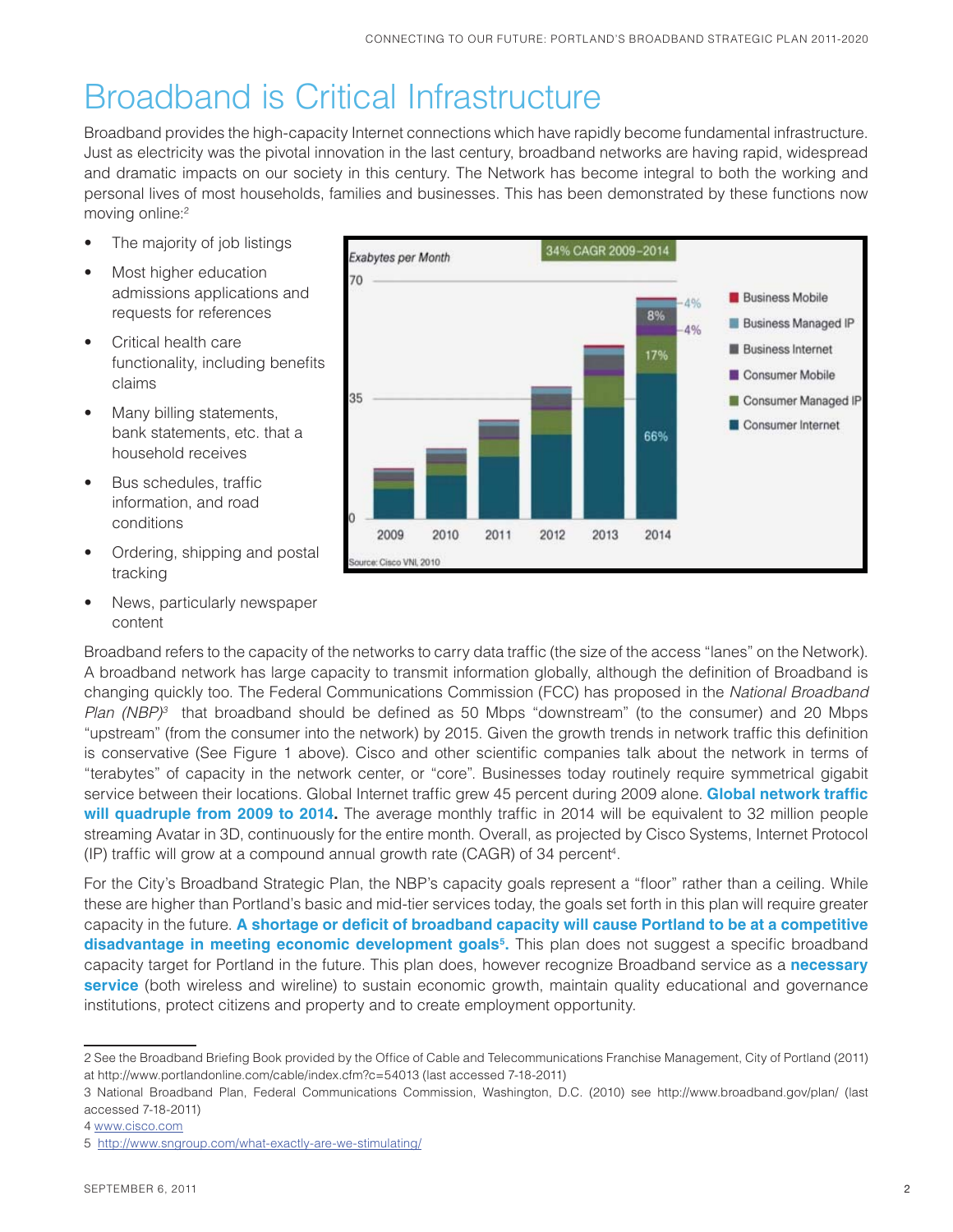### Fiber and Wireless Broadband: The Technological Future

The future of telecommunications technology is not wireless or fiber optics—it is a combination of both. Fiber **and wireless are both essential<sup>6</sup>**. These two technologies inherently complement each other and work together. Fiber offers theoretically infinite capacity, which is essential for institutional and high bandwidth users, and for the backhaul of wireless data and voice from cellular towers to the network infrastructure. The key advantage of wireless is that it offers mobility and connectivity during movement, untethering the user and giving them network accessability anywhere. Wireless can be used to connect to an ambulance, a bus, or a resident's laptop in a public park. The emerging standard for wireless is 4G, or fourth-generation wireless; it is on the short-term horizon for commercial deployment in Portland, and will also be an essential part of Portland's public safety wireless future.

#### **Fiber is the international standard for very high speed broadband for businesses and institutions. In many areas it has also been deployed in residential networks.**

This is not on the immediate horizon for Portland, given the known deployment plans of the private sector. However, Verizon (now Frontier) deployed FTTP in the communities surrounding Portland. FTTP is being deployed on a national basis in almost every developed Asian country, as well as in China, and it is also being deployed extensively in our competitor nations and cities across Europe.

# Scope of the Broadband Strategic Plan

The objectives of the planning effort are:

- To positively affect how broadband infrastructure and service is likely to develop in Portland over the next ten years.
- To plan for optimal broadband adoption and deployment for Portland.
- To identify key short (3-year), mid (7-year) and long-term (10-year) broadband policies and initiatives that the City can put in place that coordinate and guide the actions of City Bureaus, Offices and Committees toward a unified technology policy direction.
- To positively impact the policies, actions and directions of other Oregon communities and of the state as a whole.

## Five Goals of the Broadband Strategic Plan

Through the strategic planning process, the following five goals were identified for the Broadband Strategic Plan.

- 1. Strategically invest in broadband infrastructure to attract innovative broadband-intensive businesses and institutions that create knowledge jobs in Portland.
- 2. Eliminate broadband capacity, equity, access and affordability gaps so Portland achieves near universal adoption of broadband services for all residents, small businesses and community-based organizations.
- 3. Develop highly technology-skilled and employable residents, students, small businesses and workforce.

The Broadband Strategic Plan is a vision for Portland's future that recognizes the social, economic and political importance of Broadband in our livability, prosperity, sustainability, and equity goals.

The Portland Broadband Strategic Plan Vision Statement

- 4. Promote and plan for the use and wide-spread adoption of broadband technologies in government, energy conservation, transportation, health, education and public safety.
- 5. Create future-oriented broadband policy, modernize government organizations and institutionalize digital inclusion values throughout the region.

<sup>6</sup> Columbia Telecommunications Corporation (CTC), various documents. See http://ctcnet.us/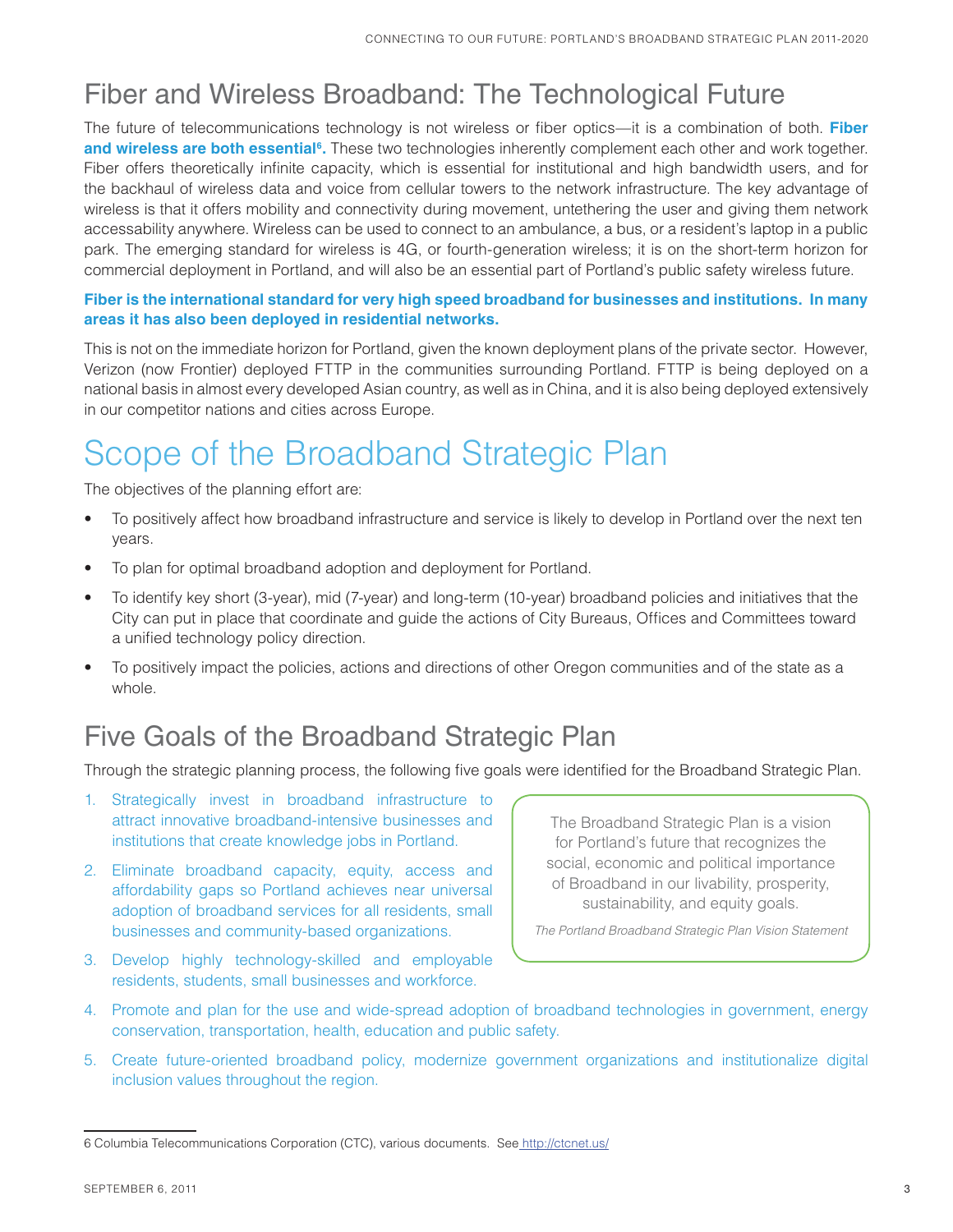## Requirements for Success: Vision, Partnerships and Leadership

This Broadband Strategic Plan represents a milestone in urban planning for the City of Portland. For the first time, the City has taken steps to include Broadband as an essential, critical infrastructure in the planning fabric, along with transportation, telecommunications, parks, power, and water/sewer infrastructure. A robust broadband ecosystem of infrastructure, competitive providers, services and devices is necessary for economic growth, job creation, education, livability, sustainability, public safety and civic engagement. However, achieving the goals outlined in this plan cannot be accomplished by City policy and actions alone. The City must engage a host of regional and statewide players with its vision, and must create partnerships that can move together in a strategic direction. The partnerships require both public and private sector entities.

Effective policy changes and transformation of the City government and its institutions requires strong and committed leadership. The Broadband Strategic Plan describes significant changes in government structures, relationships and technology. These cannot be implemented easily, and the steadfast commitment of the City's elected officials and top managers is necessary throughout the change process.

# Strategic Planning Process

The City of Portland began its Strategic Planning for Broadband in late 2010, after the City Council passed a resolution recognizing "high-speed, accessible and affordable broadband is now mission-critical infrastructure for job creation, education, health care, the enhancement of safe and connected communities, civic engagement, government transparency and responsiveness, reduced carbon emissions, and emergency preparedness<sup>7</sup>.

The Portland City Council directed the Office of Cable Communications and Franchise Management to work with the Portland Development Commission, the Bureau of Technology Services, the Fire Bureau, the Police Bureau, the Public Safety Systems Revitalization Program, the Office of Planning and Sustainability, and Mayor and Council Offices to ensure that a comprehensive, informed and inclusive broadband planning effort was undertaken that emphasizes equitable provision of services, business vitality and job creation. The Office of Cable Communications and Franchise Management engaged a consultant, IBI Group and its affiliate Nancy Jesuale of NetCity Inc., to assist with the Plan. A leadership team composed of staff from each City Council Office and the Bureau Directors of key City Bureaus was formed. Phase I of the work plan called for the formation of five sector workgroups (economic development, education and health, digital equity and inclusion, planning/transportation/sustainability and public safety) to participate in an eight-week facilitated planning process. This process was kicked- off with a session in City Hall in January 2011 that included presentations by Commissioners Dan Saltzman and Amanda Fritz, City Officials, community representatives and telecommunications providers offering broadband services in Portland. The five sector workgroups included City Bureau Managers, Directors and executive employees, Council Office liaisons, Multnomah County, Tri-Met, Metro, non-profits, small and large businesses, social activists, K-12 and higher education representatives and health professionals. This report represents the outcomes of those meetings, engagement with the community and research and consultation with broadband experts on best practices.

## Economic Development

The City of Portland's economic goal is job creation, including providing access to a skilled workforce. The City recognizes four traded-sector industry clusters in the Economic Development Strategy, including advanced manufacturing, athletic and outdoor, clean tech, and software, as well as a fifth, functional cluster focused on research and commercialization.<sup>8</sup> The City's Economic Development Strategy also recognizes the importance of vibrant communities and small neighborhood businesses to Portland's economy.9 Wilf Pinfold, Director of Extreme Scale Projects at Intel said "if we really want to create an engine for job creation, Portland must have particular competence in Broadband. We need to look at standards and best practices." Sheldon Renan, a consultant in technology issues said "we have to address infrastructure. It doesn't have to be, and probably shouldn't be either publicly owned or privately controlled, but rather we should be setting up cooperative partnerships between the

<sup>7</sup> http://www.portlandonline.com/cable/index.cfm?c=54013&a=334327

<sup>8</sup> These are described at http://pdxeconomicdevelopment.com/industries.html

<sup>9</sup> See the Portland Development Commission's Neighborhood Economic Development Strategy at http://www.pdc.us/bus\_serv/ned.asp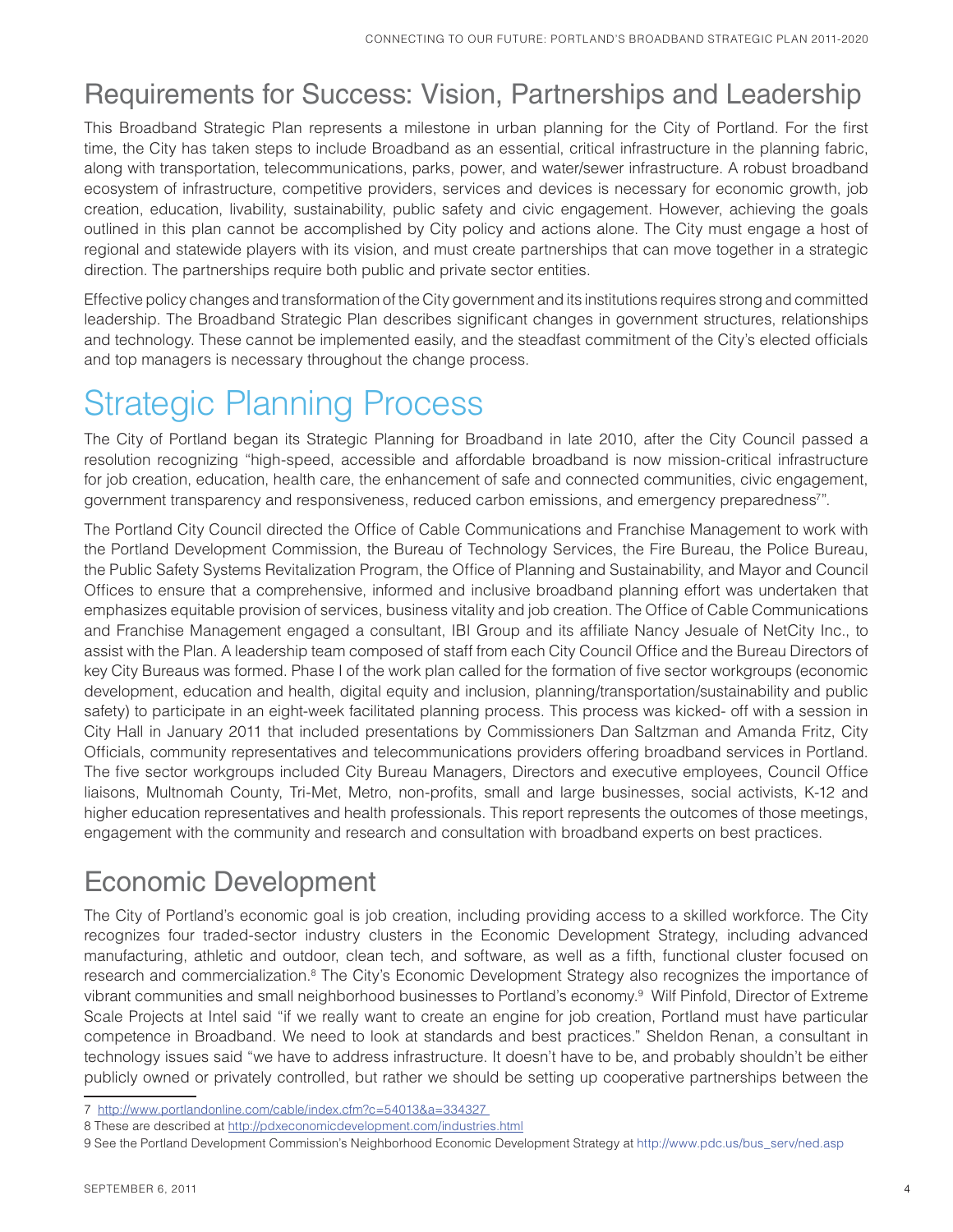public and private sectors to improve infrastructure and access to broadband generally for businesses and the workforce." Business needs broadband as its lifeblood. Local government has an enormous role to play to ensure that broadband resources get placed in our communities, by providing funding, support, and resources. Skip

Newberry, of the Mayor's Office noted that the City "wants to help entrepreneurs, very small businesses (11-99 employees) and micro businesses (under 10 employees) because these businesses create most of the new jobs in Portland. Certain parts of the city, like the central eastside, have a concentration of start-ups and PDC is looking at ways to direct urban renewal and other resources to help these small businesses grow." The economic development workgroup wanted to find incentives for developers to include broadband in their buildings, and for providers to extend high bandwidth services in areas where business clusters. They discussed both regulatory and financial incentives to developers and providers. Rich Bader, CEO of EasyStreet OnLine Services suggested the need to "marry high tech businesses and anchor institutions, such as government and universities" to leverage their demand for very high bandwidth into "markets" for broadband providers. Wilf and Sheldon proposed that the City should actively work to attract research and development institutions, with very high bandwidth requirements to pump demand into the City and establish the City as a research-friendly high bandwidth ecosystem.

Portland must innovate by establishing partnerships with industry, education, and other government bodies, and by reforming our government institutions.

### Broadband and the Transformation of Working and Employment

According to the Aspen Institute's Communications and Society Program's recent publication, "The Future of Work", (2011)<sup>10</sup> "Work in the future will be organized in ways that are far more decentralized." Work is no longer confined to a specific time and place. Technology is blurring the lines between work and home and between work and personal life. Tens of millions of people now work at home offices, telecommute or participate in "virtual companies" whose members are scattered across the country or the globe. Many others work for startup firms in improvised settings. Open platforms for the "crowdsourcing" of work mean that work is becoming an activity that can occur anywhere, and at any time. The implications of this transformation affect our urban architecture (who will occupy high-rise buildings?), tax structure (what is the correct structure for taxing business when its location is the Network, not the City) and our economic development strategies (how can we attract companies to locate in Portland, if they are in fact virtual rather than physical?) The Aspen Institute report predicts the transformation of corporations or "firms" into markets, where skills are outsourced and workers are much more likely to be contractors or affiliated with markets than specific firms. Particularly in scientific, cognitive and creative work, the knowledge worker may work for employers who are not located within the region at all. Conversely, employers located in Portland may hire workers from anywhere on the globe, depending on their skills rather than their ability to report to a specific location at a specific time.

### Broadband and the Transformation of the Worker

Employees will be expected to be highly conversant with digital networking and virtual collaboration on the platform referred to as "cloud computing."11 As cloud computing becomes more pervasive, Peter Jackson, Chief Scientist and Vice President of Corporate Research and Development at Thomson Reuters, envisions that "once the cloud becomes a reality and people have raw, undifferentiated computing power available to them as a utility, they will be able to stop worrying about infrastructure and platforms. Then they will be able to start thinking about intangibles: innovation and imagination – the things that build higher quality services. This will raise everybody's game." (Aspen, p.17) This is the new reality that Portland must develop a strategy to accomplish. Our city must be a location among the first and best in the Country to provide the computing power and platforms as a utility, to attract the innovation and imagination of the economic markets. Portland's economy cannot prosper without institutions that innovate, and infrastructure that allows global connectivity wherever those institutions and their workers choose to locate. Legacy hierarchies and institutional structures are bottlenecks to developing the new economy. Portland

<sup>10</sup> http://www.aspeninstitute.org/publications/future-of-work

<sup>11 &</sup>quot;Cloud Computing" is defined as the use of network connections to access most data and applications from servers provided by a third party that reside in cyberspace, rather than using servers and applications locally to store and access data and applications.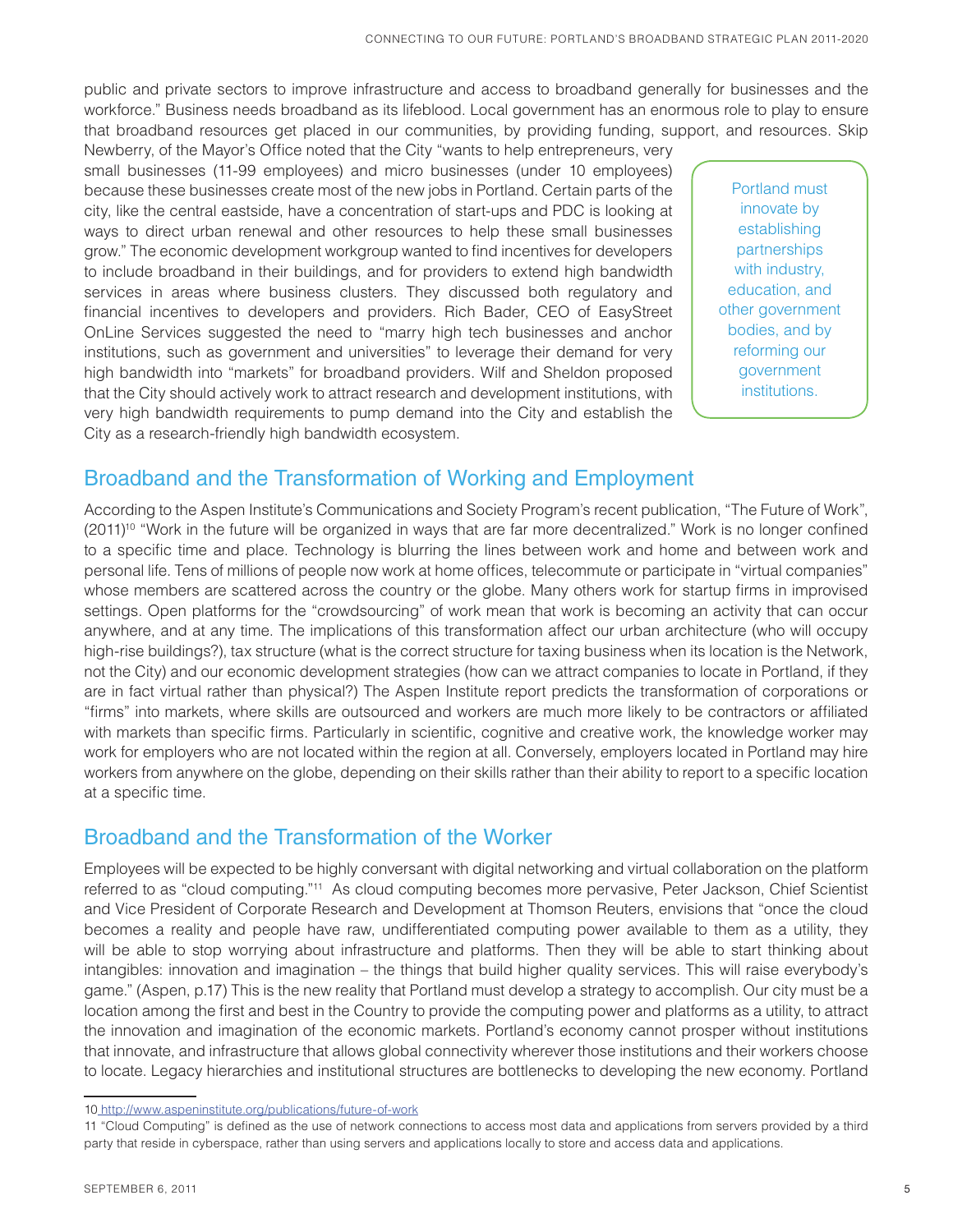must innovate in both, by establishing partnerships with industry, education, and other government bodies, and by reforming our government institutions and policies to root out silos of control and resistance to change.

The Aspen Report points out that in the networked environment, the mindset and disposition of workers will matter more than ever (p. 22). Workers must be prepared to embrace change. They must desire to be "on the edge" of breaking developments, and must have passion to probe a question or problem (a passion for inquiry). These mindsets and dispositions cannot be taught, but must be cultivated, according to John Seely Brown, of the Deloitte Center for the Edge. Work is becoming a lifestyle and identity, not just a paycheck (Aspen p.24).

## Sustainability, Transportation and Urban Planning

The Network will have pervasive effects on our social networks and our physical habits, perhaps most notably our commutes. The increase in available capacity to do work and make social and political contacts on the network, combined with the increasing real and social costs of commuting means that more work will be performed without requiring commuting. Home offices, neighborhood "office-environments" (like the coffee shop, library or community center) will draw workers when commuting is inconvenient or impossible. Beyond convenience, knowledge workers who are based "on the net" will choose to live where they want, in social and physical environments that enhance their lifestyle and are affordable, since work can and does take place anywhere, and at all hours. Families will seek communities offering a lifestyle, knowing that their work is portable. Affordability will be critical, but also access to cultural activities, recreation, educational opportunities and community for children and adults, and the ability to shop, dine, and interact will attract knowledge workers.

**Aging:** Our society is also aging, and families will be concerned with the care of seniors as well as children. Telemedicine will advance to the household, offering health worker visual and auditory monitoring of seniors, medication inventories, vital sign monitoring, motion detection, and other types of in-home monitoring and assessment using the network<sup>12</sup>. Today many seniors take most of their outings out of the home to physician appointments. Many of these check-ups will be performed via the network, allowing seniors to function for days and weeks and months without visiting a hospital or doctor's office for care. Seniors separated from their family members will be able to visit daily and check in with children and grandchildren as well as caregivers through the network.

#### **Internet of Things:** Household systems will be connected to the network, not just for

communication, entertainment or work, but in an "Internet of Things". Devices will connect and communicate their status and health, monitoring and controlling energy consumption, making shopping lists of items running low in the fridge, and scheduling events, maintenance, and replacement of everything from tires to furnace filters without human intervention. The power grid itself will be a "smart-grid" managing demand according to available supplies in an automated effort to control power consumption<sup>13</sup>.

**Transportation:** Urban travel will be most convenient and affordable on public transportation, but even private automobiles will be connected to a network. The network will monitor their status and performance, notifying drivers of hazards, delays and mechanical issues. Anti-collision technology will brake and steer through road hazards, and prevent operation of vehicles by inebriated drivers.

**Urban Planning:** For Portland planners, understanding the power the network will have on urban form and function is critical. Neighborhoods will be designed around affordable and sustainable transportation options, and network access will be as important to the function, form and livability as power, roads and water. Tim McHugh, Chief Information Officer of TriMet notes that there will be three layers of communications infrastructure in the transit system; the equipment imbedded in vehicles, systems for vehicle tracking and real time information on conditions and location, and customer information access and applications. These three layers will also apply to buildings, Legacy hierarchies and institutional structures are bottlenecks to developing the new economy.

<sup>&</sup>quot;High bandwidth nodes are just like freeway interchanges"

<sup>12</sup> See for instance http://www.nursingcenter.com/library/JournalArticle.asp?Article\_ID=425466 (last accessed 7-18-2011) 13 http://www.infoworld.com/print/167184 July 18, 2011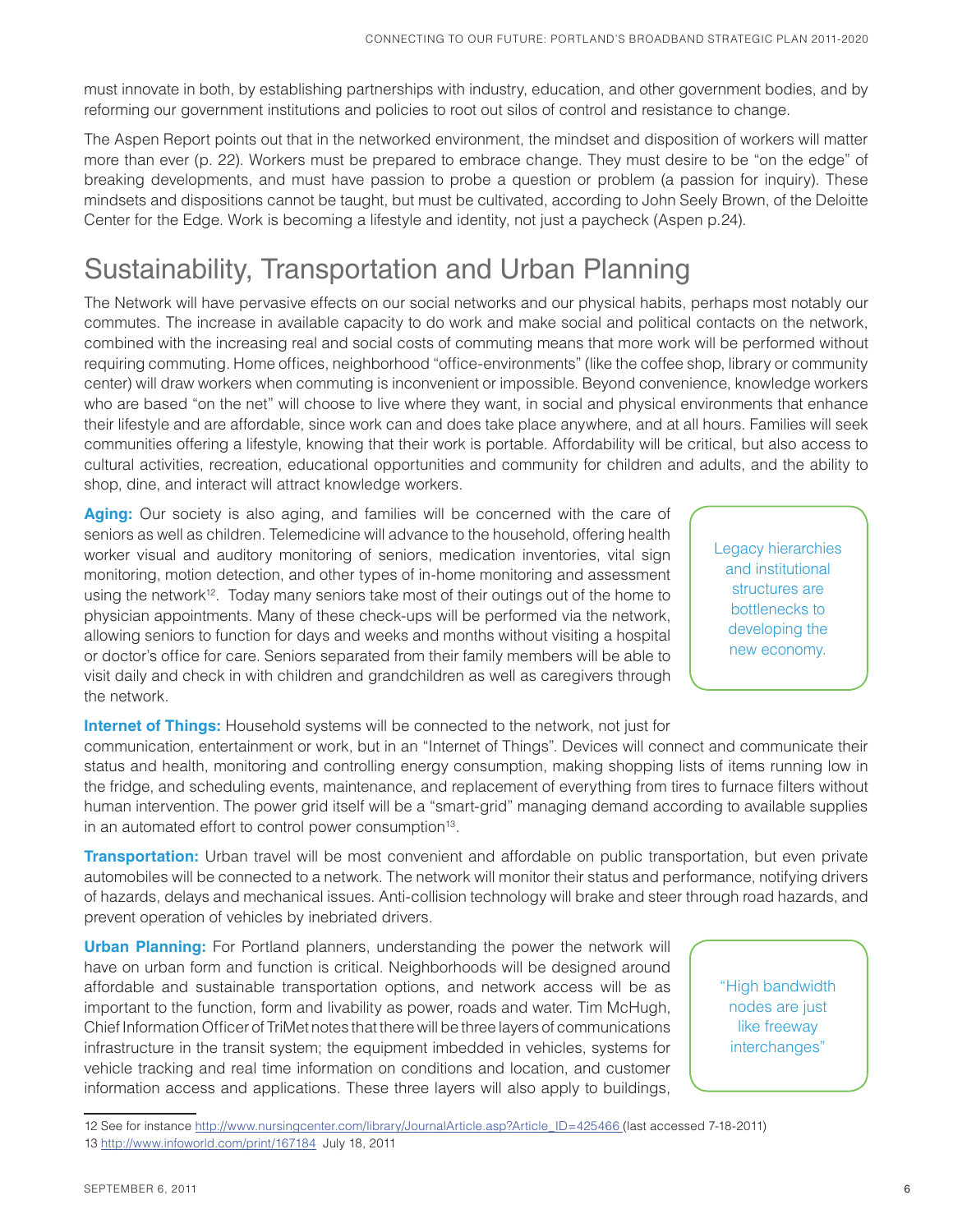homes and other structures. An "Internet of Things" will tie the systems within the structures together to monitor and control energy use, inventories, locks and security, temperature, etc. Control systems will be accessible through the network "cloud", which will aggregate information for trending and real-time energy-load, transportation and supply chain control. Consumers will access their systems real time, through mobile devices wherever they are to turn the lights on or off, defrost dinner, or say hello to their children when they put their key in the lock after school. Gary Odenthal, Senior Planner for the City, noted that "everything is going mobile. The network has to go where people go." Brendan Finn, Chief of Staff for Commissioner Dan Saltzman noted that "Infrastructure is driving where people are going to locate. It drives where companies are locating. High bandwidth nodes are just like freeway interchanges." Chris Smith of the Portland Planning and Sustainability Commission noted that Broadband networks could be "commons goods" or "private goods." Chris advocates for broadband to be a commons good in Portland, something all have access to as a privilege of being here, and not something that is a luxury available only at a premium. Scott Robinson, Deputy Chief Operating Officer of Metro suggests that broadband should be included in every regional planning effort from climate action to transportation to housing, community development and education. Alex Bejarano of the Portland Bureau of Transportation noted that "Broadband is essential to our quality of life and vision of the future. It's a utility, and so much more." Don Stastny, an architect from StastnyBrun Architects in Portland was very concerned about equity issues. "Broadband, if not ubiquitous will create further divides between the haves and have-nots. Broadband access is a matter of social equity and social policy, indivisible from modeling neighborhoods. We have to consider the impact on individual citizens."

## Digital Inclusion and Civic Engagement

Don Stastny's concerns were echoed throughout the workshop sessions and in every workgroup in the Portland process. According to the Aspen Report, "New sorts of government leadership are needed to address social inequality, education and training, and improvements in governments services… There is a keen imperative, in short, for serious institutional innovation."

The biggest dangers are greater inequalities of wealth and potentially destructive social polarization. These trends make it imperative that government, education and social institutions learn how to respond to the emerging networked environment.

**Civic Engagement:** Brian Hoop, of the Office of Neighborhood Involvement (ONI) shared ONI's goals for improving civic engagement: increasing and diversifying access to government, strengthening the capacity of community organizations, expanding public impact on government (improving transparency) and improving neighborhood livability and safety. Cece Hughley, Executive Director of Portland Community Media noted that a major part of their role is to promote digital literacy. She notes that it is a natural role for non-profits to help cities accomplish transparency. She also noted that video storytelling provides a powerful context when discussing policy. Without broadband, individuals and communities have limitations on their ability to see and distribute video communications. Russell Senior of Personal Telco commented that the overarching goal is to facilitate everyone to be a producer of Internet content as well as a consumer.

**Transparency:** Julie Omelchuck, of the Portland Office of Cable Communications and Franchise Management noted that broadband technologies are "the only way to make transparency affordable." She commented that all city government documents should be on-line for public access. However, Rick Nixon, Technology Manager for the City's Bureau of Technology Services suggests that that idea doesn't go far enough. Government documents need to be on-line but they need to be in a useful, standardized format, that is searchable, indexed, and where data can be lifted or exported to other programs and platforms for analyses and general use. Rick also noted that the City has outdated policies for maintaining the City's web site, and for access to technology. Julie and Rick emphasized that the City needs to provide more transactional opportunities for citizens to do all of their business with government over the Network. Public records laws, public meeting laws and other standing policies and regulations need to be reformed. Public meetings will not continue to be "physical in a given place and time" but will be conducted over a period of time over the network, to allow residents with all kinds of schedules to participate in dialog and decision-making." Portland could be a leader in instituting these improvements.

**Culture:** Abdiasis Mohamed, Program Coordinator for IRCO spoke about trends in Portland's immigrant communities. He notes that there is a generational difference among these communities, where youth are adapting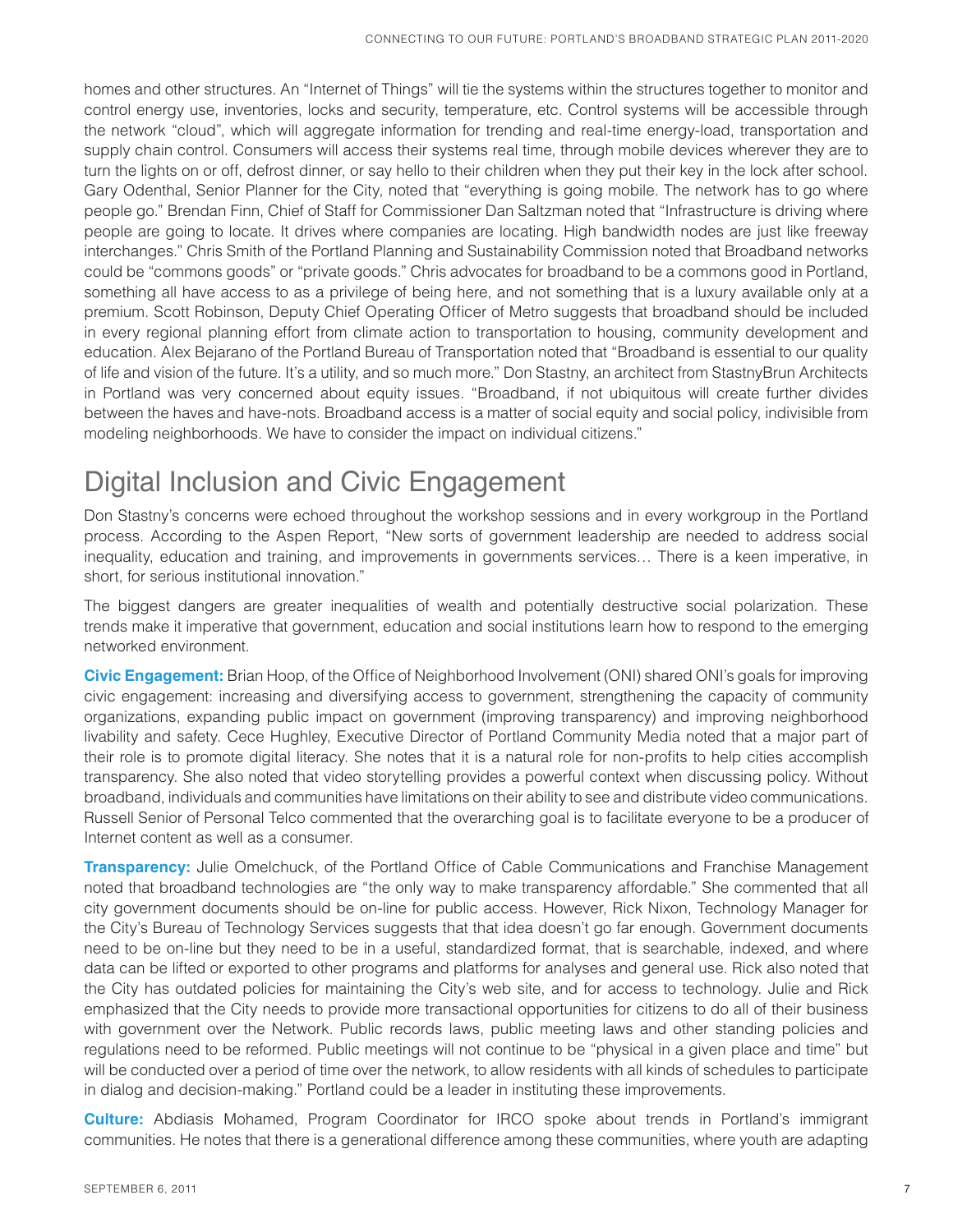mobile Internet and smart phone technologies very quickly, but older populations don't adapt to the networked society. Access and affordability of broadband are key for these communities to be able to connect and engage with civic life, and to remain connected with their native cultures. Julie noted that it is important to focus on mobile applications, because mobile internet is being adopted faster and is more pervasive through smart phones than fixed internet.

There was extended discussion of the role of the City in ensuring affordable access to broadband for residents of Portland. Many participants felt that broadband access is becoming a right, not a luxury, and that access is an equity issue. Some supported the idea of a publically funded open access infrastructure platform over which private entities could compete. There were many other proposals to find ways to subsidize needy and low income households to pay for broadband including requiring public buildings to offer free broadband service and providing incentives to carriers to serve low income neighborhoods. Digital literacy continued to emerge as a necessary element to empower communities and individuals. Access to broadband, while necessary, is not sufficient in itself.

**Broadband** technologies are "the only way to make transparency affordable."

## Public Safety

Several public safety leaders in Portland participated in the Broadband and Public Safety work group. Mark Ellwood, IT Manager for the Portland Police Bureau noted that "everything" is moving to video for law enforcement, including camera-equipped police cars, video interrogation, traffic stops and speeding tickets, and live ambulance links to hospitals. Mark Greinke, Portland's Chief Technology Officer commented that the systems in use already are limited by the lack of broadband wireless capacity. The group noted the benefits that sensor-nets can provide for situational awareness in fires, emergencies, car wrecks and other events, but that current networks and devices don't support the City's ability to activate even the sensors they already have. Chief Klum, the Portland Fire Chief points out that firefighters need building plans, maps and videos of locations to provide "a Google street view of a building, only from the inside." Firefighters should have access to private WiFi systems that exist in buildings when they respond. The 911 system cannot receive or process videos from citizens, even though as Carmen Merlo, Director of the Portland Office of Emergency Management (POEM) points out, "the public is our eyes and

ears" in emergencies. Though mobile network costs are high, the cost of not having high availability of information is response time, mistakes and delay. Karl Larson of the Public Safety Regional Radio Project (PSSRP) points out that broadband is "cheaper than gas." The participants discussed the specific needs and standards of the first responder community. "Our needs for reliability and ubiquitous coverage demand are higher standards than commercial networks have met in the past. Moreover, we require interoperability between networks, and priority access to networks. This group would like to see policies which develop seamless roaming and regional reliability, coverage and availability of networks with pre-emption for public safety." The group notes that there are publicly owned assets that could be leveraged to help commercial providers build reliable networks with better coverage, such as City-owned towers, buildings, fiber plant and spectrum. They would like to find technology companies willing to launch pilot projects to develop better public safety networks.

Though mobile network costs are high, the cost of not having high availability of information is response time, mistakes and delay.

## Education and Health

Workers cannot expect to enjoy a "steady job" with a lifelong employer in the future. The concept of a single company giving an employee the skills they need as work changes is gone. Workers will need continuous training and mentorship, but new sources for their education and affiliations must develop. The Aspen report notes that new types of private/public partnerships to help address the need for education, training and lifelong learning must develop. It was also noted that it is an open question where and how education should happen, when "exceptional competencies occur where human knowledge is created, at the cutting edge, in a community of practice." Dr. Miles Ellenby of OHSU Pediatric Medicine notes that digital literacy and digital skills should be taught to young children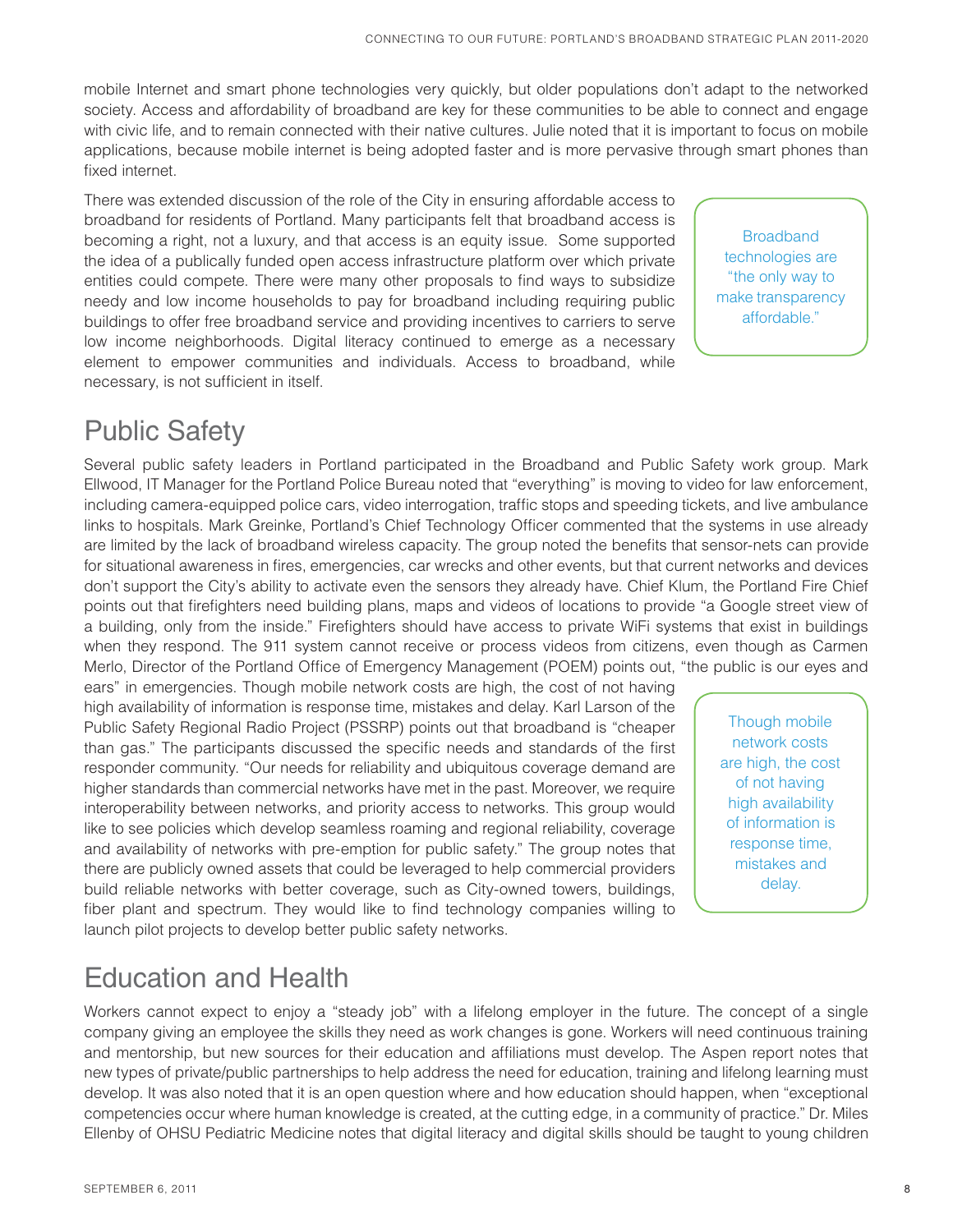as early as possible. Such education programs could focus on teaching independent problem solving and inquiry while also teaching about privacy and safety on-line. Nick Jwayad, Chief Information Officer of Portland Public Schools noted that K-12's key outcome in this conversation is ensuring access for ALL kids and families. A single example of the schools' dependency on the Internet from home is the PPS "EdBox"; a suit of online teacher tools that includes a grade book, curriculum planner, data dashboard, collaboration portal and professional development planner. The EdBox is designed to connect teachers to students, teachers to parents and teachers to teachers in a new and meaningful way via the Internet. The EdBox is just one example of many dependencies schools have on the Internet to improve student outcomes, close the achievement gap and deliver better learning opportunities for all the students we serve.

Dr. Sharon Blanton, Chief Information Officer of Portland State University noted that distance learning, or networkcentered learning is the future of higher education, providing students with the ability to integrate learning with work and lifestyle, without requiring commuting. As networking and computer power grow, the virtual classroom, including engagement with other students will begin to be an experience much closer to being in the same room at the same time. Workforce training and education is moving toward an on-line virtual experience as well. In fact, Dr. Blanton, Nick Jwayad and others in the Education and Health focus group note that like firms and corporations, educational institutions must adapt to the networked world, offering education when people can use it, rather than at a specific time and place, and making sure it is culturally relevant to the communities served. The group suggested that we need the "digital education equivalent of drivers ed" for all students.

## Key Themes

The questions raised in the course of Portland's workgroup discussion process are more numerous than the answers. There are many interconnected issues, although clearly a profound transformation of local civic life, opportunity and work is underway, both in Portland and globally. The challenge that faces us is to identify the ways the powerful forces unleashed by the new networked economy can be directed toward inclusion, equity, sustainability and prosperity through public policy and civic action. As the participants focused on action proposals, several key themes emerged:

- Portland and its partners must take bold actions to ensure the development of world-class network infrastructure in the City.
- $\checkmark$ Affordability and ubiquitous availability are keys to adoption.
- $\checkmark$  Adoption across all age groups, cultures, races and economic classes is crucial to relieve social and economic inequities
- Economic and societal health depends on education, training and mentoring to create lifelong learners who can embrace rapid change and work and prosper in the new economy
- Portland must become a technology-centered economy, attracting innovators, research and development centers and employers seeking a tech-savvy environment

The conclusion of the Aspen report notes, "Government and public policy can play a tremendously helpful role in guiding the forces that are emerging. But historically, government and public policy have tended to be more reactive and short-term oriented, not pro-active and visionary… New sorts of government leadership are needed to address social inequality, education and training, and improvements in governments services…There is a keen imperative, in short, for serious institutional innovation."

The imperative for leadership and institutional innovation is central to the goals and strategies included in the Portland Broadband Plan. We have also tried to focus both on the "low hanging fruit", by identifying short-term, high-impact actions that the City can take to make a big difference in government transparency and broadband availability and affordability, as well as remain focused on long-term strategic change and vision.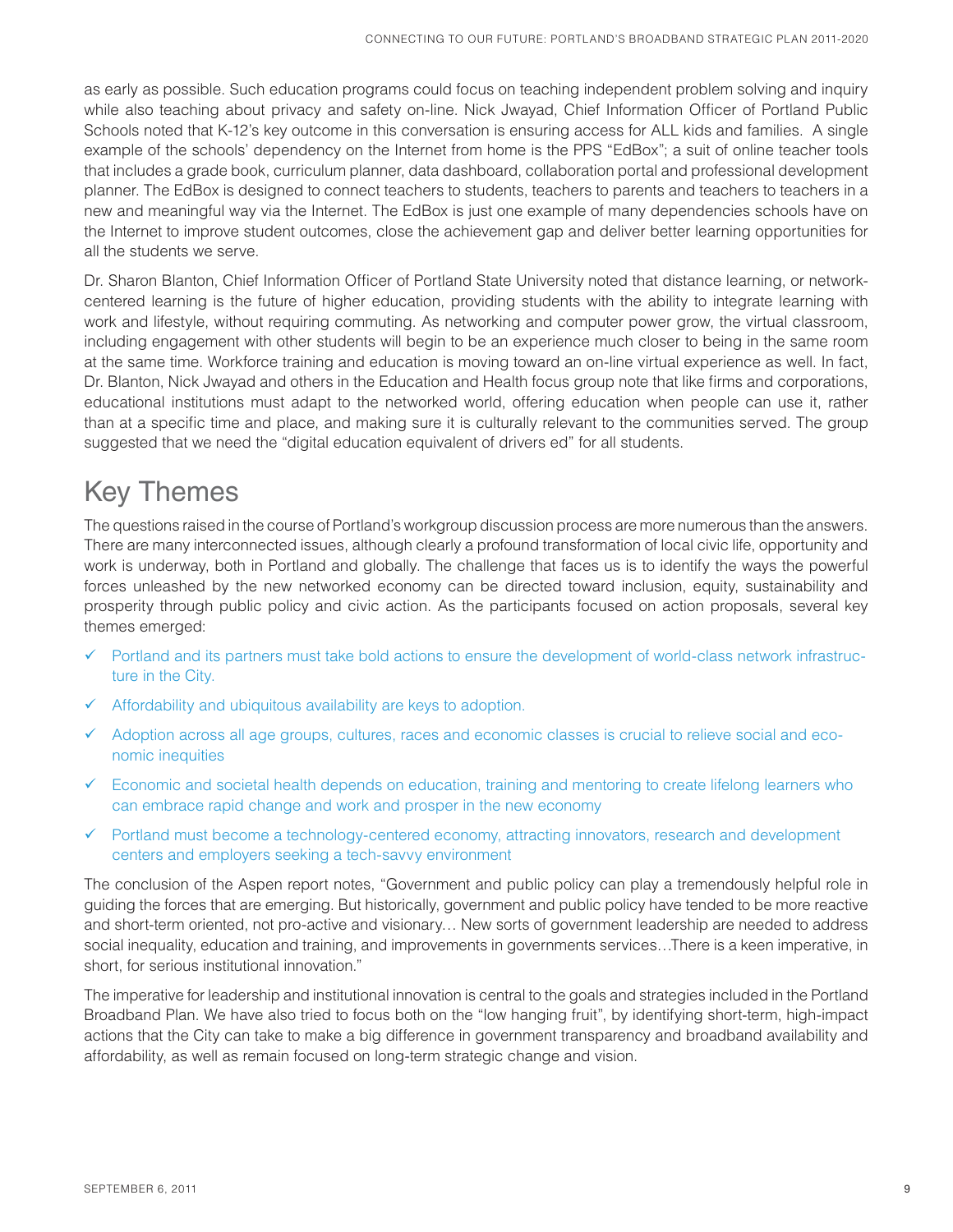# Portland's Strategic Broadband Goals and Key **Strategies**

Portland's five Strategic Broadband Goals, and the fourteen key strategies, which will accomplish these goals are outlined below. Following the summary table, each goal is discussed along with the key strategies that will enable the goal to be met. Specific actions recommended for the short-term, medium-term and long-term are provided for each goal.

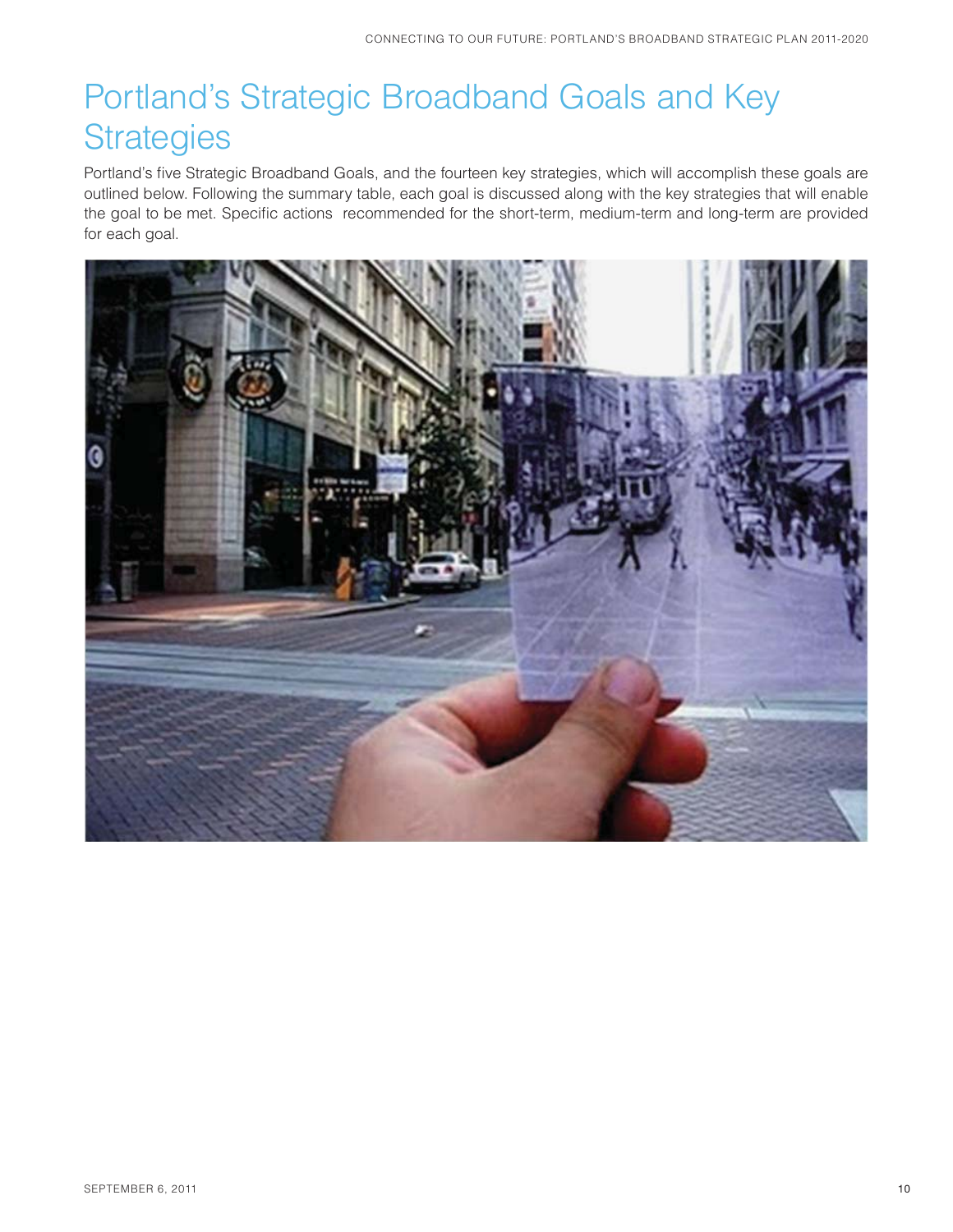|                                                                                                                                                                                                                                  | <b>BROADBAND STRATEGIC GOALS AND KEY STRATEGIES</b>                                                                                                                                                                                                                                                                                                                                                                                                                                                                                                                                                                                                                                                                                                                                    |
|----------------------------------------------------------------------------------------------------------------------------------------------------------------------------------------------------------------------------------|----------------------------------------------------------------------------------------------------------------------------------------------------------------------------------------------------------------------------------------------------------------------------------------------------------------------------------------------------------------------------------------------------------------------------------------------------------------------------------------------------------------------------------------------------------------------------------------------------------------------------------------------------------------------------------------------------------------------------------------------------------------------------------------|
| <b>STRATEGIC GOAL</b>                                                                                                                                                                                                            | <b>KEY STRATEGIES</b>                                                                                                                                                                                                                                                                                                                                                                                                                                                                                                                                                                                                                                                                                                                                                                  |
| <b>Strategically invest in broadband</b><br>infrastructure to attract innovative<br>broadband-intensive business<br>and institutions that create<br>knowledge jobs in Portland.                                                  | Prioritize "Big Pipe" Capacity: Plan and incentivize<br>$\bullet$<br>very high bandwidth Broadband deployment through<br>clustering and co-locating very large capacity users,<br>and providing economic incentives to providers to<br>serve these areas.<br><b>Attract R&amp;D:</b> Work with institutional partners, including<br>OHSU, PSU, PDC, the State and others to attract at<br>least one major research and development facility<br>whose work requires very high capacity broadband<br>infrastructure and globally-based research.<br><b>Standards and Best Practices: Partner with</b><br>$\bullet$<br>Education, Industry and Research Organizations to<br>encourage involvement in standards development,<br>open architecture and the evolution of work and<br>markets |
| Eliminate broadband capacity,<br>equity, access and affordability<br>gaps so Portland achieves near<br>universal adoption of broadband<br>services for all residents, small<br>businesses and community-<br>based organizations. | Establish Neighborhood Broadband Hubs: Create<br>high-capacity access points within neighborhood<br>community centers.<br><b>Expand City Capacity to Address Digital Equity:</b><br>$\bullet$<br>Improve equity through dedicated funding and staff<br>resources and community partnerships.<br>Facilitate Marketplace Competition: Advocate<br>$\bullet$<br>for and facilitate robust competition in Portland's<br>Broadband marketplace.                                                                                                                                                                                                                                                                                                                                             |
| Develop highly technology-<br>literate and employable<br>residents, students, small<br>businesses and workforce.                                                                                                                 | <b>Create Broadband Centers of Excellence: Create</b><br>$\bullet$<br>innovative alliances, partnerships and incentives to<br>develop advanced services and applications locally.<br>Promote Technical Literacy and Skills: Leverage<br>existing and support new investment in life-long<br>technology education and training.<br><b>Modernize and Adopt Telecommuting and Remote</b><br>$\bullet$<br><b>Work Strategies and Policies.</b>                                                                                                                                                                                                                                                                                                                                             |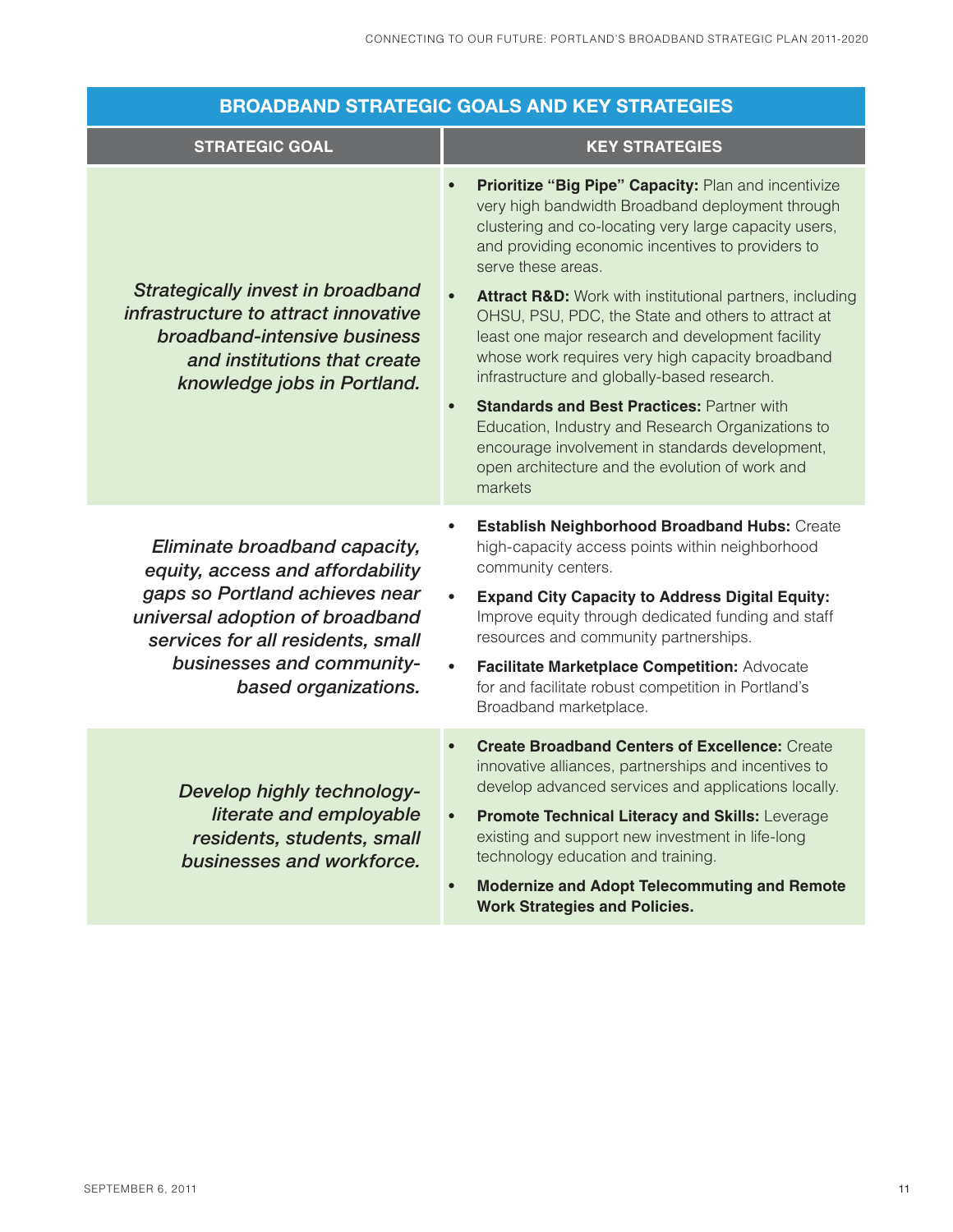| <b>BROADBAND STRATEGIC GOALS AND KEY STRATEGIES</b>                                                                                                                                  |                                                                                                                                                                                                     |
|--------------------------------------------------------------------------------------------------------------------------------------------------------------------------------------|-----------------------------------------------------------------------------------------------------------------------------------------------------------------------------------------------------|
| <b>STRATEGIC GOAL</b>                                                                                                                                                                | <b>KEY STRATEGIES</b>                                                                                                                                                                               |
| Promote and plan for the use and<br>wide-spread adoption of broadband<br>technologies in government, energy<br>conservation, transportation,<br>health, education and public safety. | Energize a Dynamic City Technology Culture: Foster<br>a change in the culture of City bureaus so that the<br>use of technology and civic engagement is facilitated,<br>embraced and cultivated.     |
|                                                                                                                                                                                      | Adopt Information Technology Standards: to<br>improve the efficiency and effectiveness of the<br>buildings, streets, parks and health services in the City.                                         |
|                                                                                                                                                                                      | <b>Adopt Regional Public Safety Standards for</b><br>Wireless Networks: that incorporate Public Safety's<br>needs for reliability and ubiquitous coverage,<br>interoperability and priority access. |
| <b>Create future-oriented</b><br>broadband policy, modernize<br>government organizations and<br>institutionalize digital inclusion<br>values throughout the region.                  | <b>Establish a Regional Task Force on Digital</b><br><b>Inclusion Policy.</b><br>Advocate for legislation, regulation and adoption of<br>open network platforms and open data standards.            |
|                                                                                                                                                                                      |                                                                                                                                                                                                     |

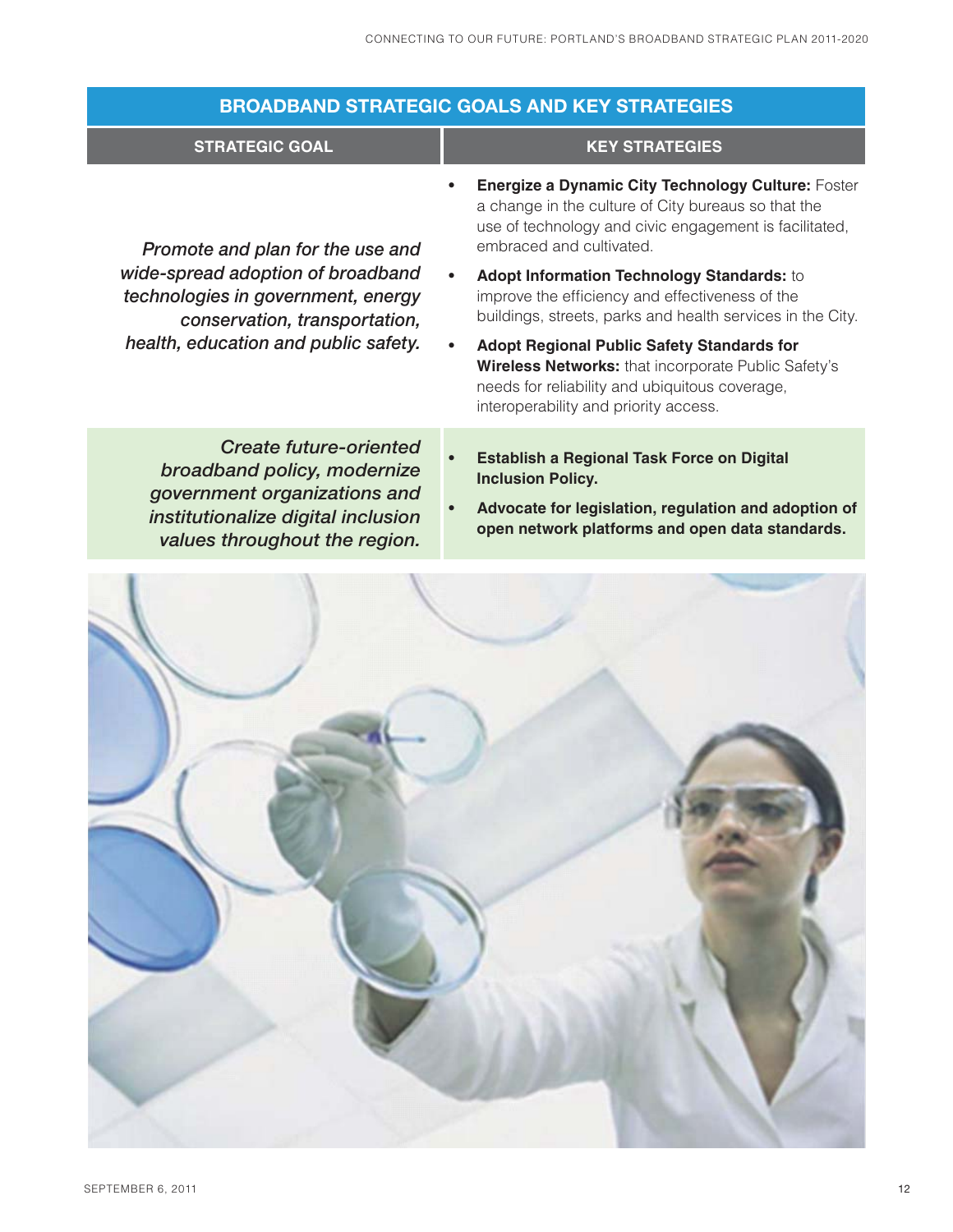## Discussion of Broadband Key Strategies

### Goal 1

| <b>GOAL 1</b>                                                                                                                                                           | <b>KEY STRATEGIES</b>                                                                                                                                                                                                                                                                |
|-------------------------------------------------------------------------------------------------------------------------------------------------------------------------|--------------------------------------------------------------------------------------------------------------------------------------------------------------------------------------------------------------------------------------------------------------------------------------|
| Strategically invest in broadband<br>infrastructure to attract innovative<br>broadband-intensive business<br>and institutions that create<br>knowledge jobs in Portland | Prioritize "Big Pipe" Capacity: Plan and incentivize<br>very high bandwidth broadband deployment through<br>clustering and co-locating very large capacity users,<br>and providing economic incentives to providers to<br>serve these areas.                                         |
|                                                                                                                                                                         | <b>Attract R&amp;D:</b> Work with institutional partners, including<br>OHSU, PSU, PDC and the State and others to attract<br>at least one major research and development facility<br>whose work requires very high capacity broadband<br>infrastructure and globally-based research. |
|                                                                                                                                                                         | <b>Standards and Best Practices: Partner with</b><br>$\bullet$<br>Education, Industry and Research Organizations to<br>encourage involvement in Standards development and<br>the evolution of work and markets.                                                                      |

Broadband service has developed in Portland for most of the "Middle Market", defined as businesses located in the urban core, small businesses in most neighborhood business centers in Portland, where business needs for Internet service are for relatively moderate speeds, and middle-to-high-income residential users. However, Portland is still a "Tier 2" City, where broadband providers do not see a market for expansion of high-speed, high-capacity infrastructure equal to Tier 1 Cities.14 To accomplish the goal of attracting innovation, new businesses and jobs that are based on the new networked economy, Portland must have Tier 1 Infrastructure, including ubiquitous wireless coverage, and very high capacity broadband to industrial centers and clusters. Portland must also modernize its development standards to recognize that networking is an infrastructure equivalent to power, water and sewer when it comes to attracting tenants within developments.

These three key strategies address Portland's need to ensure that very high capacity broadband infrastructure is developed in strategic corridors or "geographic clusters" that will anchor new industries and improve employment. The two prongs of this strategy are "pipes" and "tenants" (supply and demand).

**Deploy High-Capacity "Pipes":** Fiber connections are available for some high-capacity users in facilities within the urban core. However, the cost to extend fiber infrastructure to new locations is high. Fiber is necessary to achieve high-end service anticipated in the National Broadband Plan. PDC has noted that: "[D]rivers of the knowledge economy such as high tech and creative services, as well as more traditional manufacturing industries...require cutting edge communications technologies to enhance productivity and maintain competitiveness." To encourage the deployment of very high capacity broadband deeper into areas of the



City where market forces have not attracted providers, the City should provide economic incentives including tax breaks, zoning and permit assistance, construction assistance, and conduit placement in rights-of-way. To the

<sup>14</sup> For our purpose, Tier 1 Cities refer to those with fiber-to-the-home infrastructure and 4-G LTE mobile infrastructure. Tier 2 Cities have copper infrastructure to the home (which carries much less bandwidth) and 3-G mobile infrastructure.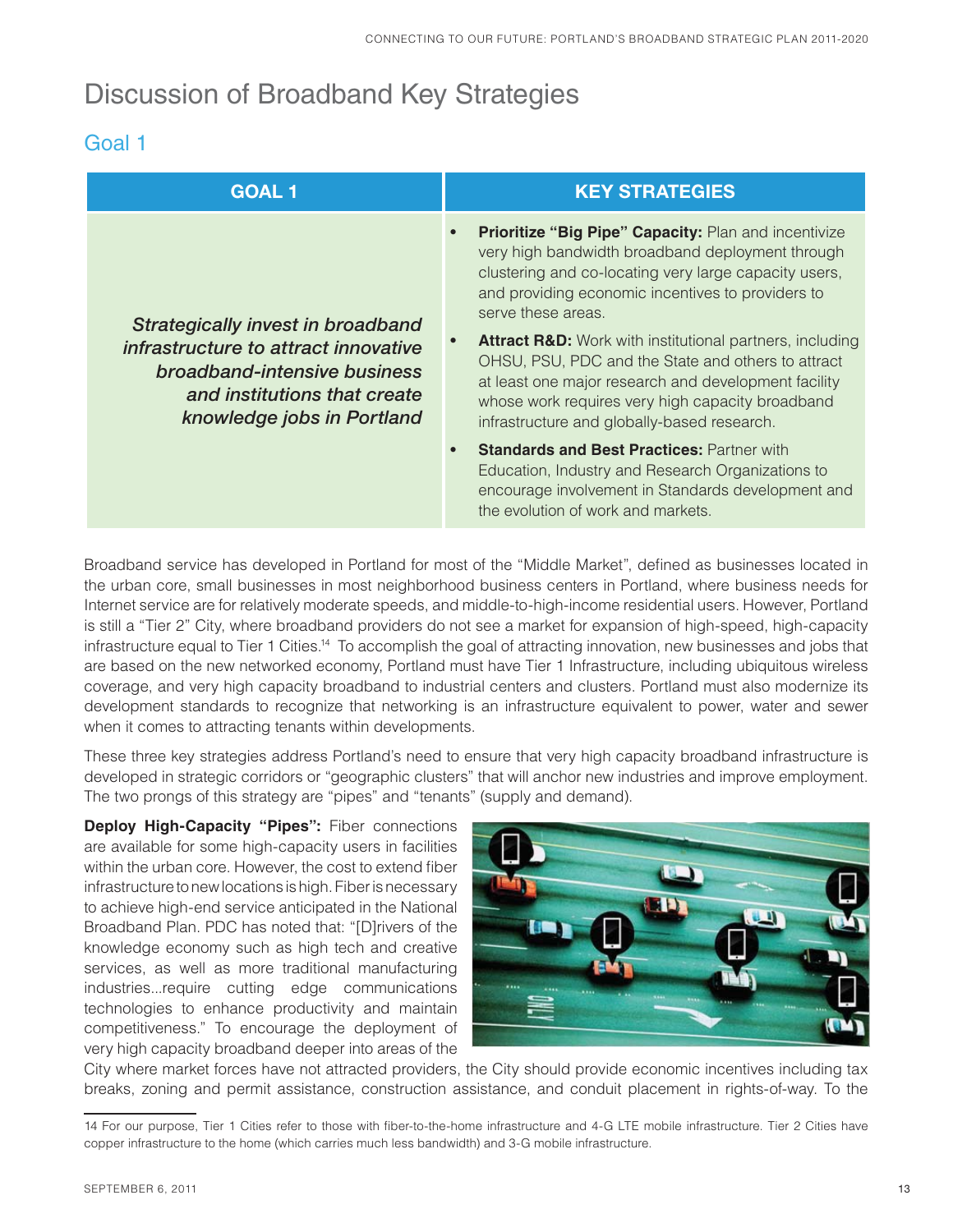extent allowable by Federal law, the City should work with providers to subsidize, waive or reduce building entry fees to establish fiber connectivity, and should work with building developers and owners to participate in the industry cluster strategy.

**Attract Broadband Anchor Tenants:** Locating one or more very large anchor tenant in strategic cluster areas will spur the development of broadband infrastructure by providing demonstrable demand for a higher level of speed and capacity. The City must attract research institutions, data centers, media companies or other entities that require broadband skilled workforces and high quality broadband services to create the anchor tenancy for a cluster area.

**Standards and Best Practices:** Standards and Best Practices for industrial buildings, commercial developments and neighborhood planning need to be updated to reflect the new necessities for accessibility that exist for large businesses today and tomorrow. Today, a business locating in a building is responsible for bringing any information technology it needs to the site. Tomorrow's standards will require that buildings are pre-wired for both mobile and fixed networking, with much higher standards of wiring and in-building coverage for wireless networking. The City should work with building owners and developers to ramp up connectivity in the City's urban infrastructure and commercial centers.

#### Goal 1 Action Recommendations

| Identify urban development areas for high capacity broadband infrastructure deployment.<br>$\bullet$<br>Establish a policy to drop conduit into all street trenching in identified areas.<br>$\bullet$<br>Create a program with Industry to identify economic incentives to encourage fiber core<br>$\bullet$<br>build-outs to cluster areas. Such a package might include low cost power, free or reduced<br>cost access to City owned or financed assets (such as conduit, roof-tops, permits, etc.). |
|---------------------------------------------------------------------------------------------------------------------------------------------------------------------------------------------------------------------------------------------------------------------------------------------------------------------------------------------------------------------------------------------------------------------------------------------------------------------------------------------------------|
| Create an assistance program for very high capacity users to finance initial installation<br>$\bullet$<br>of fiber infrastructure, and to provide subsidies for high capacity bandwidth to spur job<br>creation, and industry relocation to the clusters.<br>Include Broadband infrastructure development in public works projects, such as streets,<br>$\bullet$<br>sewers, etc. to diffuse high capacity infrastructure throughout the City and region.                                               |
| Leverage the IRNE fiber assets, City streets, sewers and other rights of way to place<br>$\bullet$<br>publically owned infrastructure assets at the disposal of service providers who agree to<br>deploy very high bandwidth services at lower than market cost to industry and employers.                                                                                                                                                                                                              |
| Work with PDC, Higher Education, the State and other potential partners to incentivize<br>$\bullet$<br>research partnerships that require large pipe broadband. Develop projects that will anchor a<br>large pipe "campus" such as a genomic research project, Central Eastside URA for mid-to-<br>small business cluster projects, and/or other URAs such as North Macadam and Interstate.<br>Actively recruit "Network Centric" businesses and workers to Portland through an innovative<br>$\bullet$ |
|                                                                                                                                                                                                                                                                                                                                                                                                                                                                                                         |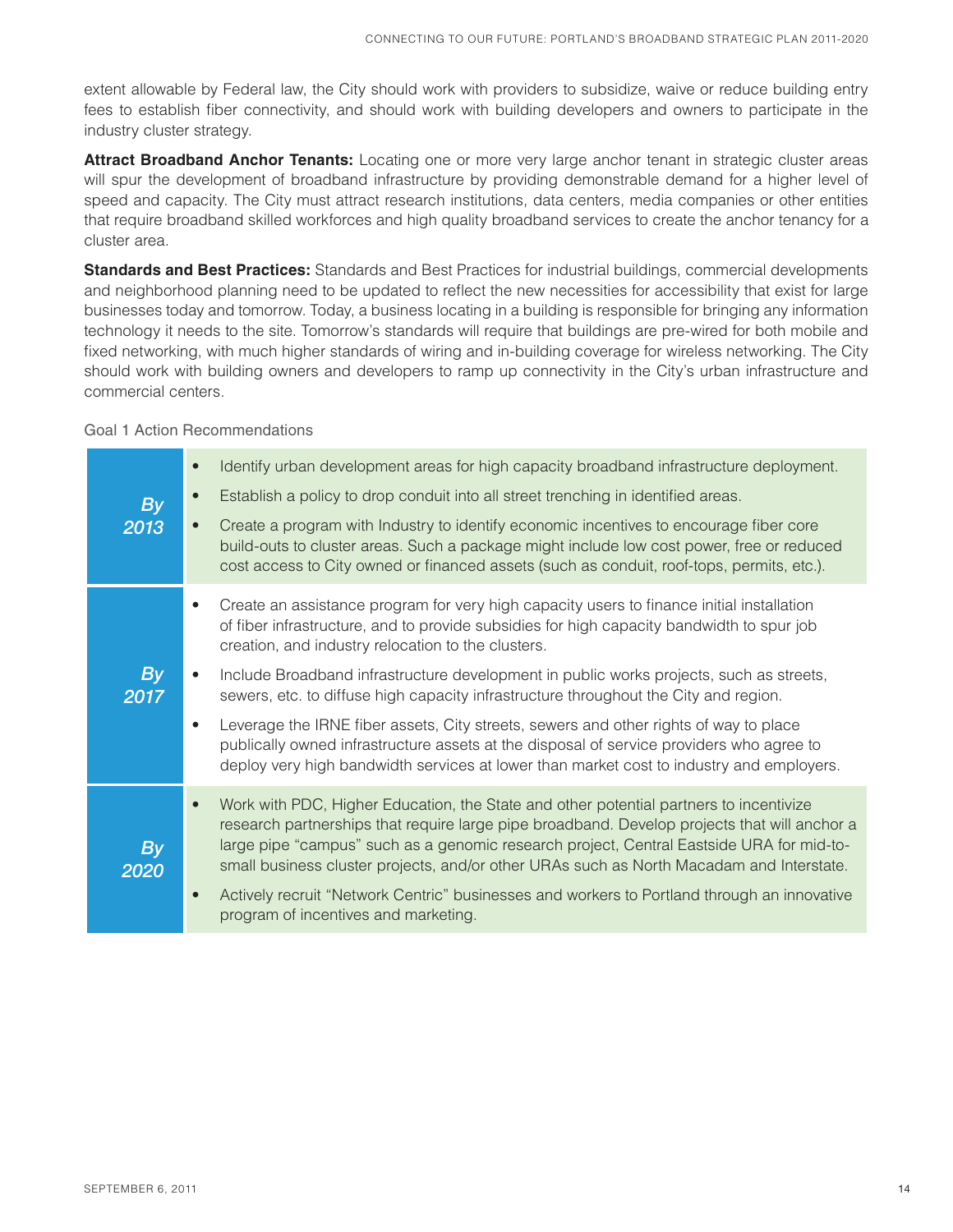### Goal 2

| <b>GOAL 2</b>                                                                                                                                                                                                                | <b>KEY STRATEGIES</b>                                                                                                                                                                                                                                                                                                                                                                                                                                     |
|------------------------------------------------------------------------------------------------------------------------------------------------------------------------------------------------------------------------------|-----------------------------------------------------------------------------------------------------------------------------------------------------------------------------------------------------------------------------------------------------------------------------------------------------------------------------------------------------------------------------------------------------------------------------------------------------------|
| Eliminate broadband capacity, equity,<br>access and affordability gaps so<br>Portland achieves near universal<br>adoption of broadband services for<br>all residents, small businesses and<br>community-based organizations. | <b>Establish Neighborhood Broadband Access</b><br>$\bullet$<br><b>Centers:</b> Create high-capacity access points<br>within neighborhood community centers.<br><b>Expand City Capacity to Address Digital</b><br><b>Equity:</b> Dedicate funding and staff resources and<br>develop community partnerships.<br>Facilitate Marketplace Competition: Advocate<br>$\bullet$<br>for and facilitate robust competition in Portland's<br>broadband marketplace. |

Until recently, not having affordable broadband was an inconvenience. Now, broadband is a prerequisite to economic opportunity for individuals, small businesses and communities. Those without broadband and the skills to use broadband-enabled technologies are becoming more isolated from the modern American economy. Broadband provides students and families access to global and local educational resources, immigrant and minority communities access to cultural connections, and small businesses the ability to achieve operational scale more quickly.

#### **NEIGHBORHOOD ACCESS**

The vision for neighborhood broadband access centers includes state of the art mobile and fixed broadband services, with training and affordable access close enough to residents and small business that they don't have to commute to it. These can be extended within existing centers, such as neighborhood libraries, community centers, shopping centers, parks or schools. Providing access to advanced services and training at the neighborhood level will help reduce pollution and energy consumption caused by travel.

#### *The first key strategy adds high capacity broadband access to the Portland Plan's vision for "healthy connected neighborhoods" where all services necessary for livability are within a 20- minute walking distance of home.*

Broadband access centers provide tools to those who cannot afford, or do not have access to them in their household. It allows communities to "move information not people," connect diverse communities, promote telemedicine and telework, level inequities in civic participation and educational opportunities, and reduce geographic and economic challenges including commuting and other travel.

#### **DIGITAL EQUITY AND INCLUSION**

The difference between those with no or very limited access to communications technology and those in the higher access categories is the "digital divide". Attempting to create an environment to counteract the divide is often known as "digital inclusion".

**Portland should continue its critical role in working to overcome inequities in access to communications technology** – Multiple communities in Multnomah County have indicated the need for local government to continue its current central role in providing public access to communications technology and the internet, such as through the Public Library and through public access organizations<sup>15</sup>. Without increased access, many in the community will have even less opportunity to learn the skills necessary to work and participate in



15 http://www.mhcrc.org/docs/MHCRC\_Communications\_Technology\_Needs\_Ascert\_Report(04-21-10)FINAL.pdf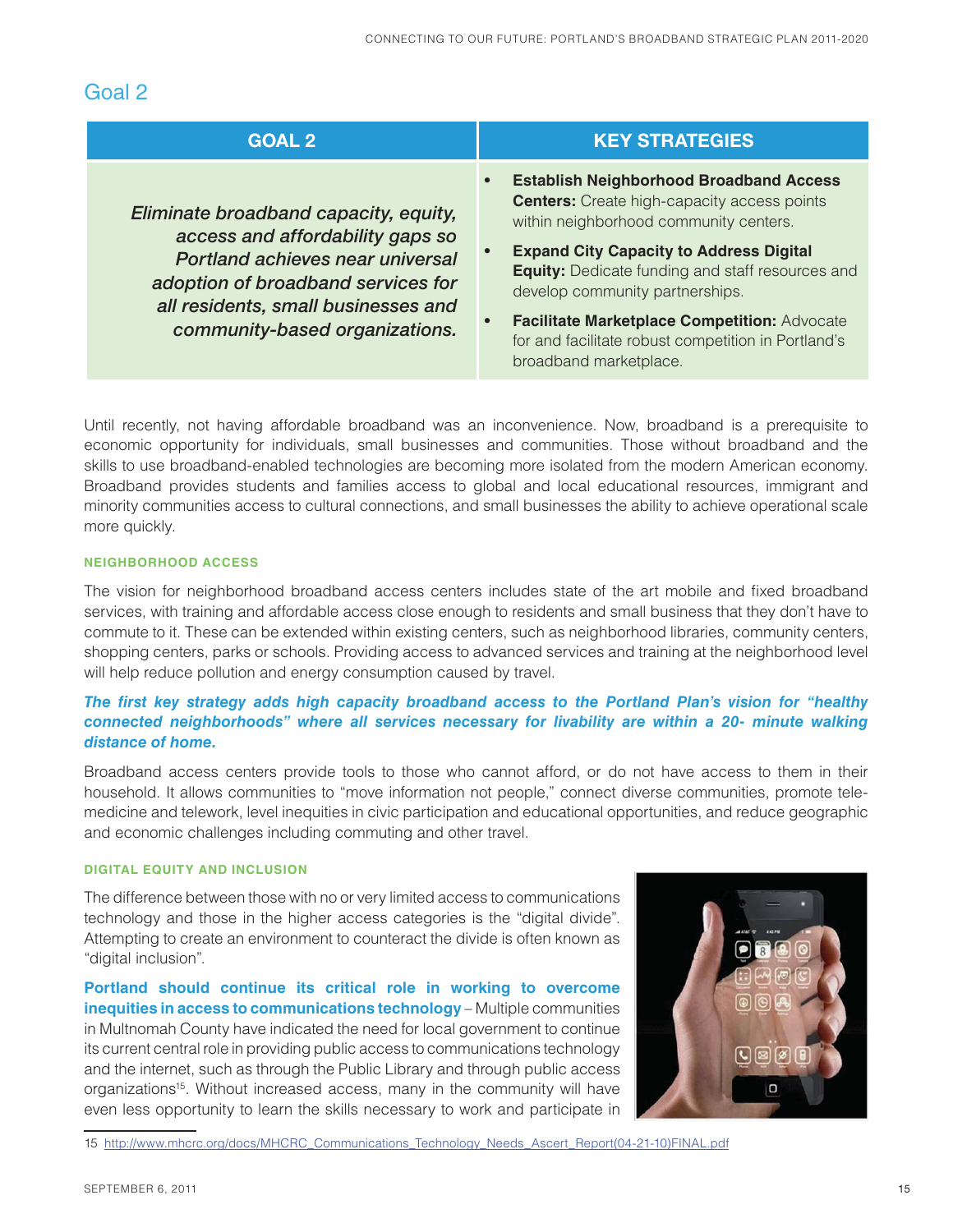the networked society. Companion actions needed include dedicated funding and staff resources to assist nonprofit organizations to provide digital content, access to technology and training to those with limited resources, and wireless broadband access.

Community groups and non-profits need to continue to work for digital inclusion, but need increased support from City government to fulfill that role – For example, representatives of immigrant and refugee organizations in Multnomah County talk about the value of public access at government locations like libraries and schools. These groups also need to have greater support to increase literacy skills, education, employment, civic engagement, cultural participation and healthcare.

#### *The second key strategy establishes dedicated funding and City staff to support community groups and institutions that can work in partnership with the City to close the digital divide. This strategy will establish practices and policies to create equity for all communities to access broadband services.*

#### **INCREASED COMPETITION**

Competition provides consumers the benefits of choice, higher bandwidth, better service and lower prices. Building broadband networks—especially wireline—requires large sunk investments. Policies decreasing the fixed cost of infrastructure and spurring greater demand may encourage new network expansion and new competitors.

The National Broadband Plan notes that broadband competition is both fragile and insufficient to keep pricing affordable, and to push advanced services into all markets and neighborhoods. The NBP also notes that current Federal policies may be ineffective at driving true competition in broadband, and that local public policy is a determinant of the level of competition locally.

#### *The third key strategy addresses ways that the City of Portland can leverage its public assets (rights-ofway, IRNE, spectrum), fiscal and franchising policy, tax incentives and its substantial public sector market demand to encourage a robust broadband marketplace served by multiple, competitive providers.*

**The greatest deterrent to competitive broadband is the cost of deploying infrastructure.** Broadband providers can expand high capacity infrastructure when access to land and property costs are reduced, bringing down the provider's fixed cost of plant. The City and its infrastructure partners (TriMet, ODOT) together own miles of fiber plant that is underutilized. These include conduit, building entries, fiber termination points and dark fiber that, to date, are reserved under several layers of local and Federal policy for the exclusive use of the public sector. The City should investigate ways to change these policies and leverage these assets to help expand broadband services to the City's residents through public/private partnerships. Much of the new residential construction in Portland in the next 25 years will be multi-family. The per-door economics of getting fiber to multi-family new construction are much more favorable than for single family. The City should consider policies to incent a fiber to the dwelling standard for multi-family new construction.

Broadband providers appear to invest more heavily in network upgrades in areas where they face competition. Providers generally offer faster speeds when competing. Next generation wireless broadband networks—for instance, Long Term Evolution Systems (LTE)—could offer speeds between 4 and 12 Mbps which can compete with mid-tier fixed broadband speeds and rates. The competition policy for Portland must include incentives to ensure that multiple wireless providers serve the entire City, and the metropolitan region.

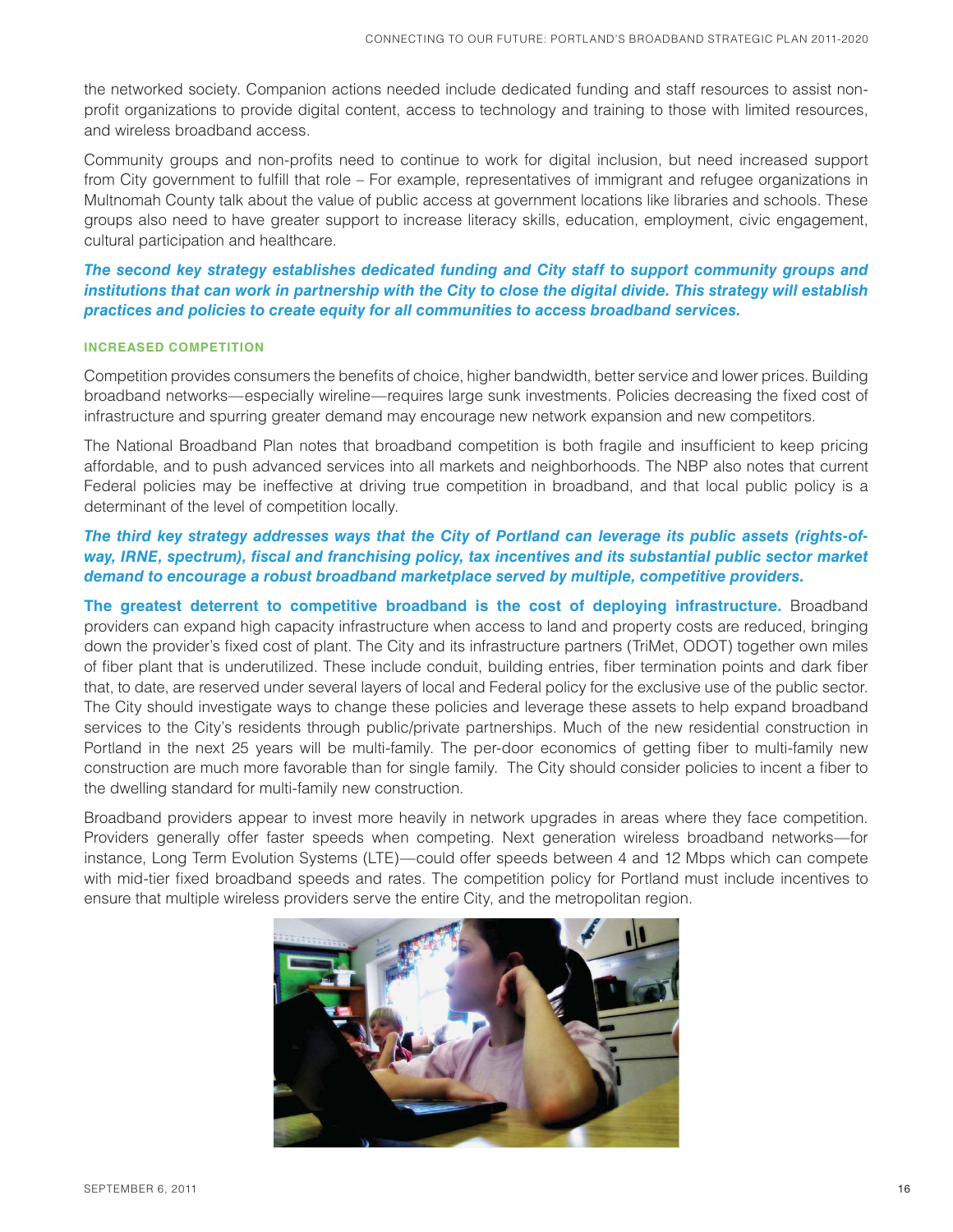#### Goal 2 Action Recommendations

|            | Work with non-profits and NGOs to increase access to broadband tools for underserved<br>$\bullet$<br>communities.                                                                                                                                                                                                  |
|------------|--------------------------------------------------------------------------------------------------------------------------------------------------------------------------------------------------------------------------------------------------------------------------------------------------------------------|
|            | Identify funding and revise rules for local grants to allow support for training and access to<br>$\bullet$<br>broadband services.                                                                                                                                                                                 |
| <b>By</b>  | Convene a planning committee with the provider industry to identify and leverage incentives<br>$\bullet$<br>for broadband service expansion including complete neighborhood coverage for wireless.<br>This could include access to public sector assets (rooftops, conduit, fiber etc) and tax<br>reductions, etc. |
| 2013       | Advocate at local, state and federal levels for robust competition in broadband markets.<br>$\bullet$                                                                                                                                                                                                              |
|            | Study ways to lower the cost of infrastructure deployment including working with industry to<br>$\bullet$<br>pool or share core infrastructure builds (towers, conduit, spectrum, etc.) to move the model<br>toward competition with collaboration.                                                                |
|            | Conduct a study to demonstrate the impact of broadband availability on property values.<br>$\bullet$                                                                                                                                                                                                               |
|            | Promote a subsidy or grant program for low income or distressed communities to allow them<br>$\bullet$<br>to obtain commercial service at affordable rates, to pull latent demand for service into the<br>marketplace.                                                                                             |
|            | Partner with non-profit community groups to provide technology grants to communities.<br>$\bullet$                                                                                                                                                                                                                 |
|            | Establish a fund for Broadband Equity. Develop a stable funding stream for access subsidies<br>$\bullet$<br>through a strategy such as a 1% universal service fee.                                                                                                                                                 |
|            | Begin distributing City workforce from office buildings to neighborhoods, where they are<br>$\bullet$<br>connected digitally to City Hall.                                                                                                                                                                         |
|            | Provide free WIFI at all public buildings in each neighborhood.<br>$\bullet$                                                                                                                                                                                                                                       |
| <b>By</b>  | Negotiate a service agreement for public safety levels of reliability, capacity and coverage<br>$\bullet$<br>with a provider.                                                                                                                                                                                      |
| 2017       | Identify and commit to policy and financial incentives such as franchise fee credits, shared<br>$\bullet$<br>trenching, City-provided conduit, grant programs, or other means to reach accessibility<br>goals and objectives.                                                                                      |
|            | Develop a fiber to the dwelling standard for multi-family new construction.<br>$\bullet$                                                                                                                                                                                                                           |
|            | Aggregate public sector demand among several institutions and entities (higher education,<br>$\bullet$<br>government, transit, K-12) to incentivize development of service providers in underserved areas.                                                                                                         |
|            | Work with PPS to achieve online student portfolios/academic planners, 1:1 Netbooks for<br>$\bullet$<br>remote access to PPS tools/services and online credit recovery/general credit options for<br>High School students.                                                                                          |
|            | Work with the County, Higher Education and Portland's public schools to build telework<br>$\bullet$<br>centers and resources within community centers, K-12 schools or community college<br>campuses that align with "healthy connected neighborhoods."                                                            |
| By<br>2020 | Become a "city without walls" where all city services, meetings and records are available<br>to all residents and constituents on interactive digital platforms so that it isn't necessary to<br>travel to a city office to conduct business, provide testimony or participate in City business.                   |
|            | Conduct all City public meetings, hearings, etc. via interactive video so that residents can<br>$\bullet$<br>participate without travel.                                                                                                                                                                           |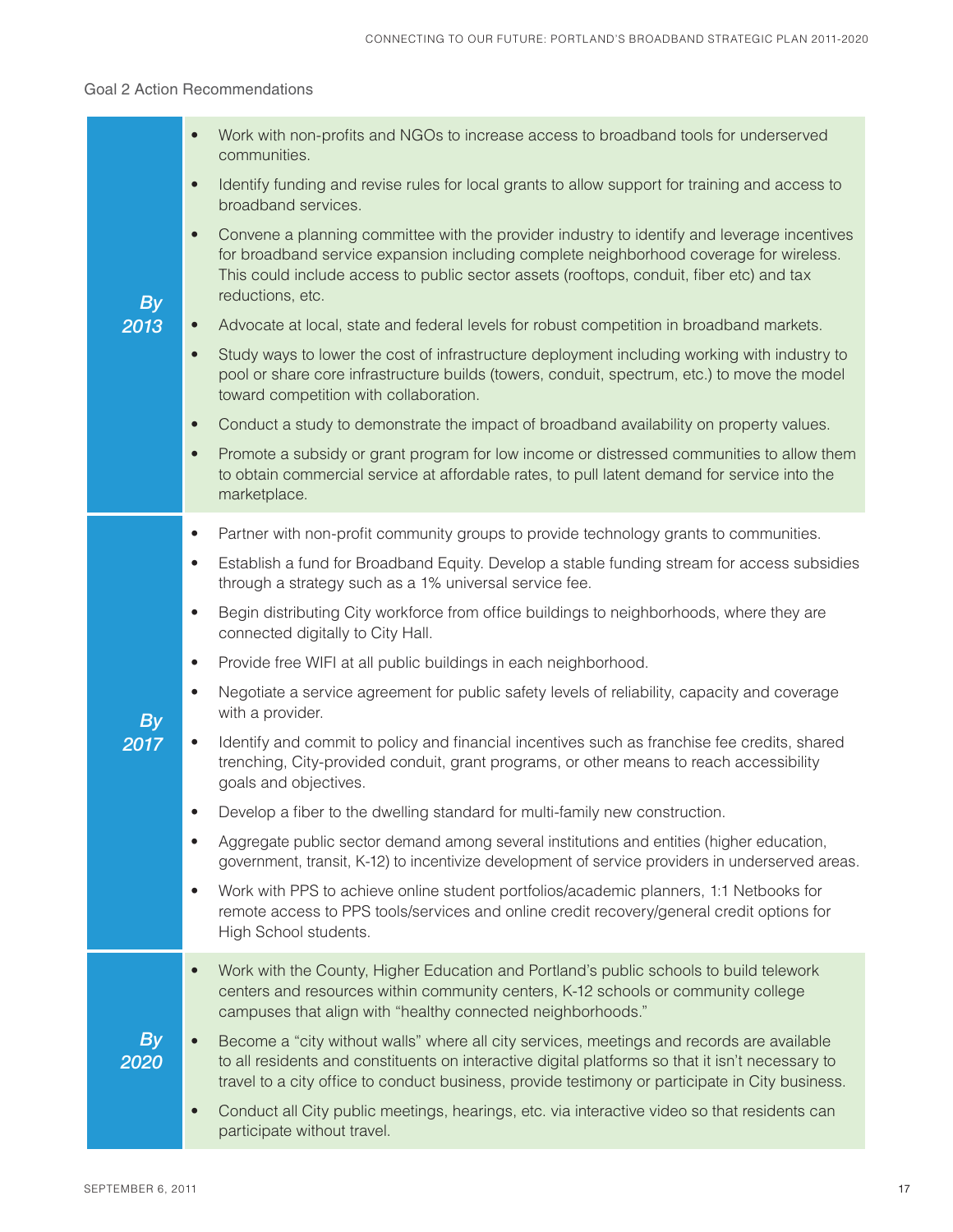### Goal 3

| <b>GOAL 3</b>                                                                                               | <b>KEY STRATEGIES</b>                                                                                                                                                                                                                                                                                                                                                                                                                             |
|-------------------------------------------------------------------------------------------------------------|---------------------------------------------------------------------------------------------------------------------------------------------------------------------------------------------------------------------------------------------------------------------------------------------------------------------------------------------------------------------------------------------------------------------------------------------------|
| Develop highly technology-skilled and<br>employable residents, students, small<br>businesses and workforce. | <b>Create Broadband Centers of Excellence:</b><br>$\bullet$<br>Create innovative alliances, partnerships and<br>incentives to develop advanced services and<br>applications locally.<br><b>Promote Technical Literacy and Skills:</b><br>$\bullet$<br>Leverage existing and support new investment in<br>lifelong technology education and training.<br>Modernize and Adopt Telecommuting and<br>$\bullet$<br>remote work strategies and policies |

**Several key emerging and evolving technologies are driving digital adoption and the Internet economy in the near and long term** - These include expanded video use in all of its forms; in-home services accessed remotely; evolution and rapid growth of applications for portable mobile devices; and collaborative, real-time, high capacity applications. **Emerging technologies will positively impact several key network attributes** – This includes ease of use; highly scalable bandwidth; centralized data storage and network reliability and redundancy. The combination of evolving attributes will make network tools central to social interaction, employment, medicine and treatment options, transportation, and household management. While the network will free us from many unproductive and wasteful activities, it will also cause the obsolescence of a majority of policies and practices developed to support hierarchies of management of systems, people and institutions. These must be replaced with adaptive policies and systems, which empower innovation and flexibly support change.

#### **CENTERS OF EXCELLENCE**

Portland cannot wait for innovations to trickle down to second-tier cities if it wishes to have the advantages of innovation. Oregon is a nationally recognized center for the open-source software movement, and software startups and mobile and cloud-based computing. Portland needs to leverage the skills of the tech-savvy professionals it has "in residence" to develop a digital services economy. A key to this strategy is the development of technology "Centers of Excellence" within Portland institutions which will establish the area's leadership in new economy innovations – in software, management, standards, buildings, telecommuting and education. Also key is investment in research and development in science and technology, which require very high bandwidth connectivity.

#### *The first key strategy will demonstrate Portland's ability to innovate and accelerate technology developments to accomplish desirable social outcomes. This strategy focuses on ways to propel innovation into Portland's structures, institutions and educational and social fabric.*

#### **TECHNOLOGY LITERACY AND LIFELONG LEARNING**

Broadband and Internet access are essential for student achievement and workforce development. The current workforce development system is fragmented and relies heavily on bricks-and-mortar facilities to deliver services. This physical infrastructure makes it difficult to adjust to changes in demand, resulting in inconsistent supply, quality and information distribution.

- $\checkmark$  Delivering services online through a scalable platform can expand the reach of One-Stops to everyone who has access to the Internet. Additionally, adopting content and service standards would ensure every participant receives consistent high-quality service.
- $\checkmark$  Broadband-enabled solutions address time, information and technology barriers faced by disadvantaged Americans seeking jobs and training.
- $\checkmark$  Research shows that unemployed workers who receive re-employment services land a job and exit unemployment insurance approximately one week sooner than those who do not receive such services.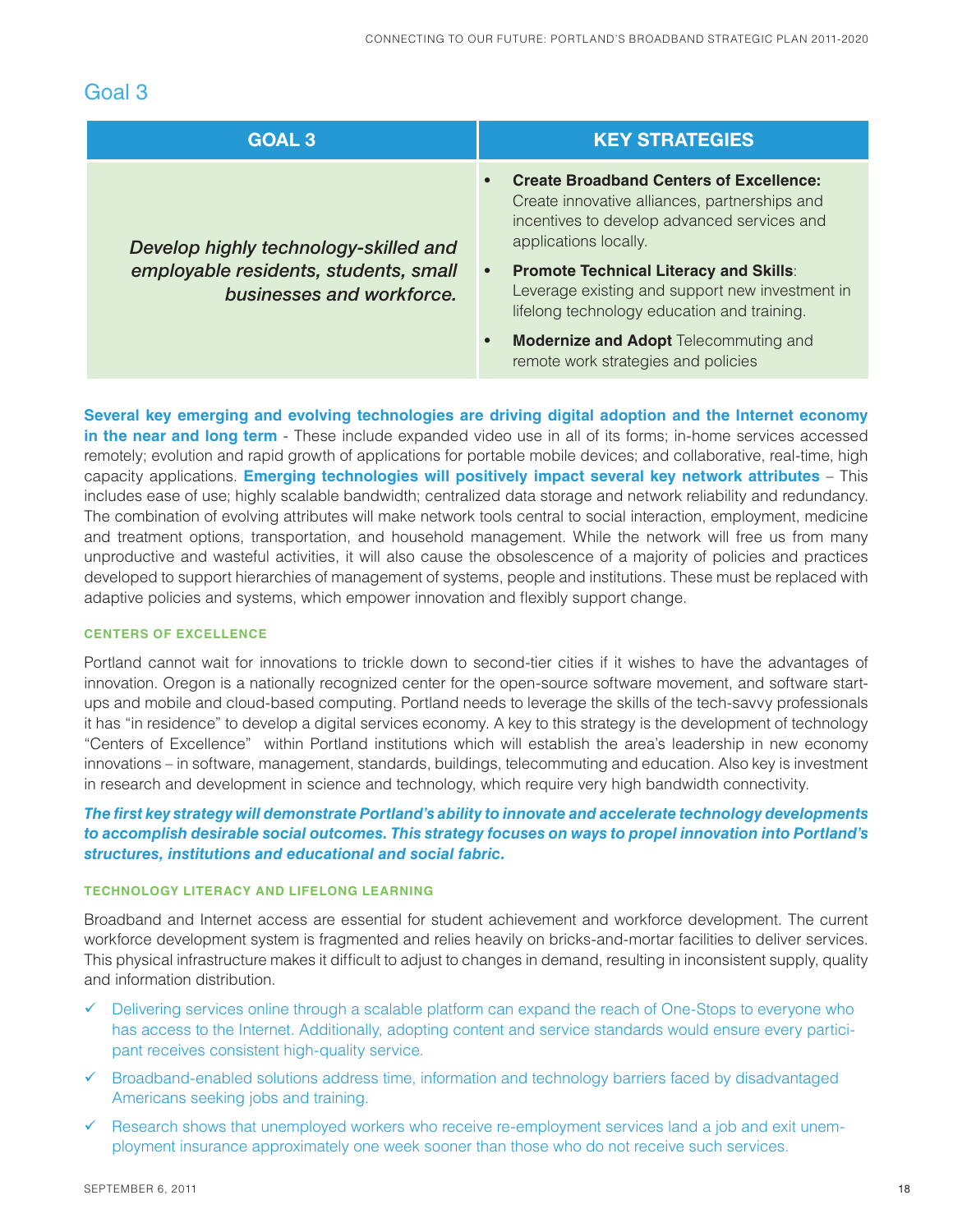Computer and Internet access alone do not produce greater student achievement. Access needs to be combined with appropriate online learning content, systems and teacher training and support. Some school districts are finding that online systems can help decrease high dropout rates. In addition to dropout prevention, online systems provide flexibility to students who cannot be in school for health, child-care, work or other reasons.

However, the Network has changed the way workers and students need to be educated and mentored. Sitting in a classroom, learning from dusty textbooks, and taking standardized tests will not support the economic future of students and workers. They must be trained in a new way, by institutions built on a foundation of global collaborative instruction and research, and flexible, on-demand instruction, tutoring and mentoring. Portland must work with every educational provider in the region to impress modernization and flexibility into their structures, student services and governance models.



*The second key strategy establishes regional partnerships aimed at making sure that Portlanders are well trained and well educated at the earliest possible age to thrive in a digital economy. We need to focus on literacy, content and mentoring, not just technology to create a population that is ready for the new economy.*

#### **TELEWORK**

Telework and telecommuting can reduce congestion, pollution and energy consumption. If we eliminate the need to travel to work, for civic engagement and for meeting basic communication needs we can also reduce carbon emissions and congestion. The knowledge "class" of workers and employers will not be focused on geographical proximity to the "office" or direct line-of-sight control over workers. The future of professional work is that it will be done "anywhere" and will not require a fixed location. The corollary reality is that Portland must attract workers and employers by having the Network they need and the lifestyle and environmental attributes they desire in order to locate here.

*The third key strategy modernizes our approach to work in order to foster and encourage remote work and telework, rather than to marginalize and "test" it. This strategy focuses on management issues as well as network issues to promote remote work styles and opportunities.*

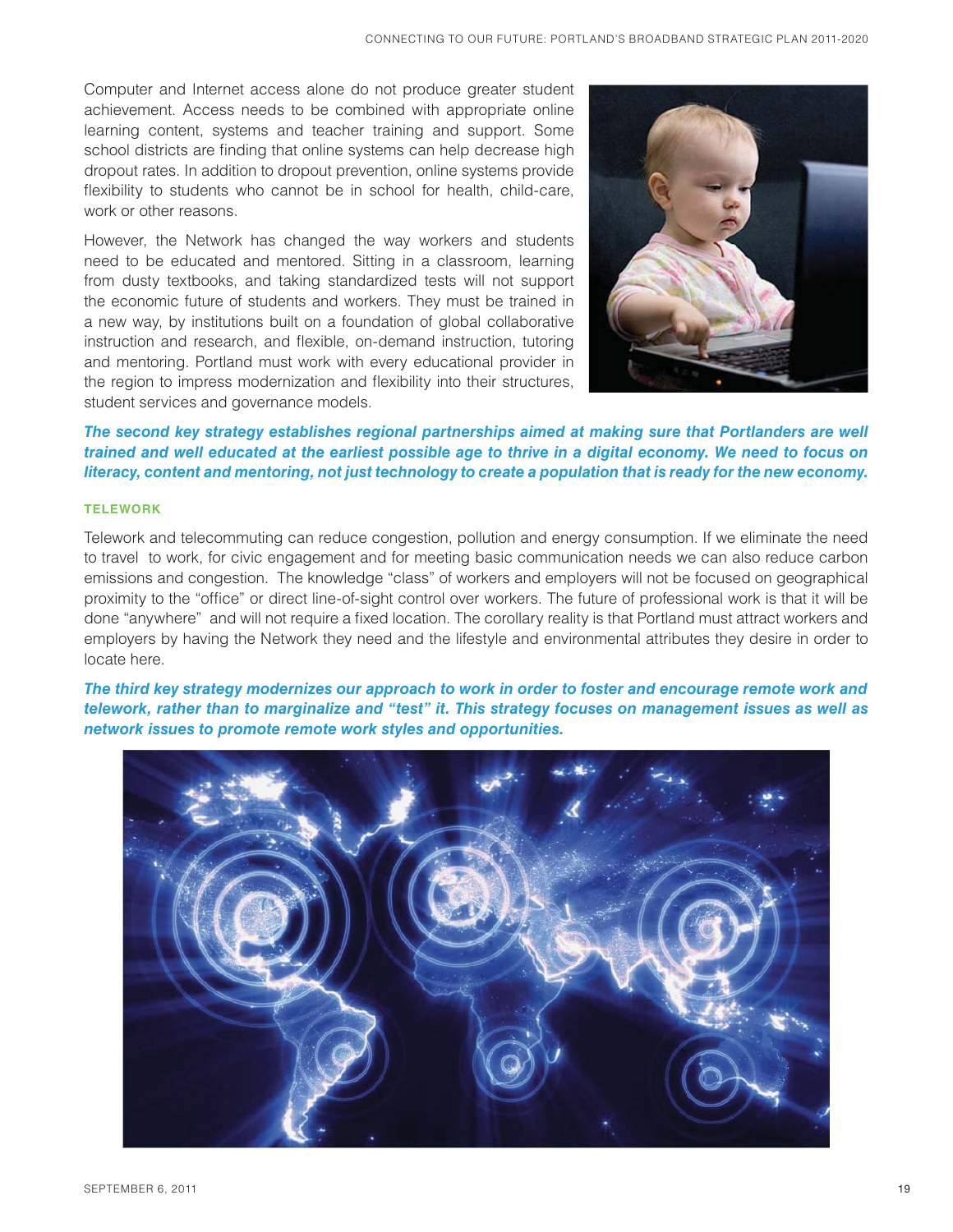#### Goal 3 Action Recommendations

|                   | Work with PDC, Higher Education, the State and other potential partners to incentivize<br>$\bullet$<br>research and development partnerships in software, applications and digital services.<br>Establish a clearinghouse for digital information access and resources.<br>$\bullet$ |
|-------------------|--------------------------------------------------------------------------------------------------------------------------------------------------------------------------------------------------------------------------------------------------------------------------------------|
| <b>By</b><br>2013 | Develop telework resources, including training, technical assistance and technology<br>$\bullet$<br>subsidies for small businesses and large employers.                                                                                                                              |
|                   | Work with Higher Education to create HR resources and advisors for employers who wish to<br>$\bullet$<br>promote telework.                                                                                                                                                           |
|                   | Provide tax incentives to employers who embrace telework solutions using broadband,<br>$\bullet$<br>decreasing commuting.                                                                                                                                                            |
|                   | Support K-12 and ongoing digital literacy programs in libraries, schools and other<br>$\bullet$<br>institutions.                                                                                                                                                                     |
|                   | Develop small business training for owners and employees in the use of digital tools.<br>$\bullet$                                                                                                                                                                                   |
| <b>By</b><br>2017 | With the medical community, establish a pilot project for aging-in-place that features<br>$\bullet$<br>affordable high-capacity Broadband for patient/physician connectivity and information<br>exchange.                                                                            |
|                   | Assist local educational institutions and school districts to modernize technology and<br>$\bullet$<br>teacher training in on-line instruction.                                                                                                                                      |
|                   | Partner with Industry and Education to establish "Centers of Excellence" which promote<br>$\bullet$<br>innovation in Digital Communities and undertake research and development in advanced<br>applications and economic and social change.                                          |
| <b>By</b><br>2020 | Partner with state and local workforce development providers to create learning centers for<br>$\bullet$<br>small businesses and job seekers.                                                                                                                                        |
|                   | Work with Portland's education institutions to extend and enhance distance learning<br>platforms.                                                                                                                                                                                    |

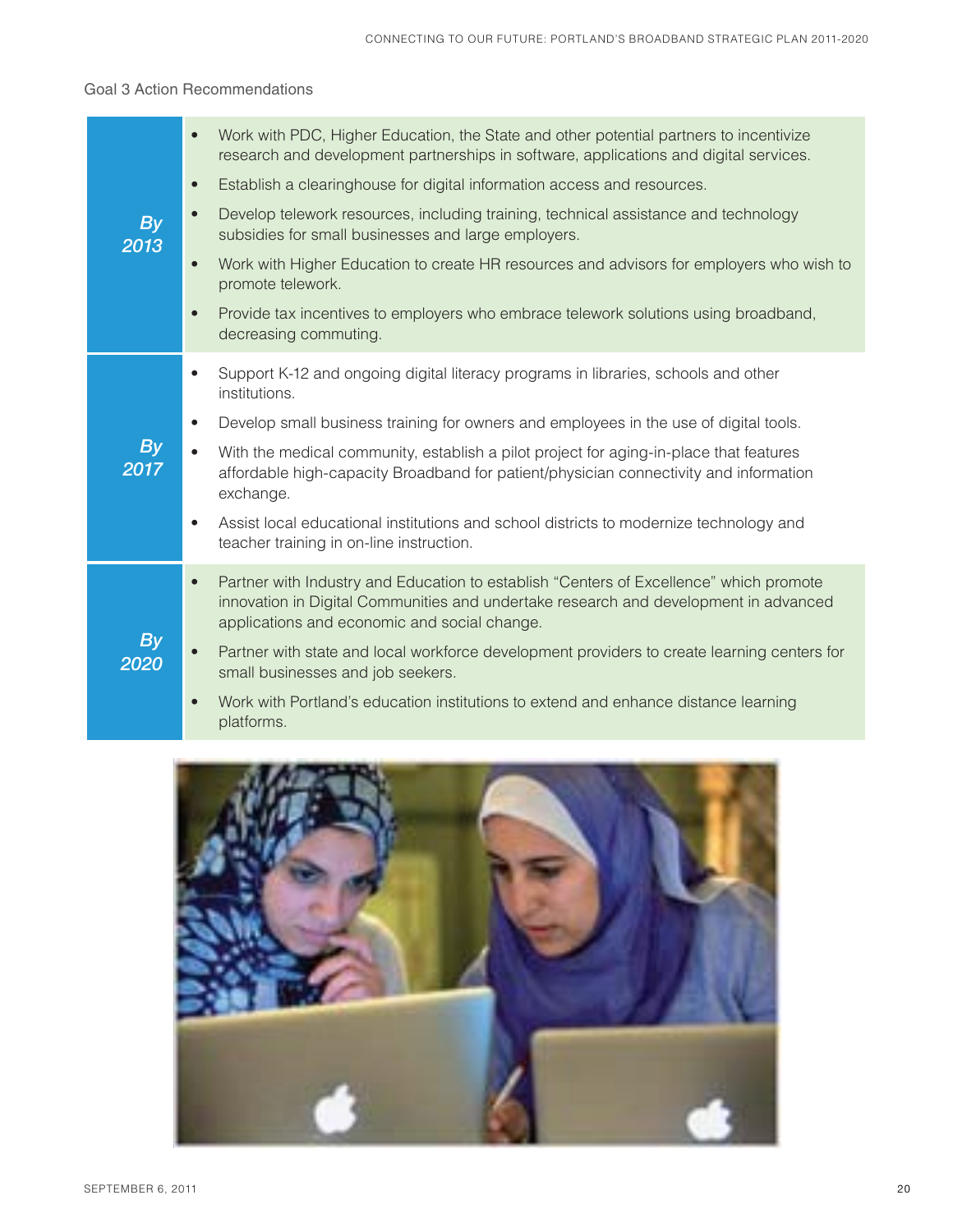### Goal 4

| <b>GOAL 4</b>                                                                                                                                                                        | <b>KEY STRATEGIES</b>                                                                                                                                                                                                                                                                                                                                                                                                                                                                                                                                                                                                  |
|--------------------------------------------------------------------------------------------------------------------------------------------------------------------------------------|------------------------------------------------------------------------------------------------------------------------------------------------------------------------------------------------------------------------------------------------------------------------------------------------------------------------------------------------------------------------------------------------------------------------------------------------------------------------------------------------------------------------------------------------------------------------------------------------------------------------|
| Promote and plan for the use and<br>wide-spread adoption of broadband<br>technologies in government, energy<br>conservation, transportation, health,<br>education and public safety. | <b>Energize a Dynamic City Technology Culture: by</b><br>$\bullet$<br>fostering a change in the culture of City bureaus so<br>that the use of technology and civic engagement is<br>facilitated, embraced and cultivated.<br>Adopt Information Technology Standards: to<br>improve the efficiency and effectiveness of the<br>buildings, streets, parks and health services in the<br>City.<br><b>Adopt Regional Public Safety Standards for</b><br>$\bullet$<br><b>Wireless Networks: that incorporate Public</b><br>Safety's needs for reliability and ubiquitous<br>coverage, interoperability and priority access. |

Broadband can facilitate a vast change in government and government's impact on urban planning. Once we understand that broadband is the lifeblood of advanced systems of all types, it is clear that broadband is essential in the design, monitoring, and control of our entire infrastructure – including communications, water and sewer, roads, buildings, energy systems, manufacturing systems and payroll and inventory systems. Like some private companies, government can make its services available 24 hours a day, seven days a week, 365 days a year across departments and across different levels of government. Moreover, communications technologies are the arbiters of transparency and inclusion. Recent social unrest across the globe has illuminated just how important it is for citizens to trust the transparency and equity of government. Elected officials and executive management must realize that there is no longer a delay between action and reaction in policy, politics and service. The network interjects a powerful new force in public policy and politics, and we don't yet employ it to gain its advantages. The longer the City waits to understand and employ technology, the further behind it will fall.

#### **ENERGIZING OUR TECHNOLOGY CULTURE**

Portland's City Bureaus and Offices are not prepared to embrace innovation and rapid technology change for a variety of reasons, including the cost to change, current policies, current management styles and structures and internal operating rules. However, the City will continue falling behind the technology curve if it doesn't identify these constraints and remove them from City culture and practices.

One of the most important ways the City can improve is in its use of networking technology for civic engagement. Currently, the City's use of web-enabled technologies is inefficient and ineffective, and could be improved. The City does not have an integrated web-enabled service delivery platform for citizens, and it does not conduct public business or provide public information effectively over the web.



The City also operates several data centers and many servers to maintain computer and network systems for its Bureaus. New technologies will replace these systems with more efficient generations of information and communications technology. A study by Booz Allen Hamilton estimates that an agency that migrates its infrastructure to a public or private cloud **can achieve savings of 50-67%16**. Social media technologies provide the government

16 http://www.boozallen.com/media/file/Economics-of-Cloud-Computing.pdf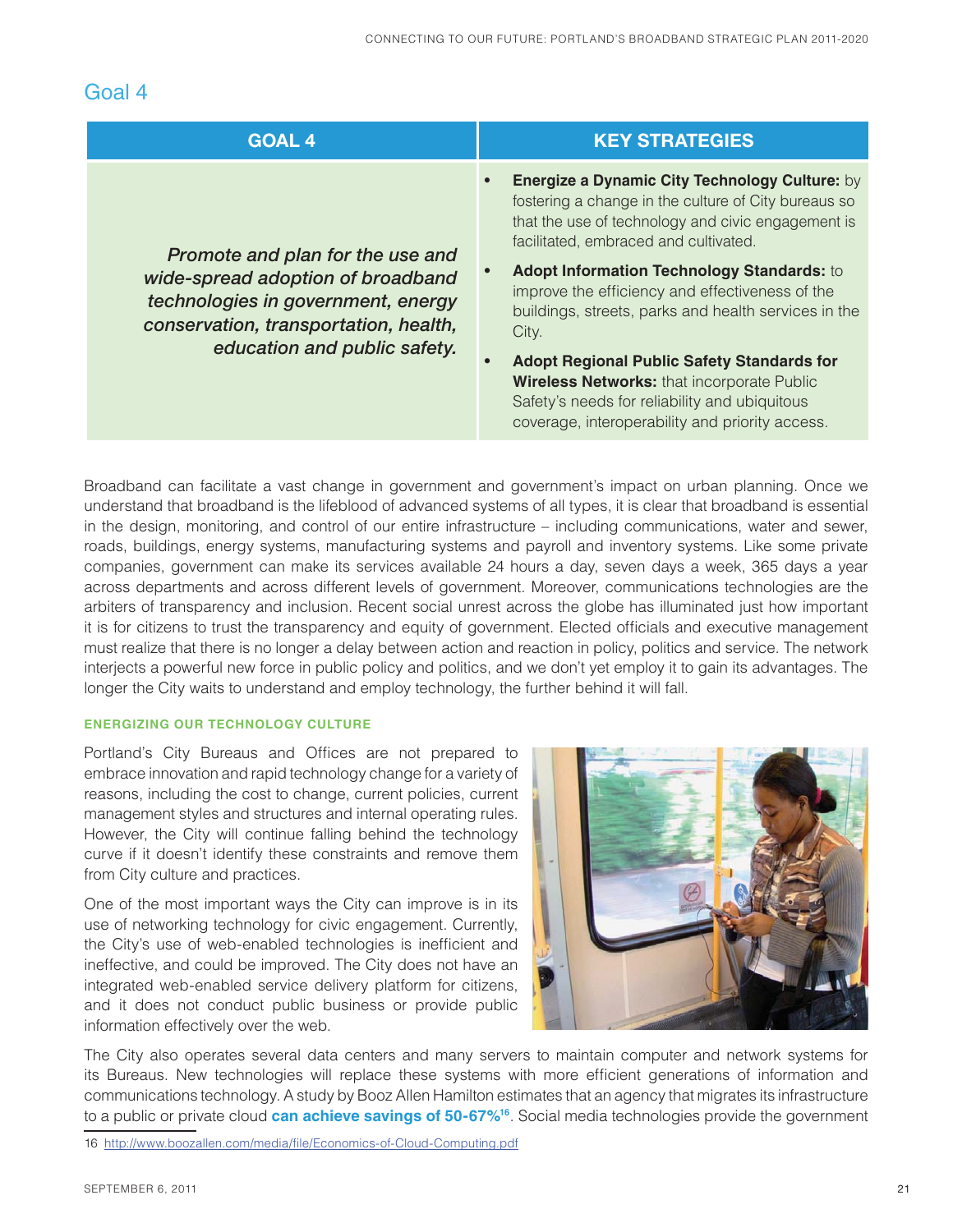another platform to spur innovation and collaboration. The private sector has come to recognize the efficiency gains and other benefits of social media within the workplace. Today, **out of the 36% of Americans involved in a civic or political group, more than half of them (56%) use digital tools to communicate** with other group members. Government must take advantage of these trends to encourage citizens to communicate with government officials more often and in richer ways. City managers and officials must encourage, not discourage the migration to digital platforms.

*The first key strategy addresses the application of broadband tools to improve City operations and services, especially to improve public access to government services and public safety services. This strategy also addresses productivity improvements and cost reductions through the adoption of advanced broadband applications in City government.*

#### **ADOPT INFORMATION TECHNOLOGY STANDARDS**

The infrastructure Bureaus of the City, including Environmental Services, Transportation, Planning, Facilities and the Portland Development Commission –should be working toward understanding and adopting information technology standards to underpin the development of the City's infrastructure. Knowing with certainty that broadband infrastructure will be necessary in every structure and system built in the City is a clear mandate that standards and practices for integrating this technology in an efficient way into the urban fabric is essential.

#### *The second strategy addresses the requirement for standards setting and cooperation and collaboration between the City, developers and manufacturers to ensure that new technology platforms which underpin our urban structure are efficient and ubiquitous.*

#### **ADOPT REGIONAL PUBLIC SAFETY STANDARDS FOR WIRELESS NETWORKS**

The core function of City government is public safety. The City is responsible for firefighting, search and rescue, law enforcement, policing, 911 services and emergency planning. These functions represent nearly three quarters of the expenditures of the general fund. Yet our police and firefighters have less sophisticated wireless technology than most schoolchildren carry in their backpacks. The tools for first responders are dated, but even more distressing is their network access. Police and fire wireless networks and the 911 network, currently only carry voice calls, and very limited textual data. They cannot text or access the web from handheld devices. Callers to 911 cannot provide videos or text to call-takers. Though the City has access to a large amount of licensable wireless spectrum for broadband, it does not have the means to finance or plan a broadband network for public safety. Moreover, the public



safety community as a whole has not provided standards or operational requirements for using wireless broadband. There is an immediate need for the City and its regional partners to develop wireless standards for interoperability, capacity and coverage requirements, and work with the carrier and equipment industries to develop next-generation wireless services that meet or exceed these requirements.

Sensors that can monitor chemical spills, water levels, heart and lung function, location and other essential data are available, but the wireless network to transmit the information from the sensors to response officials don't exist. The Portland Fire Bureau reports that it has sensors in its equipment today, but they can't be used because there is no network to support them. Video cameras around the City, whether located at traffic lights or in apartment building corridors could provide essential situational awareness during accidents, emergencies, fires or crimes in progress, but their signal is not available in real-time to incident command. These systems can be improved through standards, procedures, partnerships and investment.

*The third key strategy addresses the need for public safety broadband services to improve response time, lower costs and save lives.*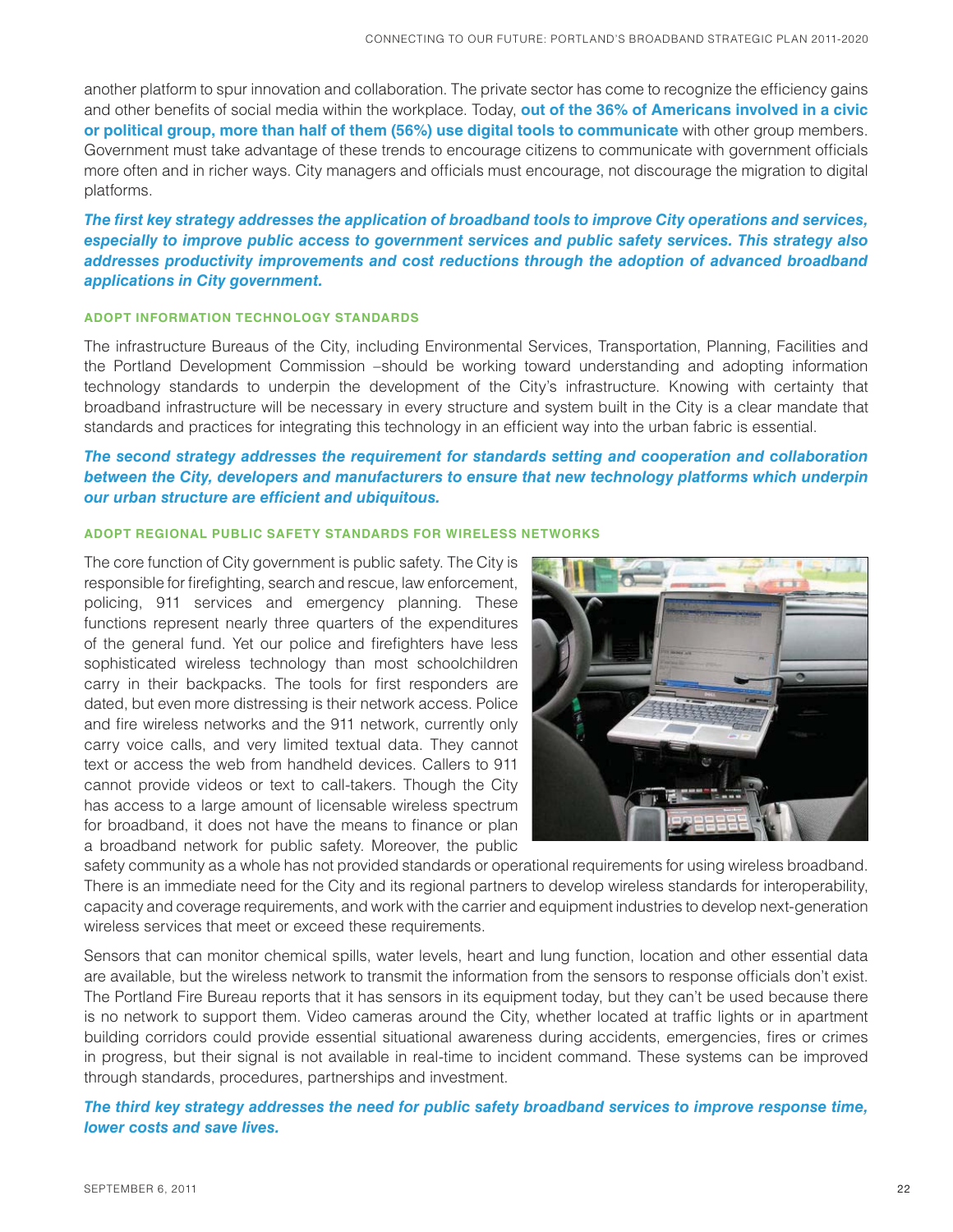#### Goal 4 Action Recommendations

|                   | Lead a "culture change" within City government to promote full utilization of digital tools,<br>$\bullet$<br>especially to provide public access to civic engagement and city services.                                                                                                                                                                                                     |
|-------------------|---------------------------------------------------------------------------------------------------------------------------------------------------------------------------------------------------------------------------------------------------------------------------------------------------------------------------------------------------------------------------------------------|
|                   | Begin a standards process with the public safety community on a regional level to develop<br>$\bullet$<br>public safety standards for commercial wireless use, so that public safety could become an<br>anchor tenant on a 4-G wireless infrastructure.                                                                                                                                     |
| <b>By</b><br>2013 | Create City policies, practices and funding mechanisms to foster greater adoption and<br>$\bullet$<br>utilization of digital tools.                                                                                                                                                                                                                                                         |
|                   | Put wireless broadband accessible to the public in all public buildings.<br>$\bullet$                                                                                                                                                                                                                                                                                                       |
|                   | Investigate any health hazards, e-waste issues associated with broadband deployments and<br>$\bullet$<br>issue credible study results to inform the public and decision-makers.                                                                                                                                                                                                             |
|                   | Improve use of social media to engage citizen involvement in local public safety efforts.<br>$\bullet$                                                                                                                                                                                                                                                                                      |
|                   | With the transit community, develop smart applications to assist in traffic management,<br>$\bullet$<br>traffic safety, commuter connections and fuel conservation.                                                                                                                                                                                                                         |
|                   | Emphasize the adoption of digital tools in City government through modernized equipment,<br>$\bullet$<br>software, data storage techniques and workforce education. Adopt best practices from<br>emerging technology-rich business models and social media platforms.                                                                                                                       |
|                   | Seek funding or redirect existing funds to modernize the City's technology and software to<br>$\bullet$<br>support broadband utilization and workforce mobility, especially for public safety.                                                                                                                                                                                              |
| <b>By</b>         | Encourage video within buildings for safety, using smoke detector model. Incentivize in<br>$\bullet$<br>partnership with home insurance industry.                                                                                                                                                                                                                                           |
| 2017              | Support wide adoption of "wired household or Smart Home" standards. Incentivize builders<br>$\bullet$<br>and homeowners through expedited review or financing through an energy conservation<br>trust model.                                                                                                                                                                                |
|                   | Develop strategic spectrum plan for spectrum licenses available to the City in the 700 MHz,<br>$\bullet$<br>4.9 GHz bands that will serve public safety and promote Citywide broadband goals.                                                                                                                                                                                               |
|                   | Investigate and adopt "smart building" codes.<br>$\bullet$                                                                                                                                                                                                                                                                                                                                  |
|                   | Implement a fully-functional, Web 2.0 enabled "311" service online.                                                                                                                                                                                                                                                                                                                         |
|                   | Place all government information in standardized, usable, searchable, accessible formats<br>on-line.                                                                                                                                                                                                                                                                                        |
|                   | Increase municipal telework-force and telework hours over time so that only mandatory<br>$\bullet$<br>commuting happens.                                                                                                                                                                                                                                                                    |
| <b>By</b><br>2020 | Address and change city culture (personnel and management policies, workforce<br>$\bullet$<br>technology, incentives and rules) to reward higher levels of telework in Bureaus. Calculate<br>and monitor direct and indirect savings and other benefits (such as reduced carbon<br>emissions, longer "hours of operation", family and quality of life and other benefits) from<br>telework. |
|                   | Adopt cloud computing platforms where prudent and feasible to replace data centers, equip<br>$\bullet$<br>public buildings with energy sensors to reduce energy use.                                                                                                                                                                                                                        |
|                   | Implement next-generation 911, including text and video call-taking.                                                                                                                                                                                                                                                                                                                        |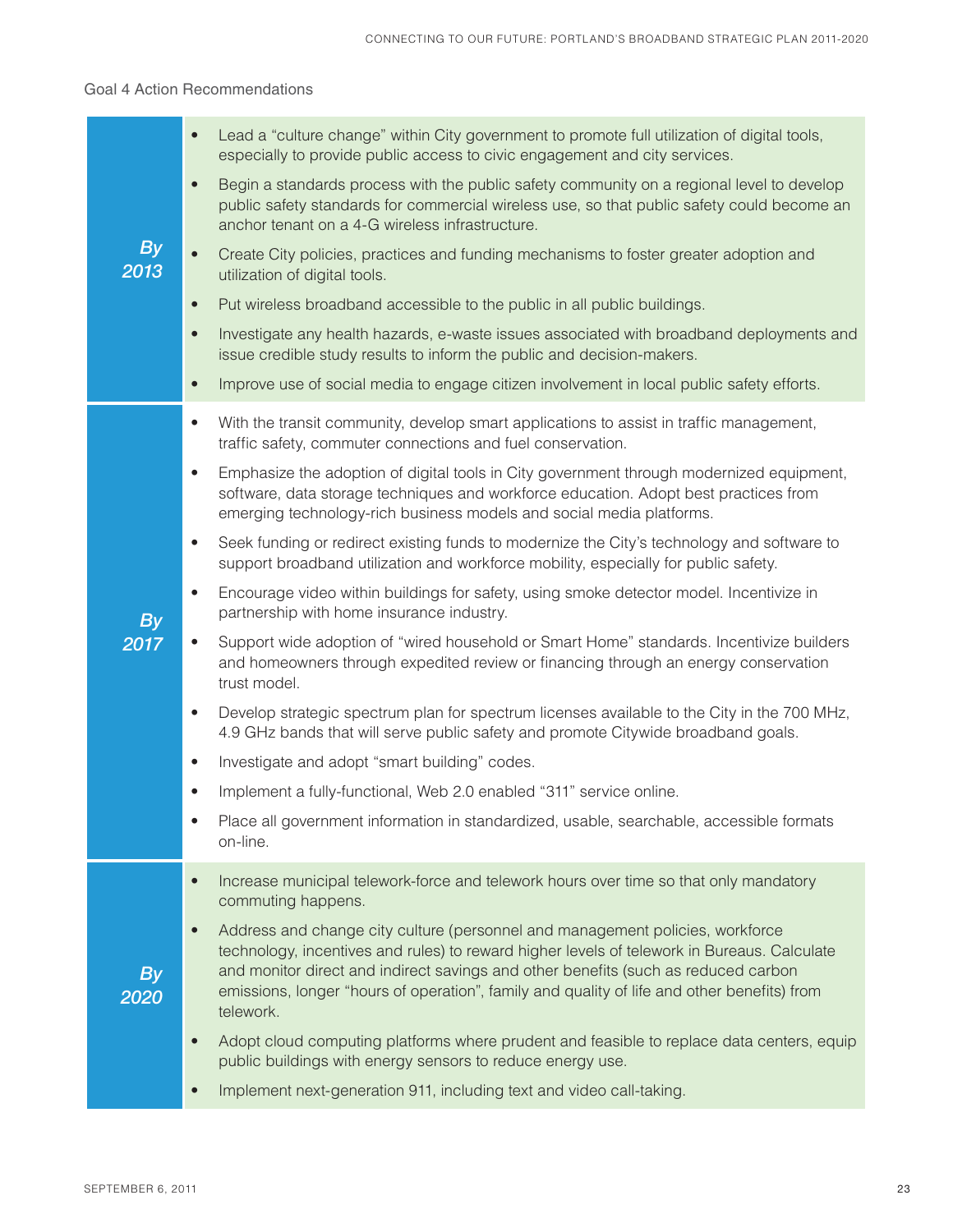### Goal 5

| <b>GOAL 5</b>                                                                                                                                                    | <b>KEY STRATEGIES</b>                                                                                                                                                                                                                                                                                                                                                                                                                                   |
|------------------------------------------------------------------------------------------------------------------------------------------------------------------|---------------------------------------------------------------------------------------------------------------------------------------------------------------------------------------------------------------------------------------------------------------------------------------------------------------------------------------------------------------------------------------------------------------------------------------------------------|
| <b>Create future-oriented broadband</b><br>policy, modernize government<br>organizations and institutionalize digital<br>inclusion values throughout the region. | <b>Establish a Regional Task Force on Digital</b><br>$\bullet$<br><b>Inclusion Policy: Portland must innovate both by</b><br>establishing partnerships with industry, education,<br>and other governmental bodies, and by reforming<br>our government institutions and policies to root out<br>silos of control and resistance to change.<br>Advocate for legislation, regulation and<br>adoption of open network platforms and open<br>data standards. |

The conclusion of the Aspen report notes, "Government and public policy can play a tremendously helpful role in guiding the forces that are emerging. But historically, government and public policy have tended to be more reactive and short-term oriented, not pro-active and visionary…New sorts of government leadership are needed to address social inequality, education and training, and improvements in governments services…There is a keen imperative, in short, for serious institutional innovation."

The imperative for leadership and institutional innovation is central to the goals and strategies included in the Portland Broadband Plan.

The strategies proposed in this plan are based on expectations for radical changes in society, local and national government and economic opportunity. The pace of change is assumed to be rapid – much faster than our current government models, practices and structures can respond to. This plan is also visionary – attempting to forecast our social and political needs into the future on a landscape that we imagine is coming quickly. Though there are many short-term actions suggested in this plan, the preparation for longer-term change must also begin now.

The pervasive reality of the networked society breaks down traditional barriers and roles, and reassigns new ones. So the City must adapt with collaboration and advocacy. We need regional partners with a similar and harmonious vision of the future to work with us to accomplish the goals in this plan.

These two key strategies address the need for Portland to advocate as well as innovate. Public policies must be changed within the institutions around us (higher education, state and federal government, private industry) to allow the other goals of this plan to be realized.

Advocacy for changes in policy must produce evolution in everything from standards for open access and open data, copyright reforms and affordability of access to public records and public meeting laws. Leadership in changing government institutions across government levels to promote education and equity are essential. Also essential is the institutionalization of the value that broadband is critical infrastructure and that public access to it is a social goal.

Several participants in the Portland broadband planning workshops supported the idea of a publically funded, open access infrastructure platform over which private entities could compete to provide service in an equitable and affordable manner to every household in Portland.

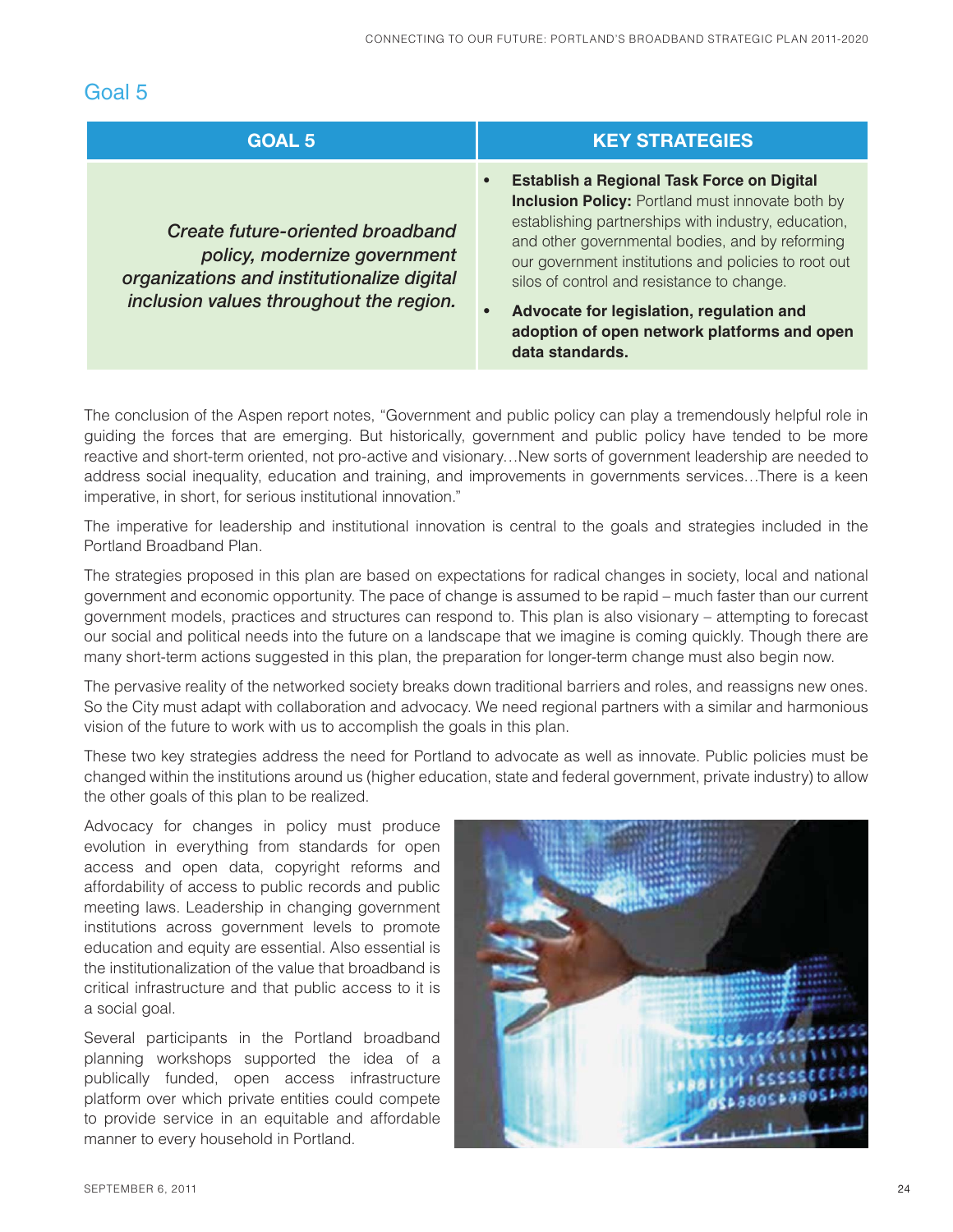#### Goal 5 Action Recommendations

| <b>By</b><br>2013 | $\bullet$ | Establish a task force on digital policy that includes representatives from local, regional and<br>state government.        |
|-------------------|-----------|-----------------------------------------------------------------------------------------------------------------------------|
|                   | $\bullet$ | Review and update the City's comprehensive approach to wireless facilities in the City<br>including a database and mapping. |
|                   | $\bullet$ | Compile an action agenda for policy review of internal City policy that must evolve.                                        |
|                   | $\bullet$ | Create a public/private working group on digital equity issues.                                                             |
|                   | $\bullet$ | Advocate for open access platforms.                                                                                         |
| <b>By</b>         | $\bullet$ | Introduce legislation at the State level to create digital equity standards statewide.                                      |
| 2017              | ٠         | Advocate at the Federal level for broadband standards in publicly-funded infrastructure.                                    |
| <b>By</b><br>2020 | $\bullet$ | Re-structure local government institutions for the digital age.                                                             |

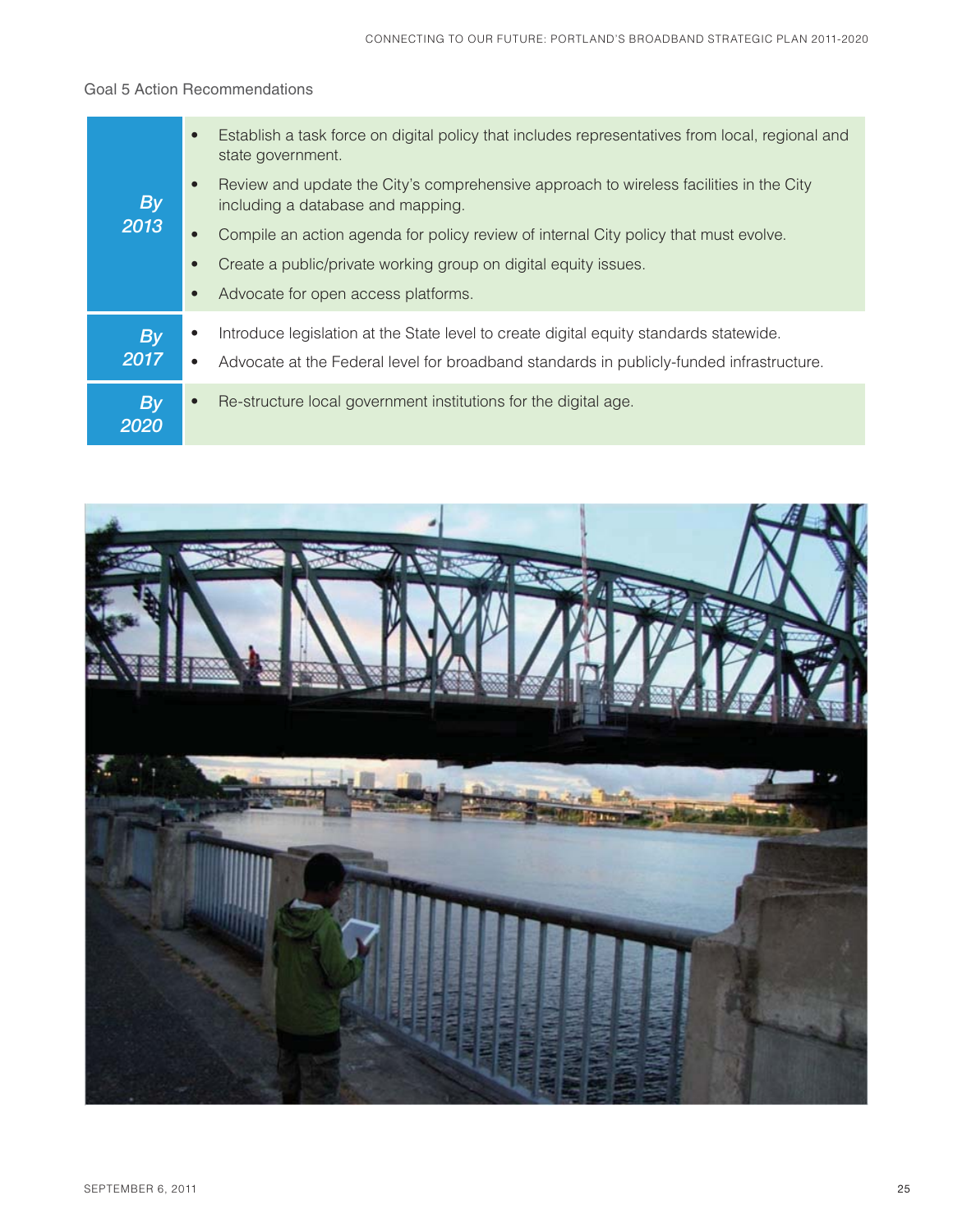# Conclusion and Next Steps

The Portland Broadband Strategic Plan represents the vision of Portland's City Council, its Bureau Directors and executives, and most importantly the needs and desires of Portland's diverse communities for quality, inclusion and equity. Once the strategic plan is adopted, a work plan for 2012-2013 will be developed through the City's budget process. It is this first work plan which will launch the activities that stem from the goals and key strategies.

## Success Metrics

As the City begins the implementation process, key measures of success will be developed for the plan. This Plan will inform other plans in development including the Portland Plan and the Climate Action Plan. This Broadband Plan lays the foundation for understanding, embracing and adapting to the digital economy.

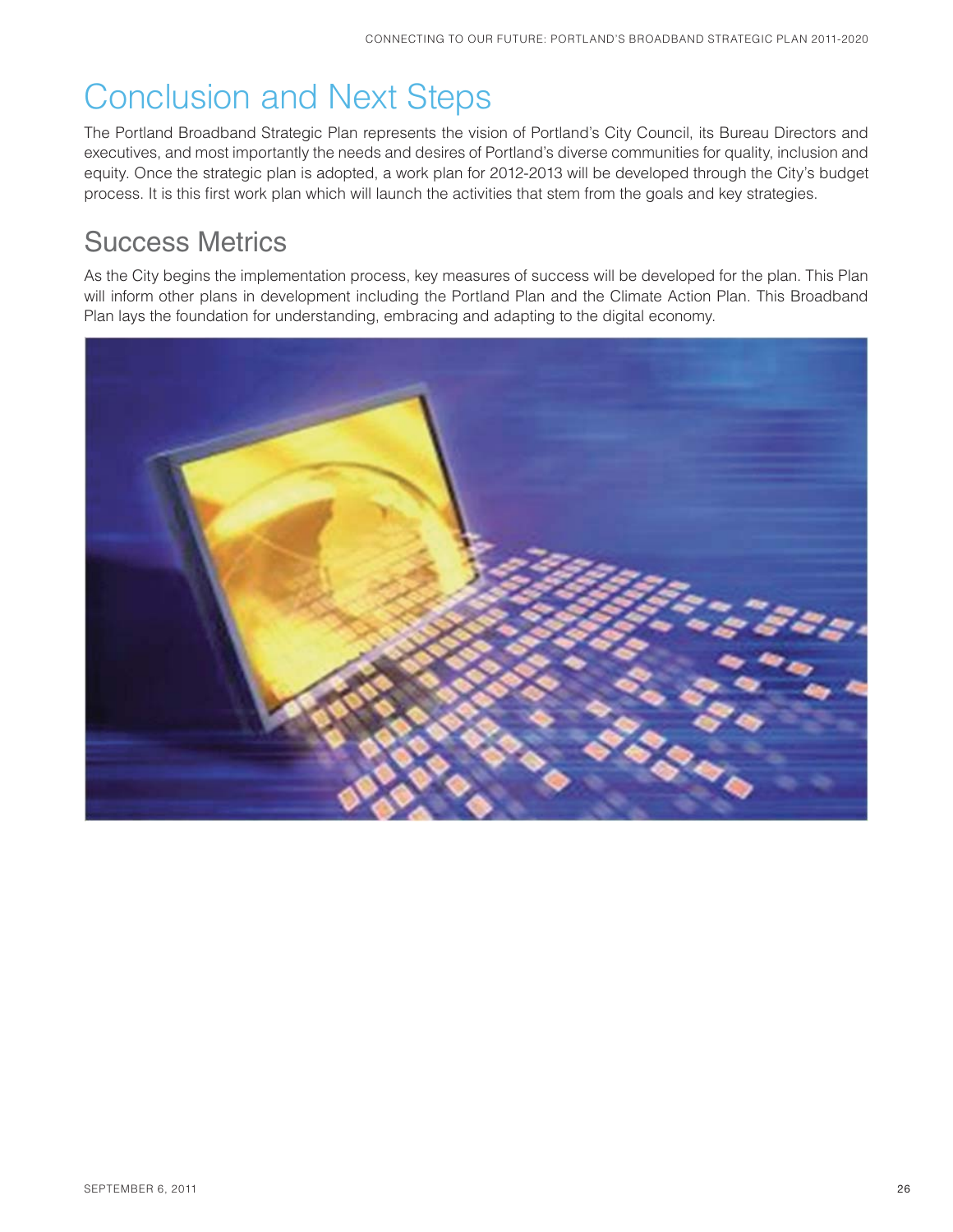# Attachment 1: Workgroup Participants

### **CONNECTING TO OUR FUTURE: PORTLAND'S BROADBAND STRATEGIC PLAN ROUNDTABLE PARTICIPANTS**

| <b>ECONOMIC DEVELOPMENT/BUSINESS VITALITY</b> |                                          |  |  |  |  |  |
|-----------------------------------------------|------------------------------------------|--|--|--|--|--|
| <b>NAME</b>                                   | <b>ORGANIZATION</b>                      |  |  |  |  |  |
| <b>Skip Newberry</b>                          | Mayor                                    |  |  |  |  |  |
| Gerald Baugh                                  | Portland Development Commission          |  |  |  |  |  |
| Sheldon Renan                                 | Renan & Associates                       |  |  |  |  |  |
| <b>Vince Porter</b>                           | Governor's Film Office                   |  |  |  |  |  |
| <b>Rich Bader</b>                             | <b>Easystreet OnLine Services</b>        |  |  |  |  |  |
| Wilf Pinfold                                  | Intel Corporation                        |  |  |  |  |  |
| <b>Matt Nees</b>                              | Oregon Software Association              |  |  |  |  |  |
| Andy Frazier                                  | Frazier Hunnicutt Financial              |  |  |  |  |  |
| <b>Bernie Foster</b>                          | The Skanner Newsgroup                    |  |  |  |  |  |
| Naomi Pierce                                  | North Portland Multimedia TrainingCenter |  |  |  |  |  |
| <b>EDUCATION AND HEALTH</b>                   |                                          |  |  |  |  |  |
| <b>NAME</b>                                   | <b>ORGANIZATION</b>                      |  |  |  |  |  |
| Kali Ladd                                     | Mayor Adams                              |  |  |  |  |  |
| Sherry Swackhamer                             | Multnomah County                         |  |  |  |  |  |
| Don Westlight                                 | Network Engineering, OHSU                |  |  |  |  |  |
| Nick Jwayad                                   | <b>Portland Public Schools</b>           |  |  |  |  |  |
| <b>Sharon Blanton</b>                         | <b>Portland State University</b>         |  |  |  |  |  |
| Eileen Argentina                              | Parks                                    |  |  |  |  |  |
| <b>Christine Blouke</b>                       | Parkrose School District                 |  |  |  |  |  |
| Miles Ellenby                                 | OHSU                                     |  |  |  |  |  |
| David Olson                                   | City of Portland                         |  |  |  |  |  |
| Leslie Riester                                | PCC/Tech Solution Svcs                   |  |  |  |  |  |
|                                               | DIGITAL INCLUSION/CIVIC ENGAGEMENT       |  |  |  |  |  |
| <b>NAME</b>                                   | <b>ORGANIZATION</b>                      |  |  |  |  |  |
| <b>Tim Crail</b>                              | <b>Commissioner Fritz</b>                |  |  |  |  |  |
| Cece Hughley                                  | Portland Community Media                 |  |  |  |  |  |
| Doretta Schrock                               | <b>NPNS</b>                              |  |  |  |  |  |
| Abdiasis Mohamed                              | <b>IRCO</b>                              |  |  |  |  |  |
| Kayse Jama                                    | CIO                                      |  |  |  |  |  |
| Julie Omelchuck                               | <b>MHCRC</b>                             |  |  |  |  |  |
| <b>Rick Nixon</b>                             | <b>BTS</b>                               |  |  |  |  |  |
| Dylan Amo                                     | Citizen                                  |  |  |  |  |  |
| <b>Brian Hoop</b>                             | <b>ONI</b>                               |  |  |  |  |  |
| Sonia Schmanski                               | <b>Commissioner Fish</b>                 |  |  |  |  |  |
| <b>Russell Senior</b>                         | Personal Telco                           |  |  |  |  |  |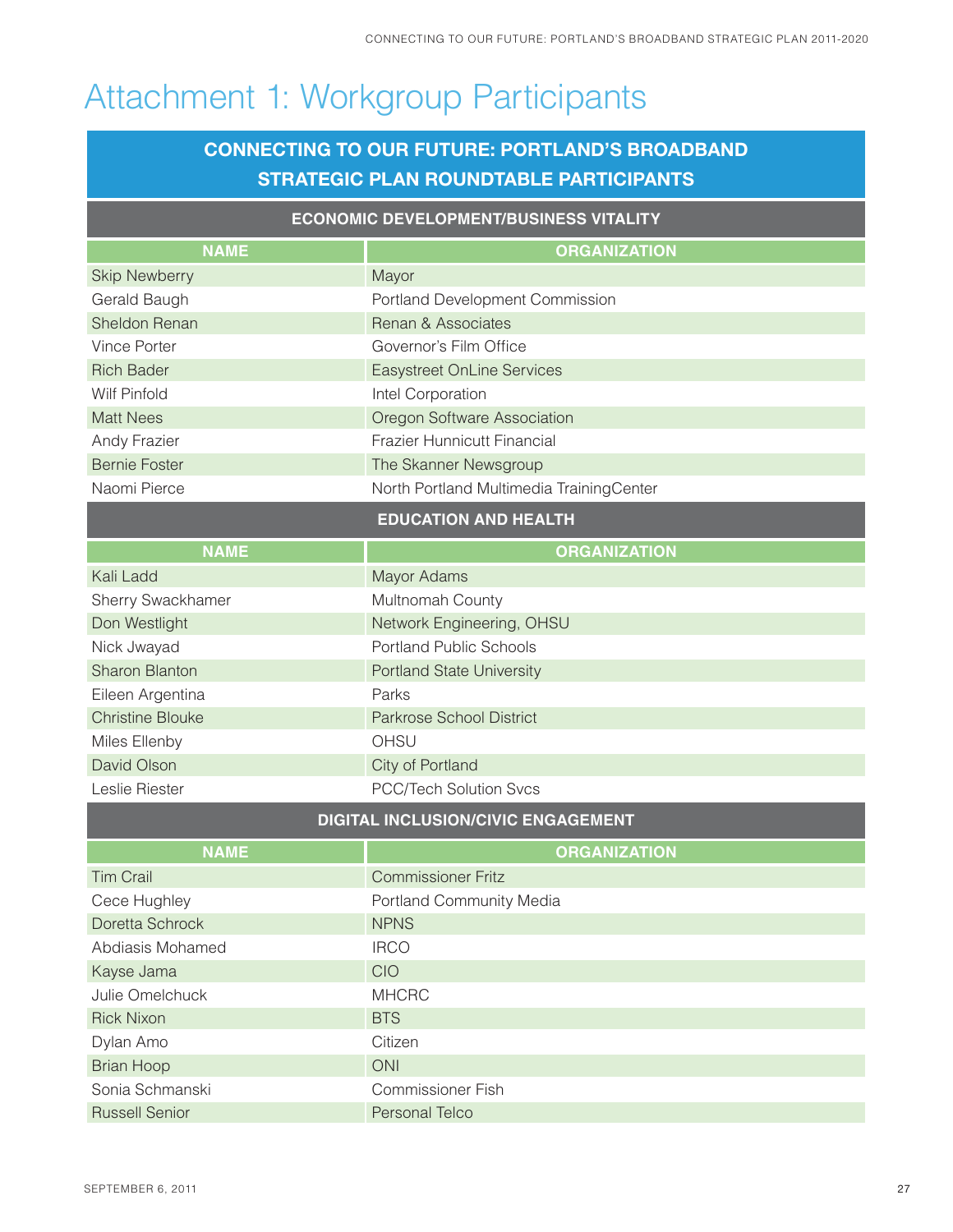### **CONNECTING TO OUR FUTURE: PORTLAND'S BROADBAND STRATEGIC PLAN ROUNDTABLE PARTICIPANTS**

#### **PLANNING/TRANSPORTATION/SUSTAINABILITY**

| <b>NAME</b>                                 | <b>ORGANIZATION</b>                       |  |  |  |
|---------------------------------------------|-------------------------------------------|--|--|--|
| <b>Brendan Finn</b>                         | Commissioner Saltzman                     |  |  |  |
| Don Stastny                                 | StastnyBrun Architects, Inc.              |  |  |  |
| Chris Smith                                 | Portland Planning and Sustainability Comm |  |  |  |
| <b>Gary Odenthal</b>                        | Planning & Sustainability                 |  |  |  |
| Peter Koonce                                | <b>PBOT</b>                               |  |  |  |
| Alex Bejarano                               | <b>PBOT</b>                               |  |  |  |
| Mike Burnett                                | Hot Sky Consulting                        |  |  |  |
| Kate Miller                                 | <b>Kate Miller Studios</b>                |  |  |  |
| Michael Jung                                | <b>Silver Spring Networks</b>             |  |  |  |
| <b>Scott Robinson</b>                       | Metro                                     |  |  |  |
| Tim McHugh                                  | <b>TriMet</b>                             |  |  |  |
| <b>PUBLIC SAFETY AND EMERGENCY RESPONSE</b> |                                           |  |  |  |

| <b>NAME</b>         | <b>ORGANIZATION</b>         |
|---------------------|-----------------------------|
| Aaron Johnson       | <b>Commissioner Leonard</b> |
| Mark Greinke        | <b>BTS</b>                  |
| Karl Larson         | <b>PSSRP</b>                |
| John Klum           | Portland Fire & Rescue      |
| Mark Elwood         | <b>Portland Police</b>      |
| Lisa Turley         | <b>BOEC</b>                 |
| <b>Carmen Merlo</b> | <b>POEM</b>                 |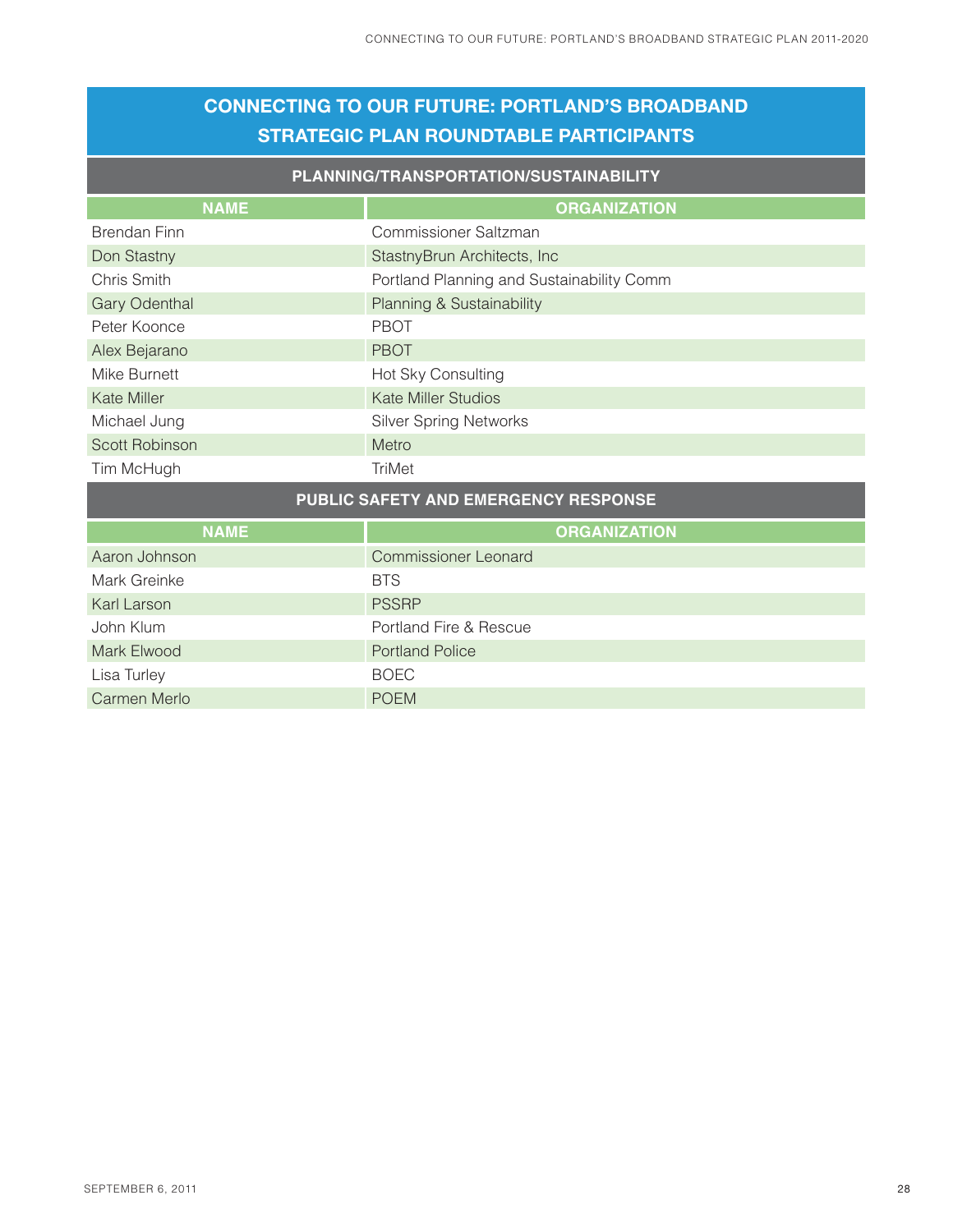# Attachment 2: Broadband Strategic Plan Project **Timeline**

### Phase I

- 1. Resolution at Council September 22, 2010
- 2. Kick-Off Event January 28, 2011
- 3. Roundtables February & March 2011
	- Economic Development/Job Creation
	- Planning, Sustainability & Transportation
	- Public Safety
	- Education & Health
	- Digital Inclusion

### Phase II

- 1. 1. Targeted Engagement with Under-represented Groups (Urban League, CIO, IRCO, NAYA) July August 2011
- 2. Industry Forum June 3, 2011
- 3. Presentations of draft BSP June 2011
	- PDXTECH4GOOD May
	- Bureau Director Briefing June 2
	- Planning & Sustainability Commission June 14
	- Open Source Bridge June 23
	- Lunch 2.0 June 29
	- Small Business Advisory Committee (SBAC) July 13
	- Portland Business Alliance September 8
	- Eco-District Working Group

### Phase III

- 1. Council Work Session July 26, 2011 @ 9:30 am
- 2. Council Adoption September 14, 2011 @ 2:00 pm

\*Roundtable Participants & interested citizens updated throughout via web and email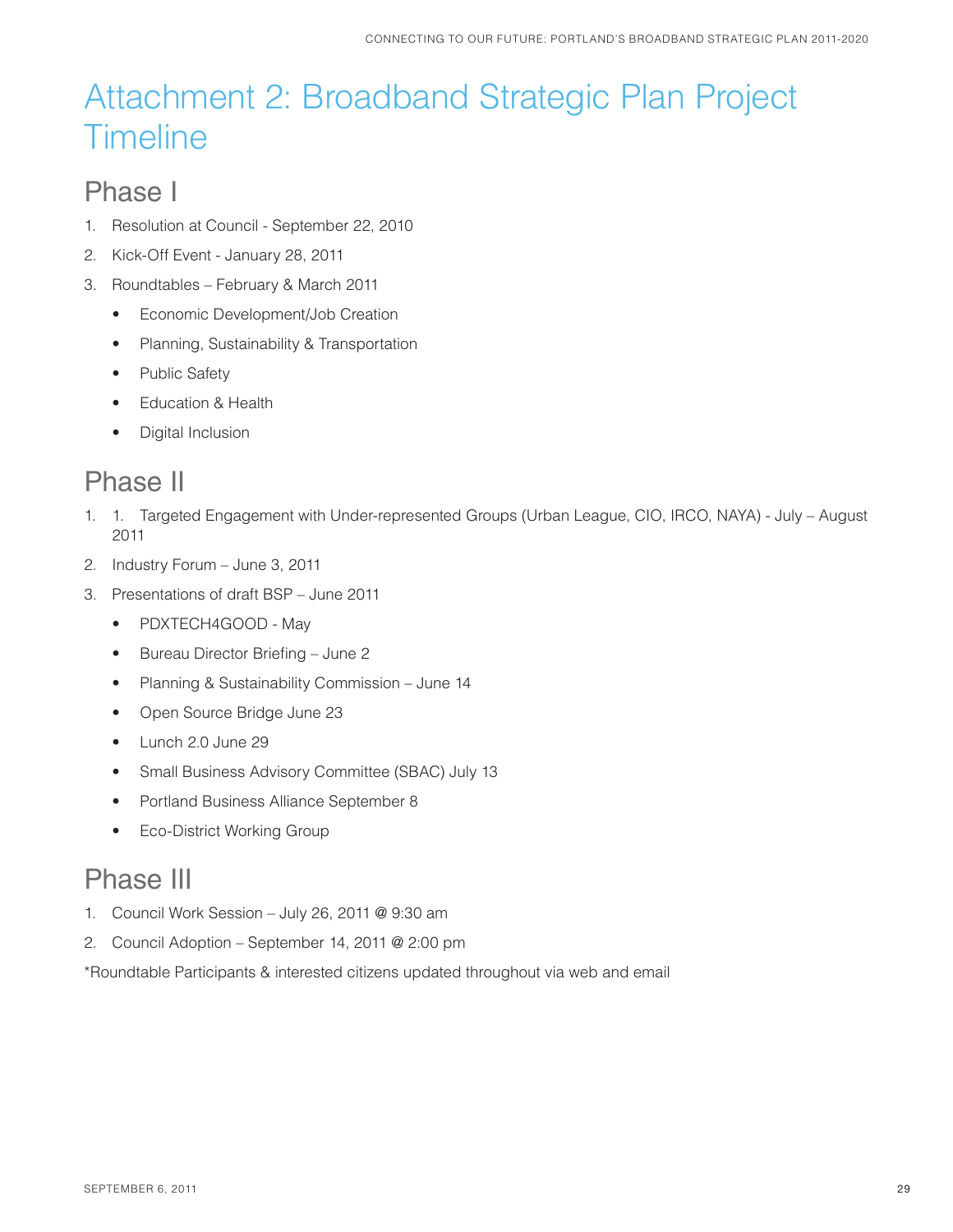# Attachment 3: History of Broadband Policy in Portland

- Open Access to the Internet (1998-2000)
- IRNE (City's Wide Area Fiber Network) (construction c. 1999)
- Portland issues 1st RFI for community broadband provider (1999)
- Franchising/partnership discussions with broadband companies (2000-2002)
- IRNE INET interconnection (low cost broadband to schools/libraries) (c. 2002 and continuing)
- Portland Community Fiber Network Feasibility Studies (Council Work Sessions 2005; Business plan 2007)
- Metro-Fi (2006-2008)
- Response to Google RFI (2010)
- BTOP Grant application (2010)
- Broadband Strategic Plan initiative (2010-2011)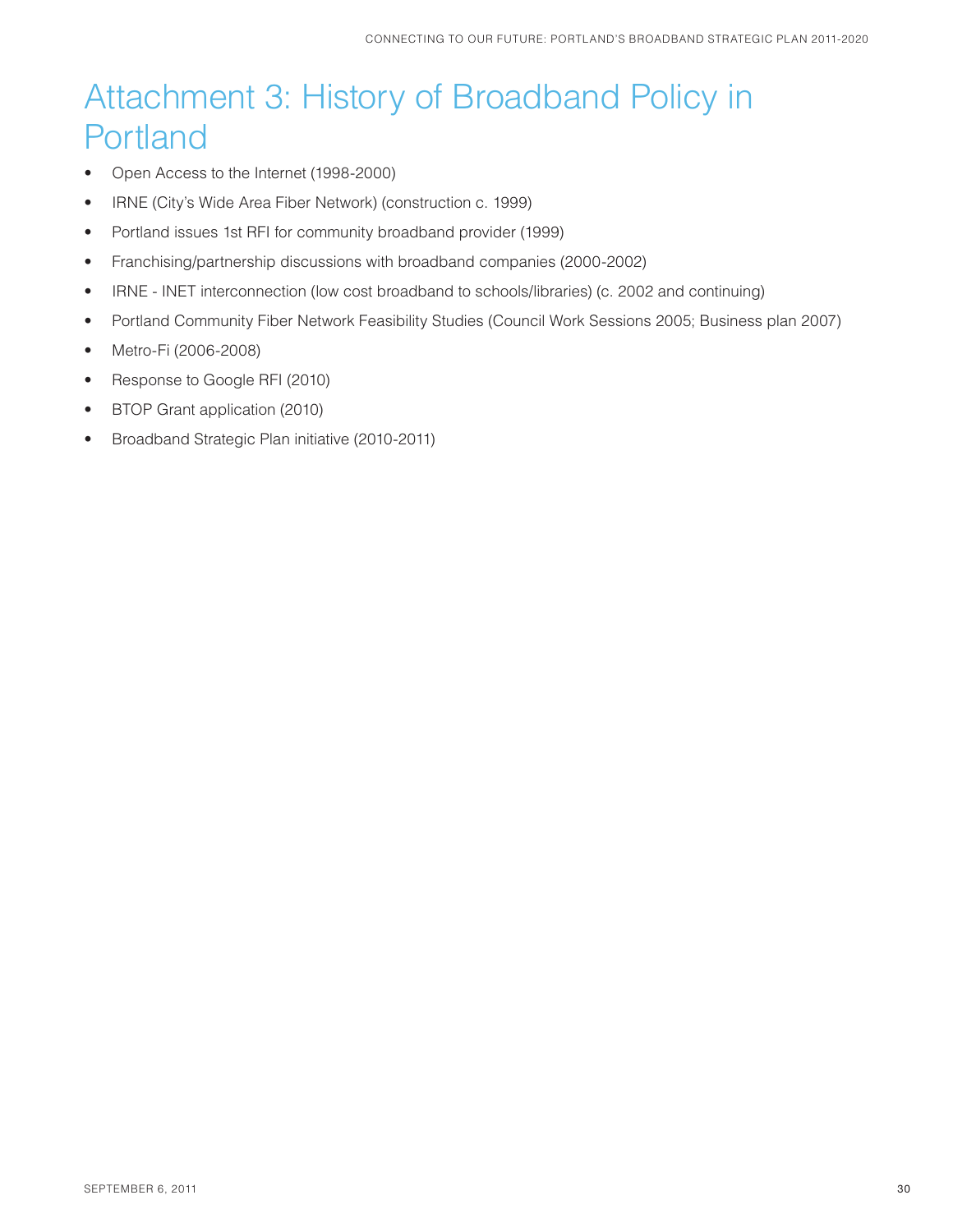# Attachment 4: State of Broadband in Portland Today

## Why does Speed Matter?

Broadband speeds in most networks in the US have been steadily increasing. In ten years' time, the Country has migrated from very slow dial-up connections to very fast Internet connections. In fact, high speed Internet connections are considered a necessity in most businesses and households in the US and abroad today. But limitations exist in the networks we have today that prevent efficient downloads and uploads of content. As the Network develops richer applications that include more real-time video "conferencing", video education, and other forms of rich content, the network we have today will simply be too slow to function. The traffic on the network is growing by 34% per year, threatening the ability of the network infrastructure to handle demand. On the consumer side, those without robust competition and fast reliable networks will be left out of the information economy and its opportunities.

## Residential Broadband

Most households in Portland have a choice between two dominant providers of broadband service to the household – Comcast and CenturyLink. Comcast offers a cable DOCSIS-based technology which offers a choice of speed and pricing. Their least expensive offering provides 1.5 Mbps downstream and 384 kbps upstream for about \$40/month. Their fastest offering in Portland is nearly 10 times faster: 105 Mbps/10 Mbps for \$105 - \$200/month. CenturyLink offers DSL-based technology which offers a choice of speed and pricing. One offering provides 12 Mbps downstream and 5 Mbps upstream for \$37 per month.

One option not available to Portlanders, but offered in surrounding cities is Frontier's FIOS (Fiber-to-the-home) service which leaves Portland at a competitive and technological disadvantage. The highest speed offerings of these companies are compared in the table below. Verizon's FIOS "ultimate" is significantly faster than Comcast's highest bandwidth offering, and CenturyLink has nothing to compare to the speed of FIOS today.

| <b>PROVIDER</b>      | <b>HIGHEST SPEED DOWN</b> | <b>PRICE (FROM WEB)</b> | <b>UPLINK SPEED</b> |
|----------------------|---------------------------|-------------------------|---------------------|
| Comcast              | 105 Mpbs                  | \$200/m <sub>o</sub>    | 10 Mbps             |
| CenturyLink          | 40 Mpbs                   | \$100/m <sub>o</sub>    | 5 Mbps              |
| <b>Frontier FIOS</b> | 150 Mpbs                  | \$200/ mo               | 35 Mbps             |

For more mid-range services, there are more providers and closer competition, including Clearwire, which uses WiMAX wireless technology to provide service.

| <b>PROVIDER</b>                         | <b>MID-RANGE</b> | <b>PRICE (FROM WEB)</b> | <b>UPLINK SPEED</b> |
|-----------------------------------------|------------------|-------------------------|---------------------|
| Comcast                                 | 15 Mbps          | \$30/m <sub>o</sub>     | 3 Mbps              |
| CenturyLink                             | 12 Mbps          | \$37/m <sub>o</sub>     | 5 Mbps              |
| Clearwire                               | 15 Mbps          | \$40/m <sub>o</sub>     | 1 Mbps              |
| Verizon FIOS<br>(Portland suburbs only) | 15 Mbps          | \$50/m <sub>o</sub>     | 5 Mbps              |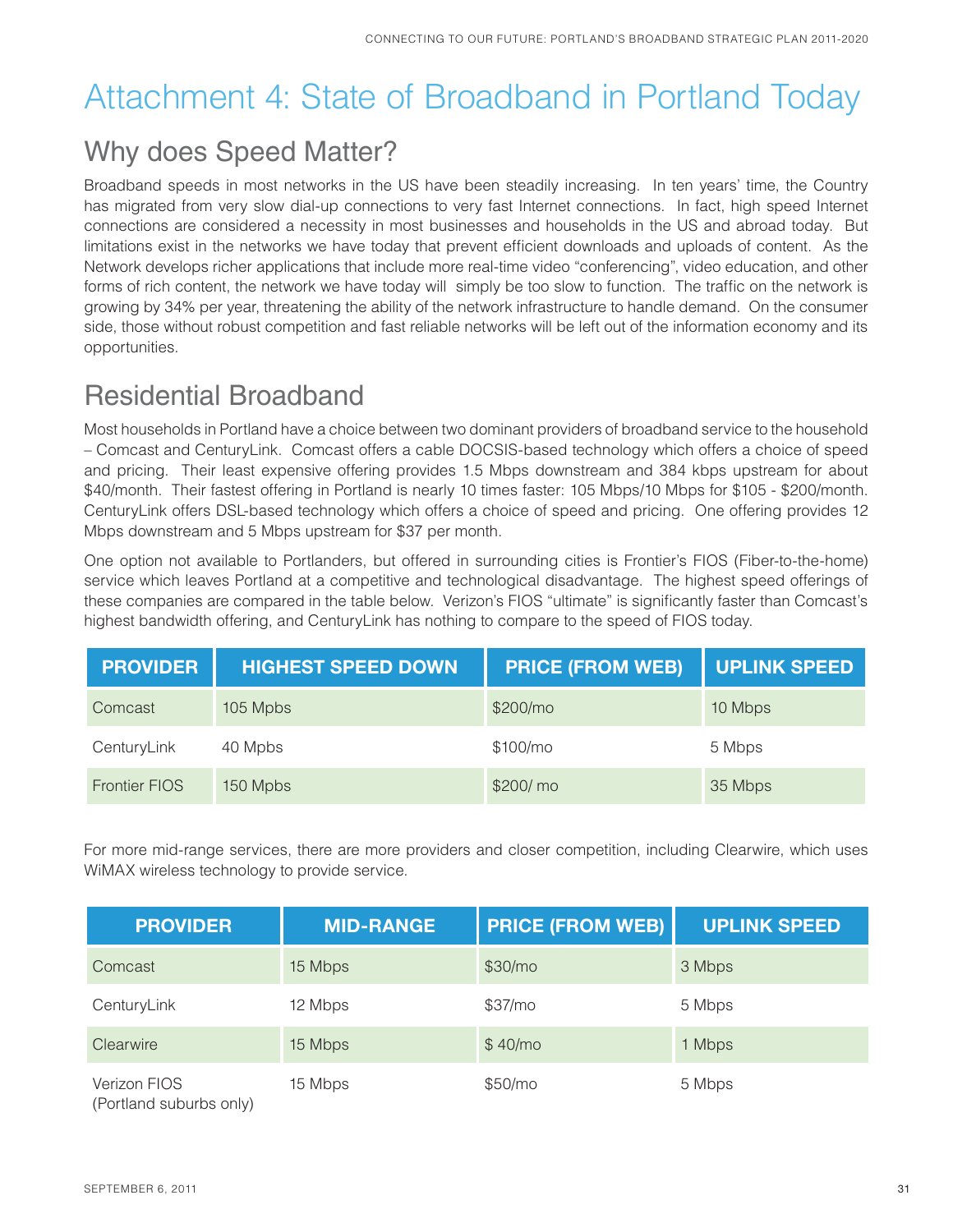## Mobile Wireless

All major wireless companies and several smaller companies offer service in Portland. Facilities-based wireless providers include AT&T, Verizon, Sprint, T-Mobile, Clear, Cricket, Newpath and Next G. This industry has recently adopted a new broadband technology standard called "Long Term Evolution" or LTE. LTE has not been rolled out in Portland as yet (the standard was only adopted in 2009, and the first roll-outs were in 2010) but it is expected to be available in Portland in 2012. LTE is also known as the 4G (or fourth generation) standard for wireless. There are several 3G (third generation) "standards" including WiMAX, HSPDA, and others which provide high speeds, but LTE is a giant step forward for wireless networks, providing an option equivalent to wired services, but with total national and international mobility (if you don't mind roaming charges). The development of mobile broadband is perhaps the greatest driver for consumer demand for more and more bandwidth. Companies offering 3G, 3G+ or 4G services in Portland include Sprint/T-Mobile, AT&T, Verizon Wireless (2012). These services are delivering 10-12 Mbps download speeds today, and are expected to approach 50 Mbps within 24 months. Rate packages vary from \$30-\$80 per month depending on upload speeds. If mobile wireless LTE networks can really reliably deliver 50 Mbps wirelessly at these rates, they will pose a very real competitive challenge to cable, DSL and FIOS, hopefully causing both price and service competition.

## Business Services

There are more options for business level services in Portland, than for residential service. Facilities-based wireline providers include AT&T Inc, Comcast, Sprint Nextel Corp., CenturyLink (Qwest), XO Communications, tw telecom, Integra, Level 3, Abovenet, McLeodUSA, Verizon, Tata, WCI, and 360 Networks. Businesses in Portland can purchase gigabit Ethernet services from a variety of companies, wireless Internet services and lit or dark fiber, depending on their location. There is a wide range of pricing options from \$20 - \$200 per month for DSL and Cable-type services. Ethernet transport can be significantly more expensive but provides 100 times the speed. Some business entities have reported difficulty in accessing fiber-based service providers in Portland, because fiber is not laid in every area of the City. While downtown businesses are more likely to have fiber available in their buildings, businesses outside of the City core are unlikely to find fiber available. These businesses may be able to purchase service from several wireless high-speed companies including Silver Star Telecom, Freewire Broadband, Portland Internetworks, and others.

## The Pittock Internet Hotel and Competition

More competition is developing in both the business and residential markets as start-ups pursue using a combination of facilities-based fiber and DSL as well as wireless technologies like WiMAX, WiFi and point to point microwave. Tom Bechtell, Property Manager of the Pittock Internet Hotel in Portland says many companies have co-location facilities in the Pittock, allowing them to take advantage of the growing market for Internet services for small and medium size businesses as well as home-based businesses. He expects the market to "explode" as IP video services drive demand for more and more bandwidth to the consumer in both residential and business settings. The Pittock Internet Hotel, located in downtown Portland, is a meet point for all major fiber facilities in the nation. Local services who also locate hubs there can take advantage of on-site connections to very big Internet pipes and fiber connections around the world. This provides both small and large companies with the opportunity to access huge connections at very low costs. Companies like Stephouse Networks, Freewire, and others are then able to provide Internet to their customers at lower rates. Their distribution networks are often wireless technologies rather than cable or telephone wires. As these technologies are licensed for more and more broadband services, Bechtell expects rapid growth in provider options to continue. Today, Freewire offers up to Gigabit Ethernet services on its network for business subscribers. As television migrates to all digital, all IP platforms, the demand for high bandwidth connections will expand. Regional networks are forming, according to Bechtell, which take advantage of new IP video technology and fast internet over both wire and wireless delivery mechanisms. The video explosion is not limited to typical broadcast content. Bechtell points out a project between the National Science Foundation and the University of Washington which is placing wireless nodes, cameras and sensors in the ocean, and tying them back to the Pittock. The raw data collected for research will be distributed via Internet 2 to research centers across the globe. Eventually, consumers will have access to the data to learn about the ocean in real time as well.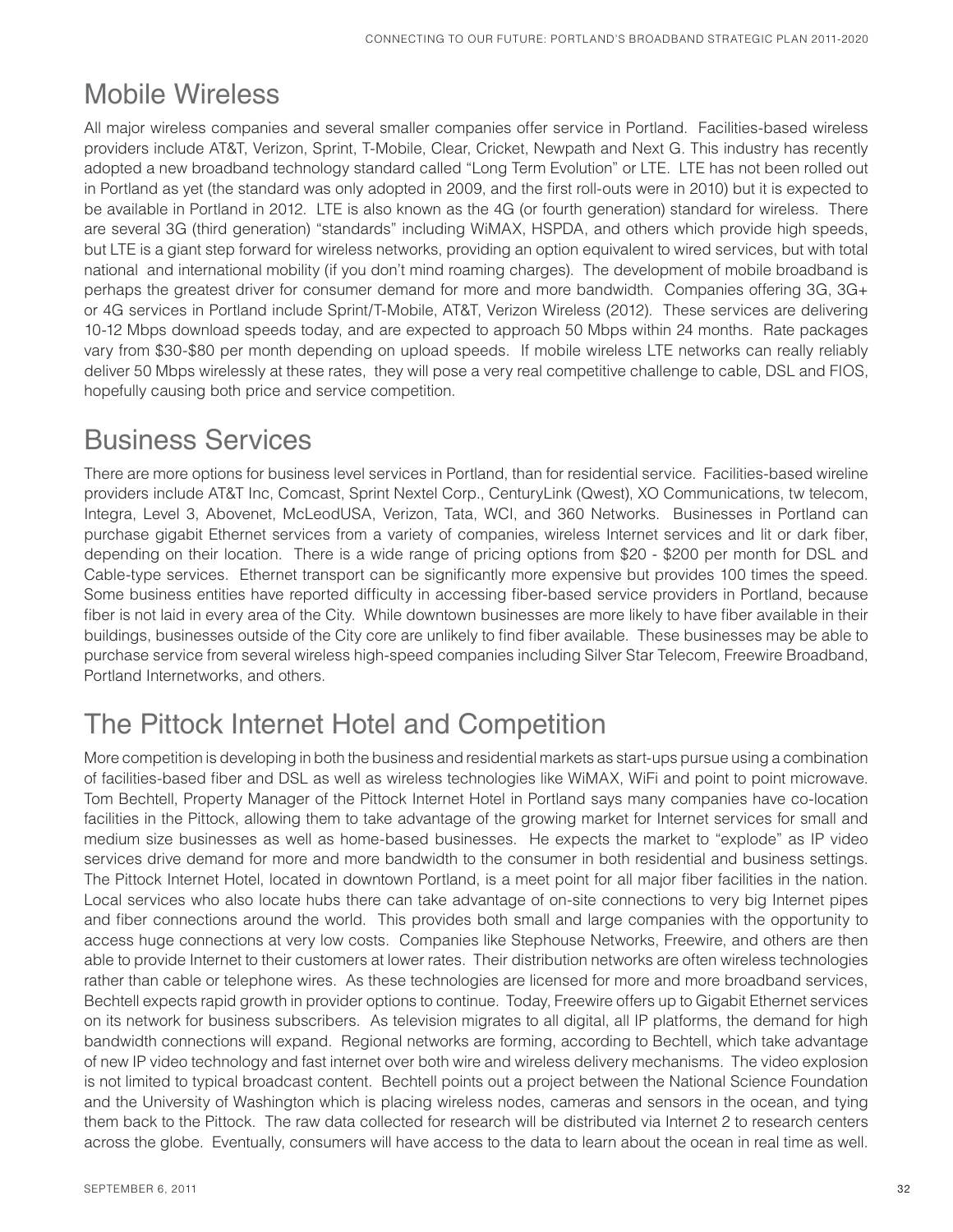Intel and Google TV are working on technology to provide Internet service directly to televisions, while reducing power requirements in data centers. They want to set up an experimental area in Portland, according to Bechtell. Freewire and Fibersphere are among other companies setting up alternative services to Comcast. These are hubbed at the Pittock. There is a push, according to Bechtell, to get "local guys" to provide services in the niche areas of the market.

CSI Digital, for instance, has installed big satellite dishes on the roof of the Pittock, which receive hundreds of television programming channels. These are resold to ISPs to offer over the Internet to compete with Netflix, Comcast, Roku, Amazon and others.

## The IRNE Network

The Integrated Regional Network Enterprise (IRNE) is a fiber network operated by the City, serving hundreds of public buildings in Multnomah County, including offices, police precincts, fire stations, K-12 schools, universities and hospitals. IRNE is able to reach many of the public sector institutions through an interconnection with Comcast's Institutional Network (I-Net) and the emergency communications network. The IRNE provides high-speed data transport (up to 10 Gbps connections) and very low rates to public institutions throughout the County. The IRNE was constructed using fiber and conduit obtained by the City during franchise negotiations with telecommunications providers, as well as fiber constructed by the City, TriMet and ODOT for SCADA and intelligent transportation systems. The IRNE provides all voice and data for the City of Portland. The IRNE is exclusively non-commercial at this time.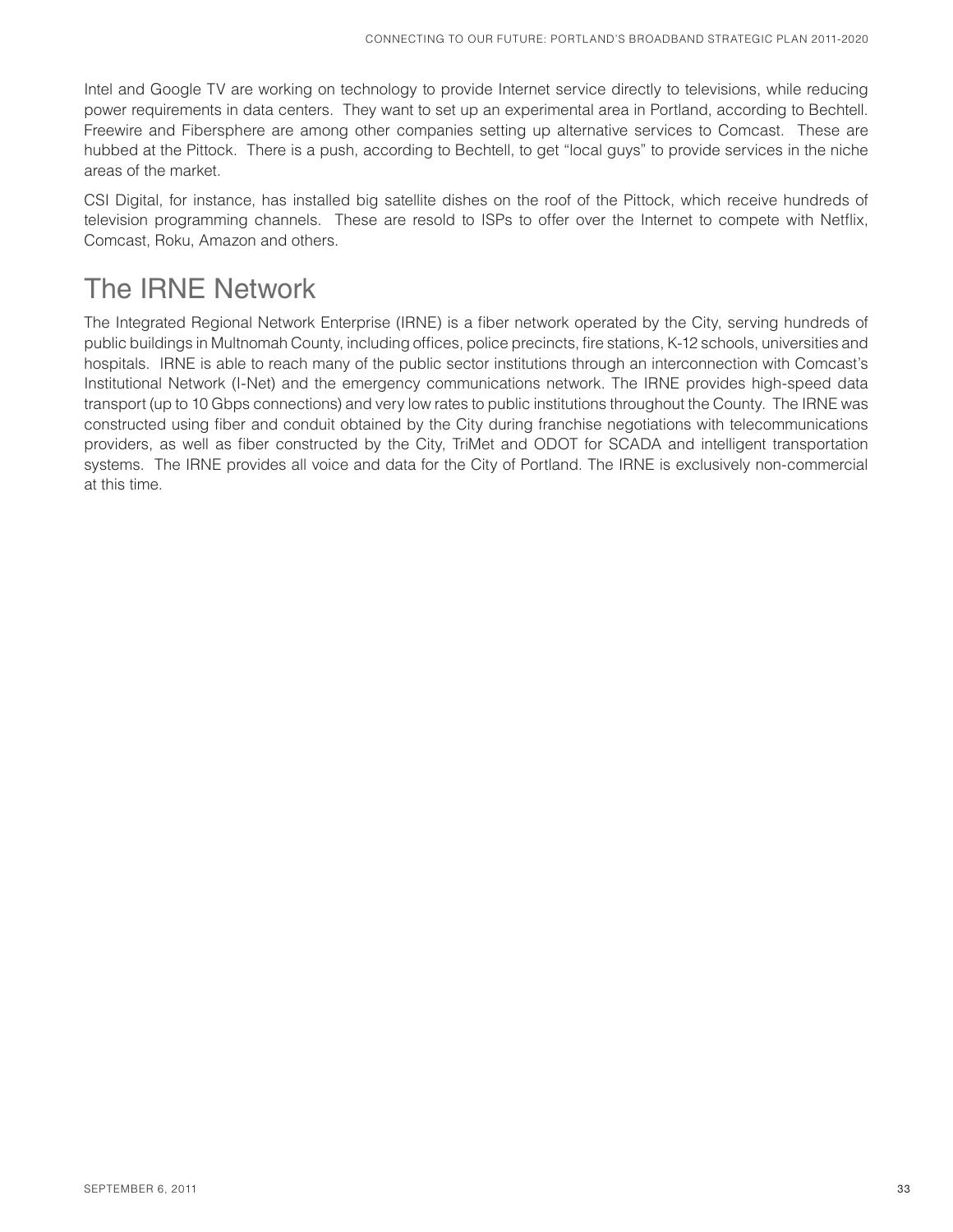# Attachment 5: Industry Roundtable on the City of Portland's draft Broadband Strategic Plan

On June 3, 2011, the City of Portland sponsored a telecommunications industry roundtable to discuss the City's draft Broadband Strategic Plan. Several of the City's telecommunications providers attended, including CenturyLink, Comcast, TW Telecom, LS Networks and Integra Telecom. They were joined by EasyStreet OnLine Services and the Northwest Internet Exchange (NWAX). The purpose of the roundtable was to update the City on Broadband Services offered by these carriers, as well as their future plans, and to discuss ways that Industry could participate in advancing the goals of the plan through implementation partnerships and strategies.

## Presentation Highlights:

The roundtable event began with an opportunity for each industry participant to briefly outline their current services within the City and any future plans for services. Rich Bader of EasyStreet began by describing their migration from providing Internet access services to the development of their green data center, and a focus on server hosting and cloud computing for business customers.

Chris Denzin of CenturyLink discussed consumer space services currently available, which include DSL services from 1.5 Mbps to 40 Mbps downstream and 1.5 Mbps to 20 Mbps upstream. Denzin described the CenturyLink network in Portland as a fiber-to-the-node architecture, which the company plans to modernize with a minimum investment over the next five years of \$40M statewide. Speeds are planned to increase to 100 Mbps (downstream) and 40 Mbps (upstream). They are planning to introduce an IPTV service called Prism in several cities in the US. If Portland is chosen, there will be additional infrastructure investment. CenturyLink has introduced a "lifeline" service of lower speed broadband for \$9.95/mo. which includes the ability to purchase a discounted computer. Business services include 40/20 Mbps DSL, Ethernet up to 10 Mbps and Ethernet Private Line service up to 10 Gbps. They also offer their Q-Wave DWDM Sonet over Fiber service up to 40 Gbps.

Theresa Davis of Comcast described their high speed DOCSIS network which currently provides up to 100 Mbps business service and 105 Mbps downstream to residential users at its highest tier of service. Since 2007, Ms. Davis reports that Comcast has invested \$449 M in the region, \$60M of that in Portland. She reports that Comcast reaches 100% of residences with its fiber to the node network, and 90% of Portland Businesses. Comcast provides 2000 local jobs. She notes that there are 250 I-Net sites in Portland. Comcast considers Portland a "pioneer market" and good test market where the company launches new services, such as its recent launch of Infinity high speed broadband services. In Fall, 2011, Comcast will launch its "Internet Essentials" service offering students who qualify for free lunches a basic broadband package which will include a low cost computer, and some training.

Jon Nicholson of TW Telecom described TW's business services (it is not a residential provider). TW is the largest competitive access provider in the Country. They operate in 75 markets, serving 14,000 buildings with 27,000 miles of fiber plant. Nicholson notes that TW spends 25% of total revenue on capital investment. They provide wide area and metro Ethernet services, and are moving into voice over IP service, and "up the stack" to managed services and managed applications. Customers have several options for business services, including Ethernet up to 10 Gbps, which is available in increments of 1 Gbps. Their network is engineered to expand infrastructure once it reaches 60% of capacity subscribed, so that the network avoids any congestion.

Integra Telecom, which began in Oregon invested \$38M in network enhancements to its network in 2011. Steve Anderson reports that Integra is focused on small, medium and large business offerings, and does not provide residential service. Offerings include DSL up to 100 Mbps (soon) and Metro Ethernet up to 10 Gbps. They are considering moving into cloud services or cloud access services. They also provide wholesale services to other carriers.

Michael Weideman discussed LS Networks, which is a local company with a 600% increase in revenue of the last five years. LS Networks does not provide services within Portland because, Mr. Weideman stated, the fees and taxes in Portland are three times higher than in other areas of the State. Also, Mr. Weideman noted that unlike in Eugene, OR, the franchise fees in Portland do not get reinvested in telecommunications infrastructure, and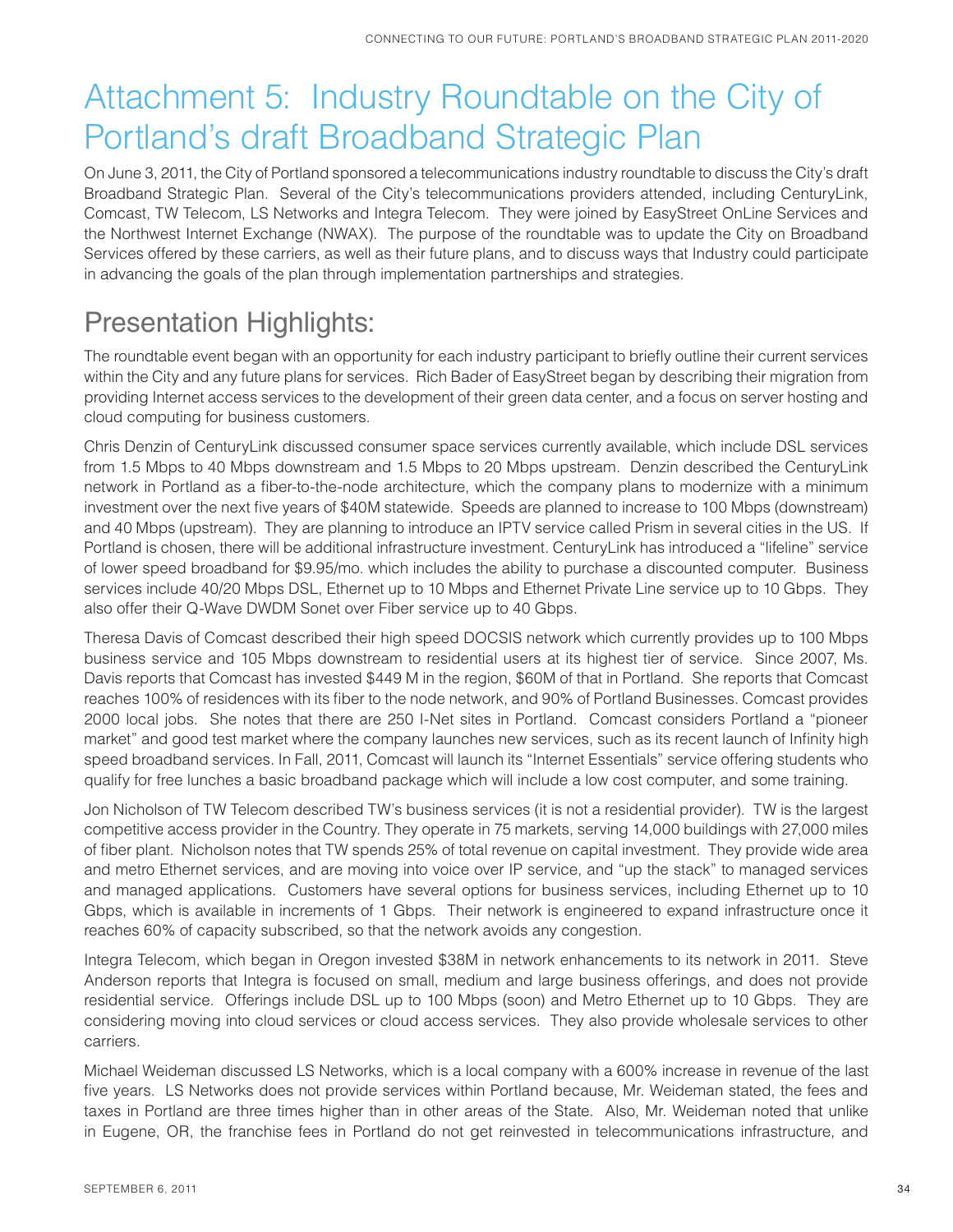gaining access to right-of-way (such as TriMet right-of-way) is difficult. LS is owned by rural electrical cooperatives. It provides services from 10 Mbps to "10's of Gigabits for network interconnection services to rural telecom's throughout the State.

Don Westlight, representing the Northwest Regional Internet Exchange (NWAX) which provides a peering point for telecoms and internet providers at the Pittock Internet Hotel in downtown Portland, said that the City's Broadband Plan is essential to promote economic development in the region. NWAX allows members to trade traffic within the State, without charge. There are 31 networks plugged in so far. The exchange allows local internet traffic to stay local, thereby increasing throughput and reducing transit cost for providers of internet services. To illuminate the value of the exchange, Don highlighted the Oregon Health Network (OHN), which has 200 clinics, hospitals and medical treatment sites connected through the exchange. The OHN provides secure high speed private internet services, using EasyStreet Online's network operations center, allowing data traffic to remain in-state.

## Discussion Topics

Following the brief presentations by each company on their services and planned services, the group convened a moderated discussion of topics raised in the Portland Broadband Strategic Plan. Nancy Jesuale, of NetCity (consultant to the project) moderated this discussion.

### Status of Competition in Portland

In light of the information presented in the presentations by each company, Nancy Jesuale asked participants whether they felt that Portland had sufficient broadband competition, and whether there were "holes" in broadband accessibility for Portlanders. Jon Nicholson responded that he feels that among cities of similar size, Portland is one of the "most wired" in the Country. Theresa Davis agreed, calling Portland "a highly competitive market." She mentioned the National Telecommunications and Information Agency (NTIA) broadband mapping project. In preparation for the roundtable, Theresa looked at NTIA's broadband mapping in the Portland area. She noted that the purple color on the map shows fiber infrastructure and that "there was a lot of purple in Portland." She agreed with Jon that the Portland market does not "lack" in competition. Chris Denzin spoke about his belief that competitors rely on a strategy of "success-based investment" meaning that they invest where demand is evident to support a reasonable return on investment. He stated that "simply throwing money out there to build fiber and hope people show up is not a strategy. Adoption, utilization, attraction of new businesses and business districts are what we actually need". He noted that Mary Beth Henry had shown a slide earlier which stated that 20 percent of those living in Portland choose not to have broadband access, so to simply build fiber to every single home within Portland may not be a "best use of capital dollars for CenturyLink or any of us". He feels that the Plan's goal to develop a cluster strategy in key areas for economic development is the right direction to developing tenants and attracting citizens to the areas to serve. He believes this goal will build demand for broadband services and "when that demand materializes we will build into that. But to build into a demand that is not currently present today doesn't make a lot of sense."

### Wireless as a substitute for wireline Broadband

Nancy Jesuale asked industry participations to weigh in on whether they think that the next generation of wireless technology for mobile broadband (4G) is going to provide another consumer competitive option for broadband to DSL and cable. Participants agreed that the demand for mobile, wireless internet connectivity and high speed broadband over wireless in growing at a very fast rate. Nancy Jesuale asked whether wireless is a way to get accessibility and competition into areas where it hasn't been before. Participants noted that accessibility to mobile data is really going to be critical to market growth in both residential and business settings. They note," for people that are embedded at desk all day long-- they want their gigabit connection, but how much did you put up with on your cell phone for the fact that it was mobile?"

Beyond the consumer demand for mobility the deployment of a wireless technology was seen by some as a way to lower cost to reach consumers where accessibility is an issue. "Feeding a number of cell sites rather than every premise that you pass is clearly more cost effective."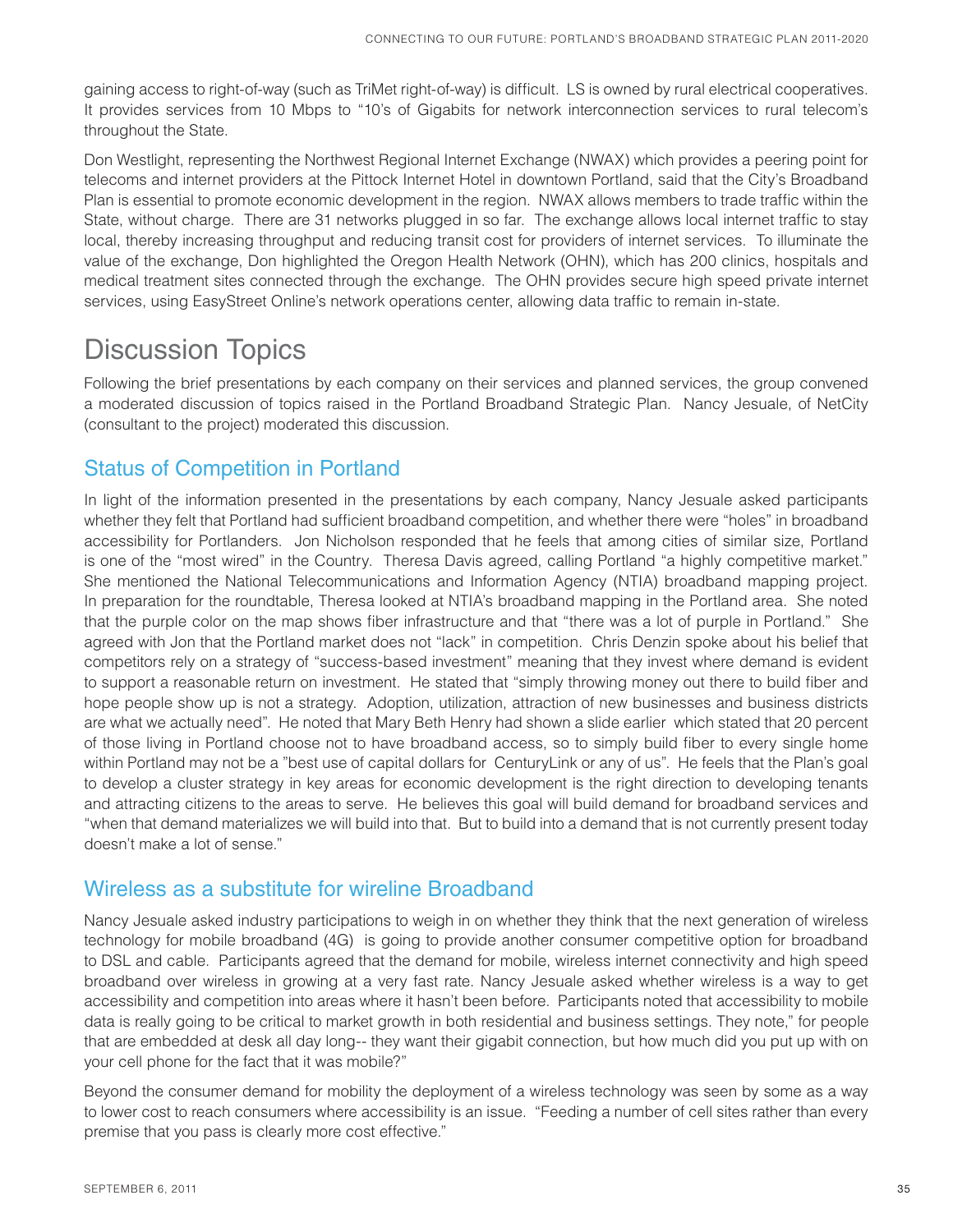While clearly smart devices are proving to the market that consumers want to be "untethered", participants brought up the disadvantages of relying on wireless access for broadband. Specifically they noted the scarcity and cost of radio spectrum to support wireless services.

"If you fast forward 20 years to the projected growth of smart devices of every description there is no escaping the need for fiber." One participant felt "there is a place for public partnerships and things like that to do some base deployment in areas that wouldn't get a fiber backbone any other way and then turn the competition loose on riding on that platform to deliver services." Even though wireless is essential, participants felt that networks are going to need fiber to feed it. Fiber and wireless are complimentary, not competitive.

With respect to using a wireless delivery into areas that are difficult to justify fiber builds to households and businesses, participants mentioned the possibility of "some kind of public private partnerships either between the city and multiple companies or multiple public agencies and a company to forge a strategy into those targeted areas" that isn't necessarily based on any particular technology, but the best technology for that situation.

### **Partnerships**

Rich Bader framed the question in terms of finding a balance between competing goals; for the City the goal is affordable access to every citizen, but to the companies the goal is return on investment. He restated the question of public private partnerships this way; "Are there things that we can structurally do within a public private partnership that help move us faster towards the public goals without disrupting the financial metrics of the private sector?" Are there structural things that we can do that are basically win-wins for both sides? Nancy Jesuale then asked whether others would agree that they would like to come to the table and jointly figure out solutions with the city when we have, for instance identified an accessibility hole or an affordability hole or a business access hole in broadband service?

There was general consensus that the Industry would like to tackle problems of broadband availability and affordability in partnership with the City.

Chris Denzin of CenturyLink cited specifically the recommendation in the draft plan to identify and implement a dig once policy. He related an example where the company was required to relocate aerial plant to underground conduit. He noted that "cost is what drives us and if something costs more it means we get less for what we paid for it." He suggested that a notification process coordinated by the City to notify all franchise holders when a street was going to be opened so that they could coordinate a low cost installation of infrastructure for all interested parties. Theresa Davis of Comcast agreed, and took the concept further, suggesting that the City could help to coordinate a uniform notification procedure that could be implemented across the region, or even across the State. There was concern that such a policy be fair. For instance Chris worried that if his company was bearing the cost of opening the trench, "and my competitor regardless of who it is can come through and for a \$1.50 a foot to throw in conduit behind me and I'm bearing the majority of that cost, then that is not equal treatment." Jon Nicholson suggested a revision to the City's per foot permitting costs which apply no matter how many feet of infrastructure are being permitted and vault permit fees which are the same no matter what size vault is installed.

### **Incentives**

This brought the conversation to a discussion of incentives. The Broadband Plan suggests that the City find ways to incentivize companies to take actions that will result in more affordable and ubiquitous broadband services throughout the City. Participants suggested that the city consider changes to franchise fees, right-of-way fees, and permitting fees and practices "as a way to promote growth." There was a comment that the City's franchise fees are disparate and inequitable. Mary Beth Henry asked participants if they were saying that "you'd like us to work with you to review whether there are some different strategies we should employ in setting franchise fees?" Jon Nicolson responded, "We'd absolutely love that. The other thing that we'd love for the city to do is to help us work with the building community because we would really like to have fair and equitable access to buildings as well."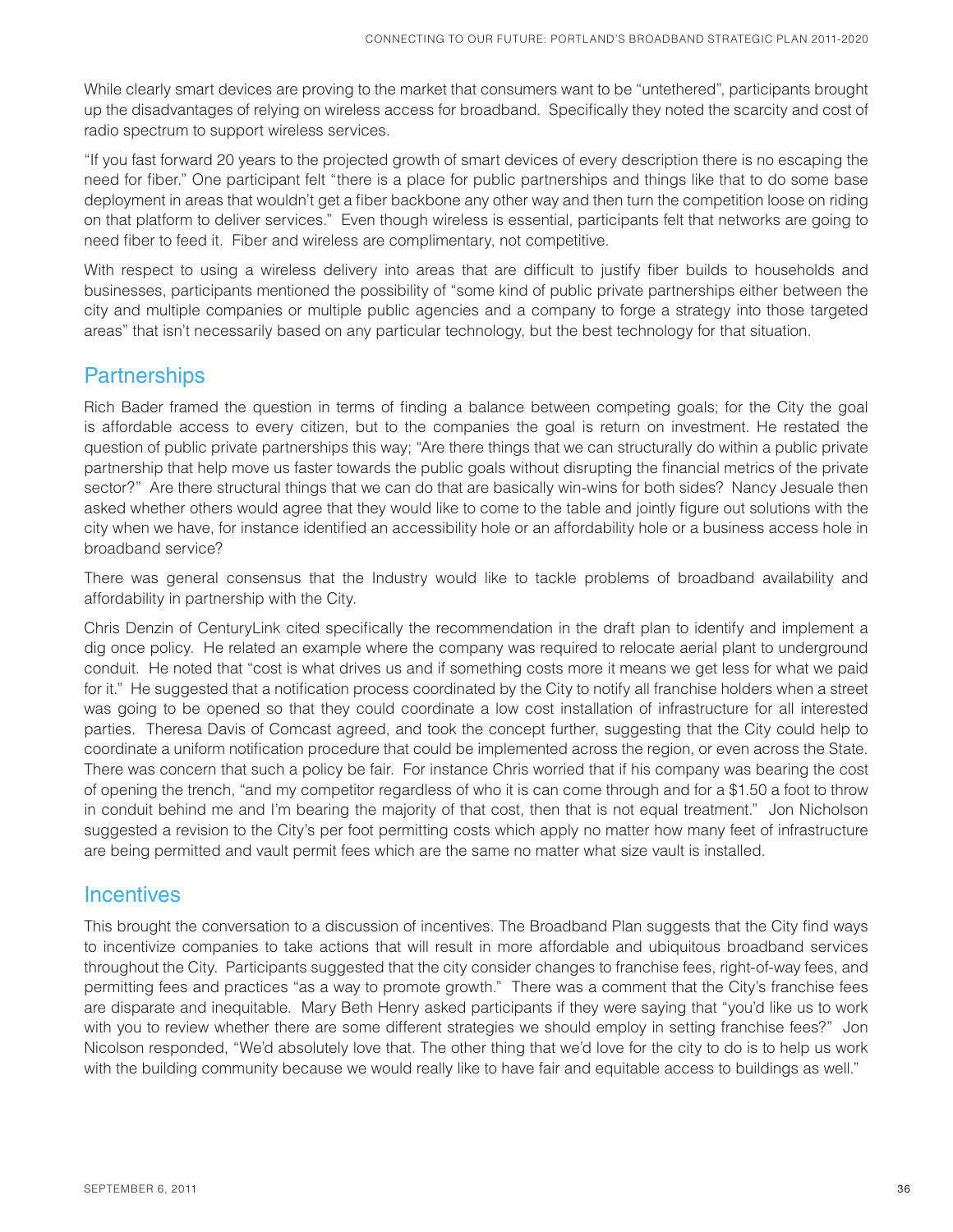### Building Entry Standards or Best Practices

Nancy Jesuale asked, "What do you think about a standards process for city buildings, at least new development?"

At least one participant did not like the idea of standards for building entrance access. "I've dealt with over 200 buildings in the last two years and I think there are best practices that you can help drive, good habits, awareness of routes; but none of us are architects by trade. Several architecture firms that build buildings do come to us and they work with us. We need to point out what is the easiest means of access from the street for us--that helps in the planning; but you can't force them to fit just one mold. So you have to enforce best practices within that group. One practice wouldn't work because in truth four different providers – competitors--could be on four different sides of the street, so does that mean the architect has to build four different means of access so that each provider has equally fair entrance costs? What would be really nice – and what industry has asked for across the country for years is just equal treatment. Equal access into the buildings -- that's really key."

The group discussed whether building owners deny access to some carriers. It was confirmed by several participants that these situations do happen. There was a suggestion that perhaps the City could assist. Mary Beth Henry suggested that perhaps "the city and some of our partners should approach the development community and the building owners in Portland and talk about this issue and raise awareness."

Participants agreed that there could be a working group including carriers and property owners to encourage better practices. There has been some collaboration with the Portland Development Commission (PDC) in the last year on property renovations in the area, and this was seen as a "good first step" to try and drive more broadband deployment, bring in new businesses, economic opportunities for the community and grow smallmedium businesses as well."

Rich Bader summarized; "So if were to put a cap on this piece of the discussion, from my point of view, I think that the way to accelerate accessibility of fiber and broadband services is to lower the cost of deployment for those services. I think we all agree lowering costs is a good thing. And then we have identified a couple of different mechanisms for lowering those costs: One is a dig once or some type of shared conduit or infrastructure strategy so that the overall cost of deploying broadband goes down--then there's the cost of getting in the building, whether it's standards, best practices, addressing the business relationships between the carriers and property owners all of that also provides barriers and then that last couple of feet of not only getting it in the building, but getting it to the tenant that they're looking for – addressing all of those costs will be should be a central part of the business aspect of delivering broadband in the Broadband Plan."

Ms Jesuale commented, "No matter whether it's for a business or a consumer the City has to have "some skin in the game" to help create incentives for broadband deployment. And things were brought up like permitting fees and franchise fees. Are there other incentives besides these?

Rich Bader remarked that "that's an interesting place where the financial dynamics that I described earlier about how the city wants deployment for free and the private sector is trying to make money…those roles now become reversed because the city is now dependent upon the franchise fees that all of you guys pay. And one of the ways to lower the cost to the private sector would be to take the franchise fees to zero. Just as in the extreme our services could be available for zero... I'm just painting the extremes to show the tension, so... lowering franchise fees, making it easier, making that relationship more frictionless…" There's a revenue stream that the city has as a result of this activity that they will want to balance--how much should franchise fees be before they impede the deployment of broadband in the city?

Mary Beth Henry noted that "I have yet to meet a person who says please, please let me pay fees and taxes- but what I have heard over and over again is if you're going to have a system of fees, please treat each provider equitably. That we can get behind 100%. But we could not defund Police, Fire and Parks– sorry, but providers depend on those services as much as the rest of us and it's your franchise fees/taxes that pay for them. Yet, I think we can partner with you on leveling the playing field and we would be happy to do that."

### Social Equity

Nancy Jesuale then asked participants to talk about whether there were partnering opportunities beyond the lifeline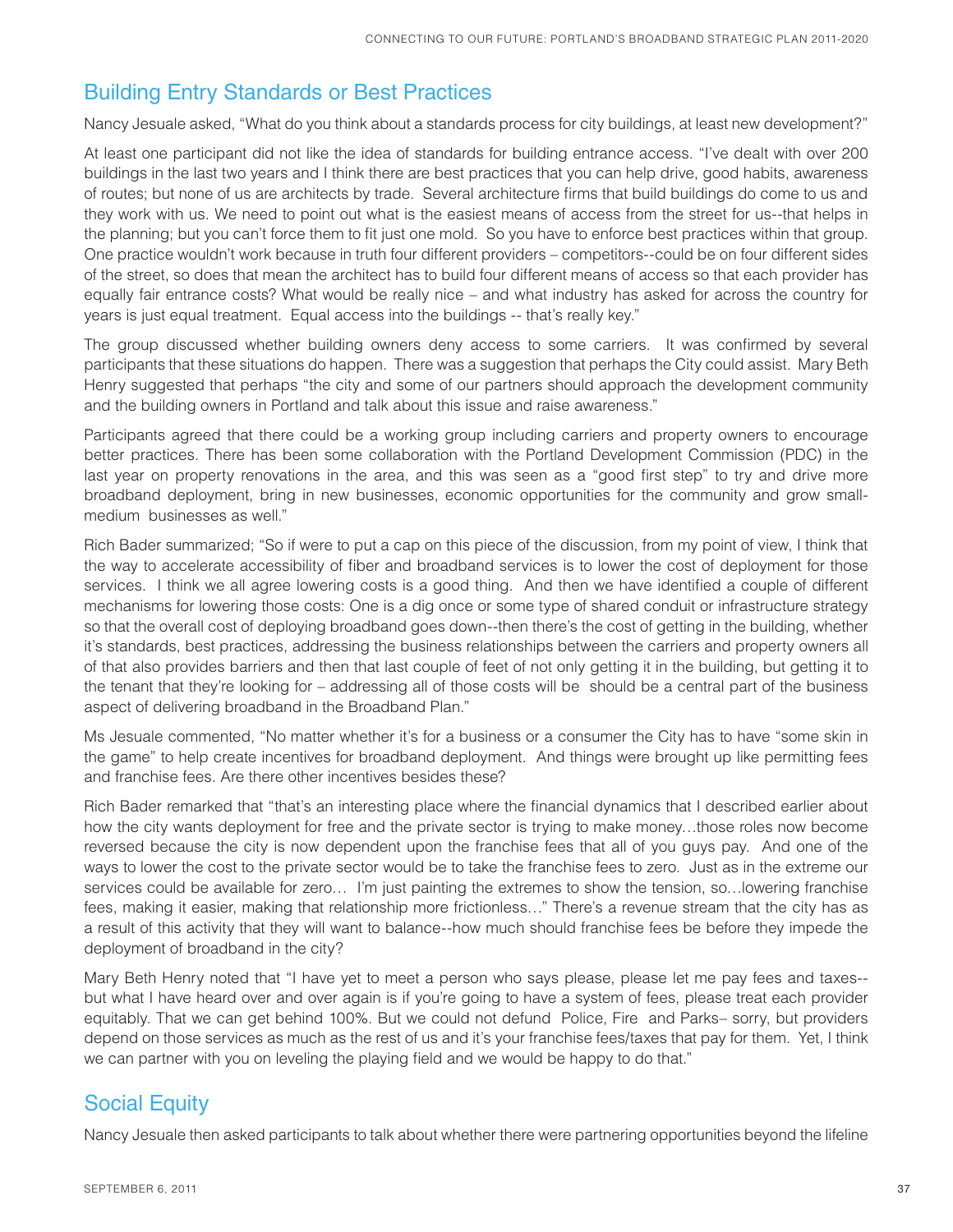services introduced to consumers this year by Comcast and Century link to work with schools, the elderly and other populations to increase adoption of broadband services.

Chris Denzin remarked, "We've already established that every citizen of Portland can get high speed internet today, but do they want to use their resources personally, financially to go ahead and do so? And the answer has been proven with their wallets – the answer is no. Education on why it's important to get established online and what benefits it brings to their lives is essential and it needs to begin in the school system. There is no direct public broadband adoption assistance program and maybe it's time to think about creating some programs. You can't just build it and hope they use it – you have to teach people how to use it and how it benefits them."

Ms. Davis added, "From a Comcast perspective, yes we have our \$9.95 program, but we've spent a lot of time and a lot of our community investment dollars in bridging the digital divide. We are starting a program this year with One Economy called Digital Connectors and we're developing a relationship with a non-profit where we're going to have kids learn how to be "digital connectors" for their community. Low income kids volunteer service hours where they get a laptop and a flip cam and learn how to use it. At the end they get a certificate from Cisco and they're certified in IT. It's a really great program where we're partnering to make sure that low income kids can get on the Internet and this way when they grow-up they will see a need for the Internet."

Nancy Jesuale then asked what things the City might do that would discourage the Industry from working with the City to accomplish the Plan goals? One participant remarked "competition we all agree is good, but competition between public and private is not good."

Participants felt that the best way to move forward is a collaborative model; "to succeed in Portland so that we can go out and tell other cities that this is how you do broadband strategic planning -- set your goals, work with industry, work with educators, work with public safety and get it done. But don't set up the dichotomy of "if I get what I want, you lose."

Steve Anderson summed up. "While we don't want a municipal competitor, we do want to work with the City to encourage investment from each one of us, who are all customers of each other."

### Participants:

### City of Portland

Brendan Finn, Chief of Staff to Councilmember Dan Saltzman David Olson, Bureau Director, Office of Cable and Franchise Management Mary Beth Henry, Deputy Director, Office of Cable and Franchise Management Nancy Jesuale, NetCity Inc., project consultant

### **Industry**

Steve Anderson, Integra Telecommunications Stuart Taubman, Integra Telecommunications Theresa Davis, Comcast Chris Denzin, CenturyLink Jon Nicholson, TW Telecom Don Westlight, NWAX Michael Weideman, LS Networks Rich Bader, EasyStreet OnLine Services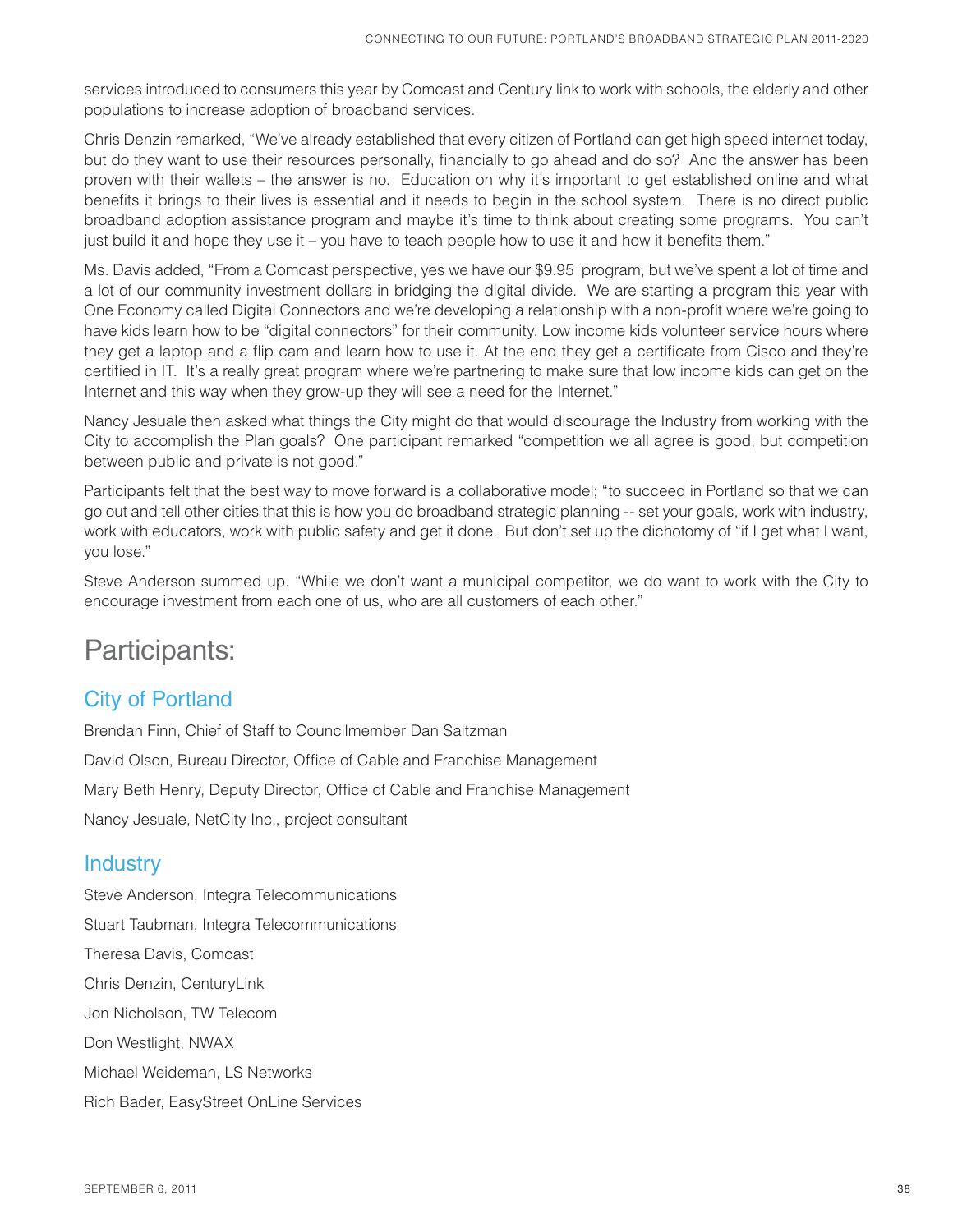# Attachment 6: World Class Broadband: Experiences from Other Communities

Communities worldwide have demonstrated creative, innovative practices to develop world class broadband infrastructure. This range of successful initiatives can inform the City as to strategies to contemplate. Some are incremental and modest in scope, and can be immediately undertaken should the City decide to do so. Others are much more ambitious and broad—and thus may not be feasible at the current time—but they remain important reference points as the City contemplates its broadband future. The following is a brief survey of some of those strategies.

Align government policies to catalyze pro-broadband, market-led approach. In Hong Kong, the Office of Telecommunications Authority (OFTA) developed pro-competition, pro-consumer broadband policy objectives designed to catalyze investment by the private sector in providing the widest range of high speed telecommunications services as economically as possible to the broadest range of the population. These policies were successful in inducing a major investment by the Hong Kong Broadband Network (HKBN) which, after an initial period of construction, began in 2010 to offer gigabit-per-second fiber-to-the home broadband services to Hong Kong residents for around \$25 (USD) month. HKBN was encouraged by government incentives in the early 2000s to take a long range view (7 years+) of payback requirements and a mass market, commoditized approach to broadband emphasizing the fastest possible broadband speeds to the greatest percentage of the population at very low cost. HKBN reached profitability in 2011, is now listed 3rd in the world in FTTP penetration, has outpaced the incumbent Hong Kong telecommunications companies in market penetration and deployment (HKBN is nearly 80% built out at this writing), and is well on the way to exceeding HKBN's own goal of becoming Hong Kong's dominant broadband provider by 2016, all with a unique mass market approach that emphasizes high speed deployment at the lowest possible cost, encouraged by an uncapped rate-of-return and government policies designed to encourage a market-led approach, lower the cost of deployment, and make certain everyone is served (e.g. OFTA sponsors a broadband subsidy program for low income Hong Kong families with children in school).

**Aggressively court the private sector to invest in broadband locally.** This strategy has been successful where the private sector has undertaken extremely ambitious investments. Fort Wayne, Indiana is one community that successfully courted private sector investment. Under the leadership of Mayor Graham Richard, Fort Wayne undertook an extremely ambitious campaign to lure Verizon to build fiber to the premises (FIOS) to Fort Wayne. This was as aggressive an economic development effort as has ever been launched by an American community, and entailed significant cost and effort on the part of the city. Part of what helped Fort Wayne is that it reached out to Verizon when Verizon was first planning its FIOS deployments and had not yet narrowed the range of communities where it would build.

**Implement a "dig once" policy that cost-effectively** enables gradual deployment of infrastructure. In this model, a community implements a policy mandating installation of conduit (or fiber) any time a trench or road is open in the public rights-of-way, thus enabling build-up of a critical mass of infrastructure at relatively low incremental cost. Ideally, the conduit and fiber are specified in advance and, of course, they must be impeccably mapped and recorded. Such a policy is most effective where there exists extensive planning and coordination among the various departments responsible for infrastructure and construction (public works, transportation, IT, permitting authorities, and utilities). It also helps to coordinate the construction timelines of various departments so as to facilitate costeffective placement of conduit and fiber. This strategy enables deployment of infrastructure for backhaul and middlemile fiber that can be leased to the private sector and stimulate offering of services. It can also enable placement of conduit directly to wireless facilities sites, thus facilitating not only deployment of next-generation wireless services but also reducing the cost for new competitors to enter the market. . This strategy recognizes that certain sections of our city are rich with fiber infrastructure such as in the Central Business District. If moved to the work plan stage, the "dig once" strategy will be planned for the sections of Portland that are currently deficient in fiber infrastructure.

A pioneer of this strategy, Mesa, Arizona, placed conduit opportunistically whenever trenches were open until it eventually completed a downtown ring. The city leases space in the conduit to the private sector, which only has to blow or push fiber through the existing conduit and thus saves significant construction costs. Among the many benefits to the city are the revenues, the reduced barriers to entry for the private sector, and the reduced damage to the roads and other public assets.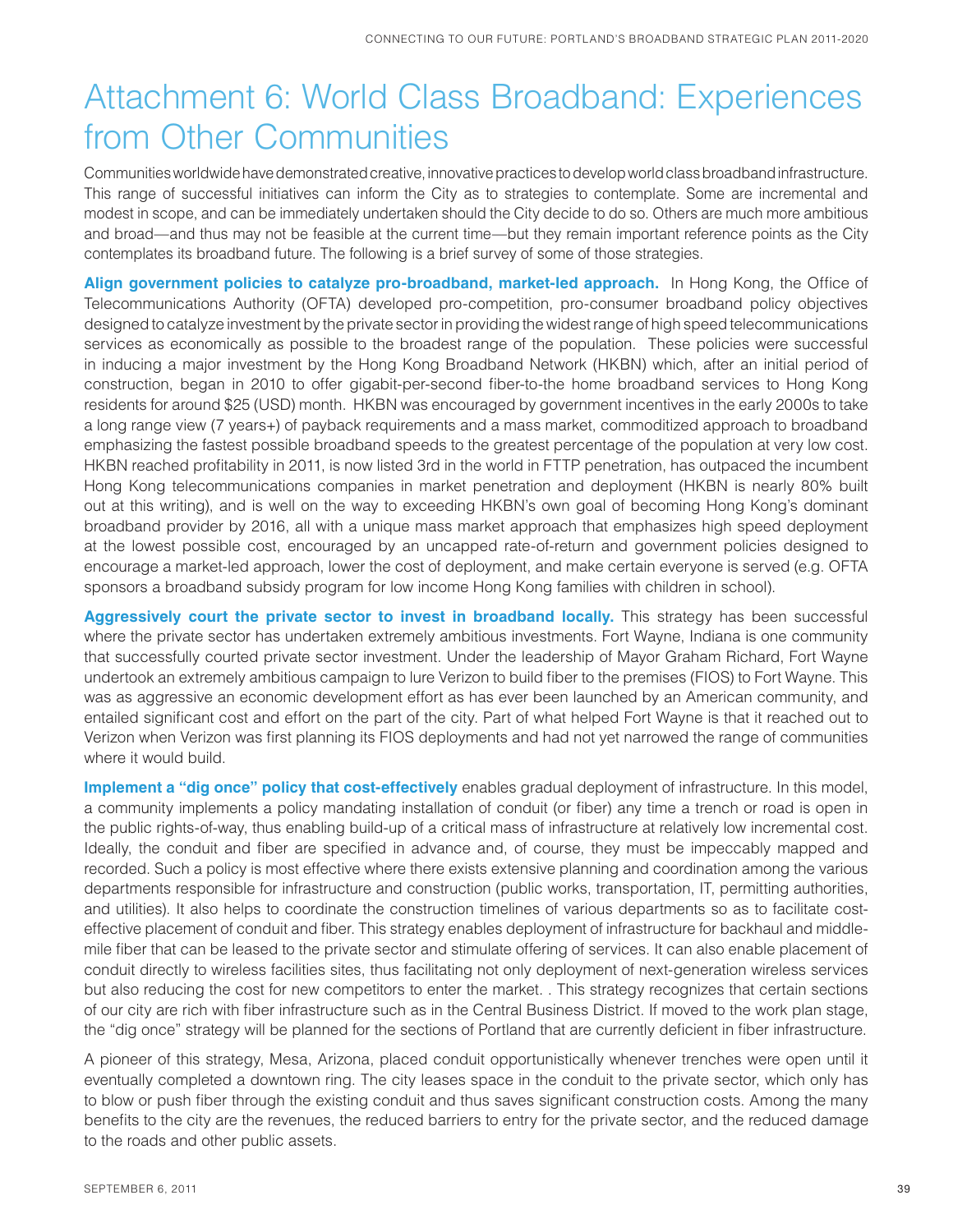Another key pioneer in this area, the City of Santa Monica, built fiber wherever feasible and then connected local businesses over the fiber to competing providers. Santa Monica operates a 10 Gigabit per second network that connects the business community to 160 Internet Service Providers (ISPs) in Los Angeles data centers, thus enabling them to select among cost-effective competitors. Santa Monica built this fiber by extending its network during any city project, including roadwork, water and sewer main installations, and traffic signal system installation.

**Build fiber to potential wireless tower sites.** In this model, the community builds fiber to public sites that are promising for the siting of wireless facilities. The combination of fiber and high-value sites amounts to a desirable package for wireless providers, and thus both the fiber and the site could realize revenues in the form of lease payments from wireless service providers. The community-based non-profit, One Community, in northwest Ohio has very effectively partnered with wireless providers, and realized significant revenue by building fiber to logical tower locations—and has made this a centerpiece of not only the revenue flow of their network, but also their efforts to attract wireless providers to provide service to residents and businesses within their footprint.

**Deploy a modest, scalable FTTH pilot** as a platform for innovation and research. In this model, the community builds a small, inexpensive pilot area that can scale in size over time. This approach was pioneered by Case Western Reserve University in Cleveland, in partnership with local communities and non-profits (such as healthcare institutions and social service groups). The project has deployed one block of FTTH technology and provides free symmetrical gigabit service to all residences on the block. That single block has become an important test-bed for application providers to test and experiment and innovate in areas including energy/environment, health care, and education. As a result, this single block pilot is at the center of a number of initiatives headed by the Office of Science and Technology in the White House. For the cost of building out one block, the community has a platform for innovation, a platform for a variety of entities to test their applications, and a platform for research by local academic institutions.

Incrementally develop publicly-owned fiber using a variety of approaches. In this model, the community gradually, using a variety of mechanisms, builds a network that serves institutional needs and is publicly owned and controlled- -such that there is no limitation on the services it can provide or the service providers it can support. This strategy enables the benefits of an I-Net such as IRNE, without the limitations imposed as a result of the cable franchise agreement. Over time, using the strategies suggested above, the District of Columbia has developed much of its own infrastructure to serve its own needs. As a result it has not only secured its network (i.e., no risk of losing the network to the private sector fiber owner), but has also dedicated capacity within the network to enable private sector competitors to enter markets at much lower cost—essentially lowering the barriers to entry.

**Develop a public/private FTTH partnership.** In this model, the community finds non-traditional partners to build and own fiber. For example, the City of Amsterdam wanted to see open access FTTH emerge, and had as its top priorities not only open access, but that it would reach all residents—not just those that were commercially desirable. The city agreed to make a significant investment that attracted investment from local real estate owners and banks to build open access fiber. The city has been able over time to reduce its ownership percentage of the underlying fiber because the policy requirements of open access and universal deployment had been met. In this way, the city was able to meet its public policy goals by partially, rather than fully, investing in a network.

**Build a public FTTH network** with a risk-sharing element. In this model, the community initially funds the network and effectively sells it to local operators over time—thus reducing operator risk and increasing incentives to participate. The government of New Zealand is the prime example of this model. Crown Fibre Holdings, the government's designated entity, has selected local partners—both public utilities and private sector companies that will be funded by the government to build open access FTTH throughout the country. Eventually the network will reach one million homes and businesses. The business model requires open access, and also requires that as providers activate portions of the network and bring customers onto the network (i.e., as they begin realizing revenues), they will reimburse the government in part for the capital costs. Ideally the network will be very successful nationally and the government will be reimbursed in large part for many of the capital costs. An open access FTTH network throughout the country would not have been conceivable if the government had not taken the capital risk. The business model enables local providers to build and operate the network in a competitive environment, while sharing the financial risk with the government; that risk would likely have precluded those providers from building the network absent the government investment. Thus, even if the government is not fully reimbursed, it has still met its public policy goals.